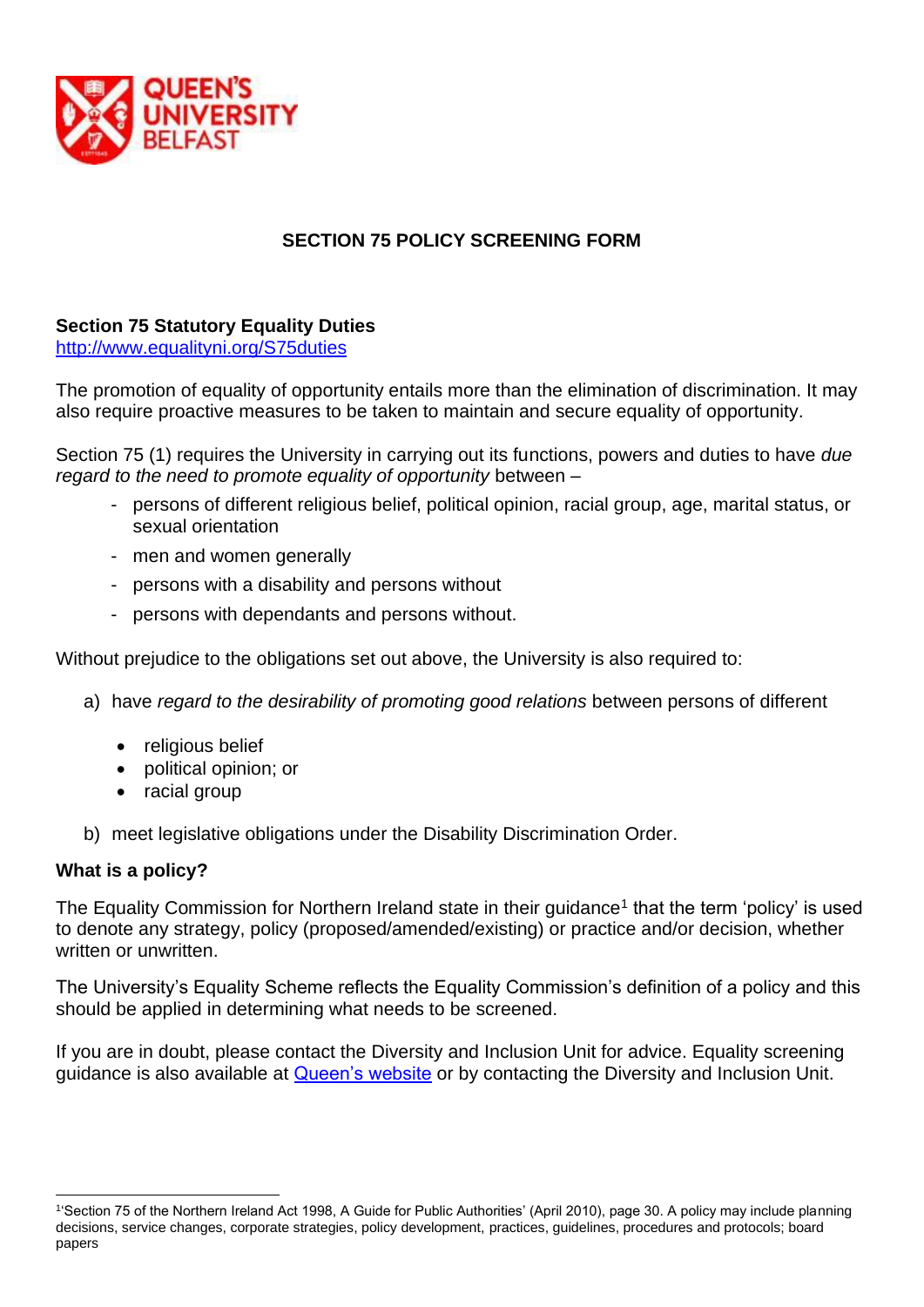# **Part 1. Policy scoping**

The first stage of the screening process involves scoping the policy under consideration.

The purpose of policy scoping is to help prepare the background and context and set out the aims and objectives for the policy being screened.

At this stage, scoping the policy will help identify potential constraints as well as opportunities and will help the policy maker work through the screening process on a step by step basis.

It should be remembered that the Section 75 statutory duties apply to internal policies (relating to people who work for the University), as well as external policies (relating to those who are, or could be, served by the University).

### **A. Information about the policy**

### **Name of the policy to be screened and description**

Queen's University Belfast Equality and Diversity Policy (2008*)*

### **Is this an existing, revised or a new policy? (please append policy to the screening form)**

Existing policy

### **What is it trying to achieve? (intended aims/outcomes)**

The policy is a statement of the University's commitment to provide equality to all irrespective of gender (including gender reassignment); marital or civil partnership status; having or not having dependants; religious belief or political opinion; race (including colour, nationality, ethnic or national origins, including Irish Travellers); disability; sexual orientation and age.

### **Are there any Section 75 categories which might be expected to benefit from the policy? If so, explain how.**

All section 75 categories might be expected to benefit from the policy.

The policy applies to students, applicants for employment, employees and all those who work for the University (including Senate and its core committees), as well as external examiners, consultants, contractors, subcontractors and all student applicants and potential applicants.

### **Who initiated or wrote the policy?**

Personnel Department, QUB.

### **Directorate responsible for devising and delivering the policy?**

This is an institutional policy.

Senate has responsibility for approving the policy and for overseeing the arrangements in place to ensure its effective implementation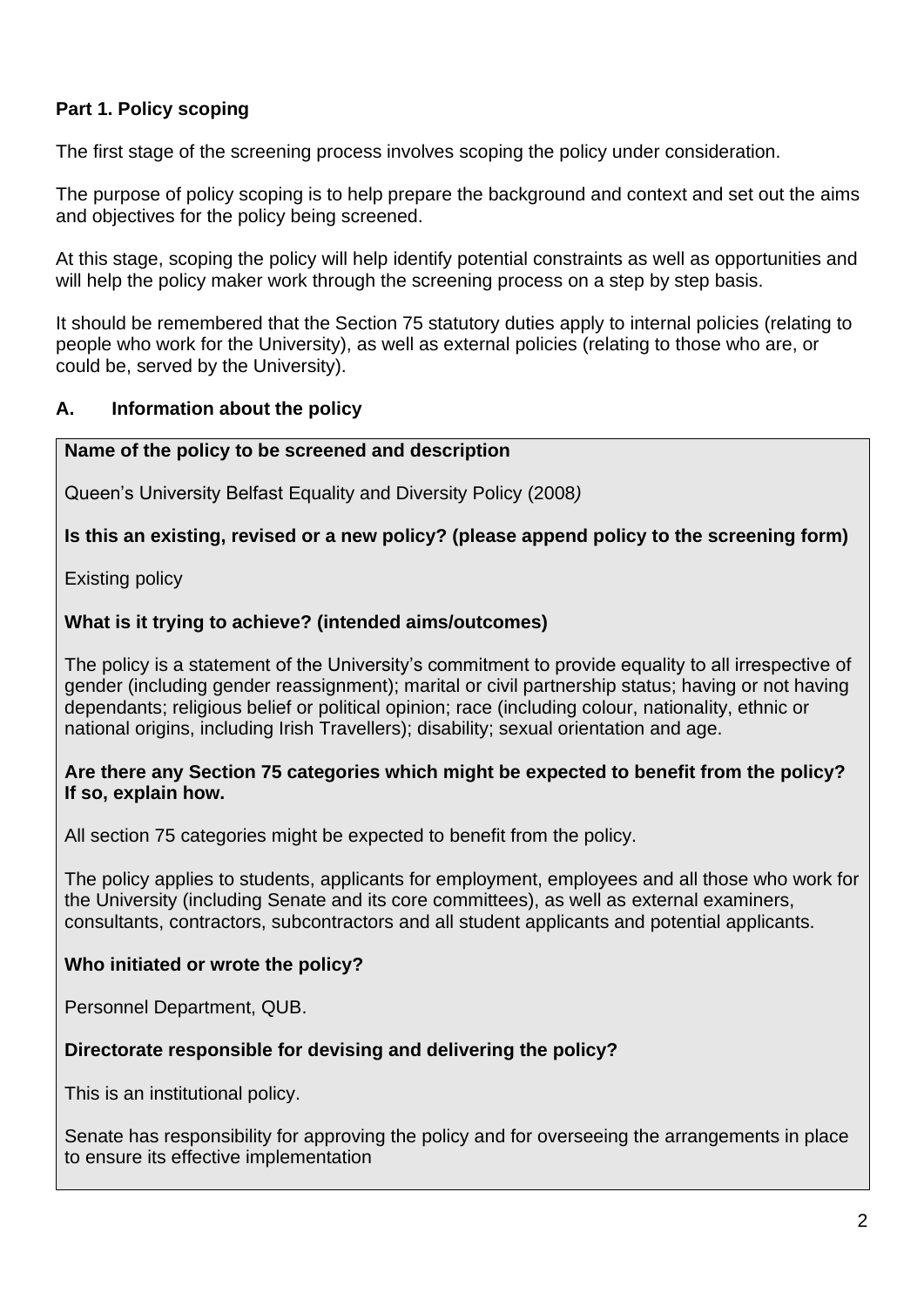The practical application of this policy rests with senior managers, including the President and Vice-Chancellor, the Registrar and Chief Operating Officer, the Pro-Vice Chancellors, Heads of School and Directors.

While Senior Managers and Student Sabbatical officers have a particular responsibility for ensuring compliance, all members of the University, including students and staff, must abide by it.

# **Background to the Policy to be screened.**

Include details of any pre-consultations/consultations which have been conducted and/or whether the policy has previously been tabled at the University's Operating Board or the Standing Committee of the Senate.

The University's Equality and Diversity policy was implemented in 2008 following approval by Senate, having been equality screened and approved by the University's Operating Board and Standing Committee of Senate earlier that year. The policy was originally "screened out" i.e. no Equality Impact Assessment ("EQIA") was required at the time.

In 2017, the University consulted widely on its revised 5 year Equality Scheme and Action Plan. As part of that consultation process, the draft Equality Scheme and Action Plan was shared with 162 internal and external consultees, including internal and external service users, voluntary groups and organisations, Trade Unions and the Equality Commission for Northern Ireland.

All feedback was reviewed and considered and the University's new Equality Scheme and Action Plan was approved by Senate in June 2018. A copy of the University's Equality Scheme and Action Plan (2018-2023) can be accessed at [www.qub.ac.uk/hr](http://www.qub.ac.uk/hr)

The Equality Scheme Action Plan contains 37 actions to be delivered and/or implemented over the next 5 year period. One of these 37 actions states that: "*The University position vis-à-vis language and signage should be considered within the context of the overall institutional Equality and Diversity Policy (2008). A Working group will be established to take forward the screening/reviewing of the Institutional Equality and Diversity Policy, to include consideration of the University's approach to linguistic diversity*."

With reference to this specific action, University Executive Board (UEB) approved the establishment of an Equality and Diversity Policy Working Group in October 2018 to oversee the equality screening exercise which was undertaken by the University's Diversity & Inclusion Unit between November 2018 and February 2019. The Working Group is made up of staff and student representatives. As part of this process, informal contact was made and maintained with a range of other internal and external stakeholders, including Trade Union representatives and the Equality Commission for Northern Ireland, before the commencement of more formal consultation.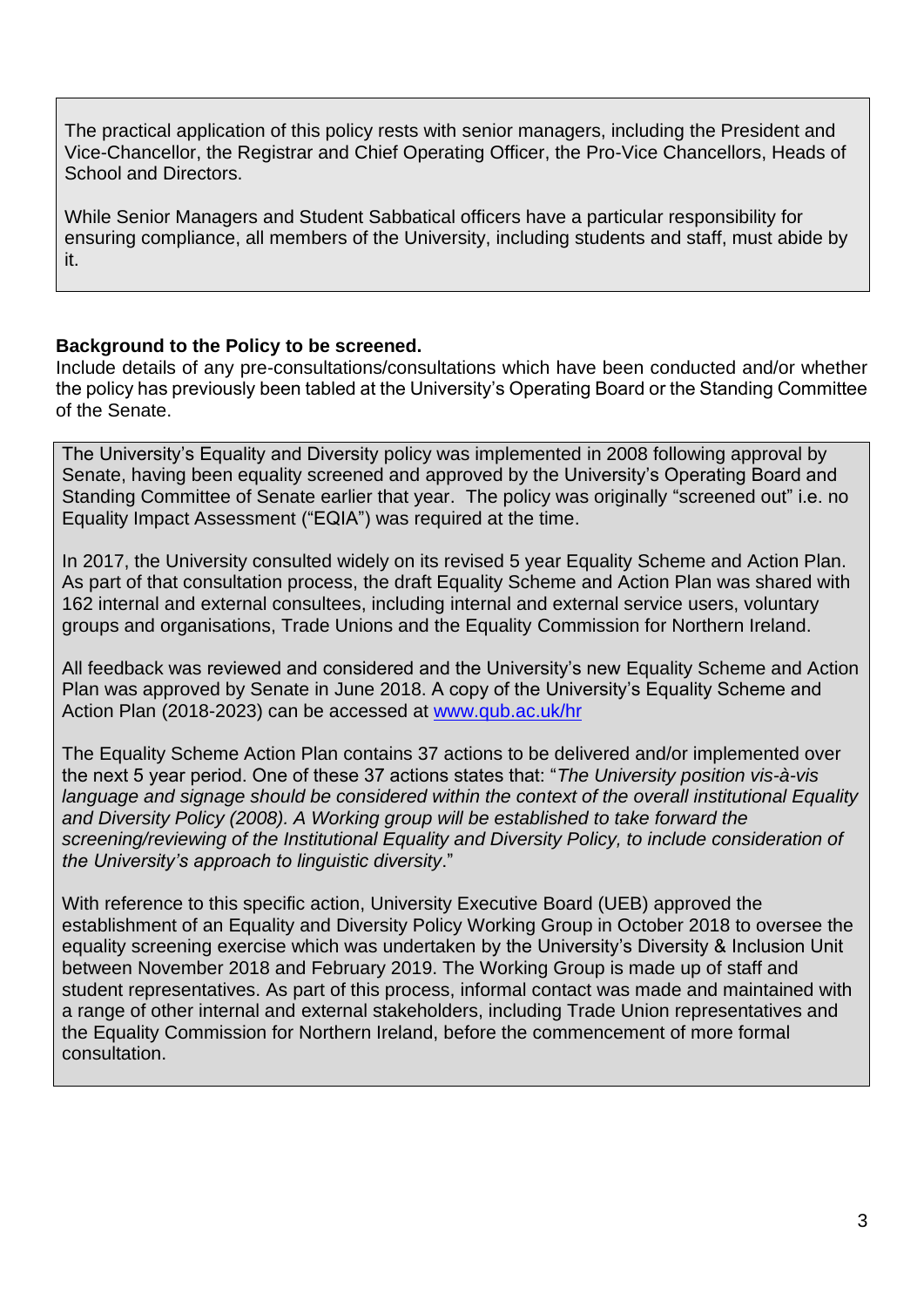# **B. Implementation factors**

Are there any factors which could contribute to/detract from the intended aim/outcome of the policy?

If yes, are they



financial?

legislative?

other?( please specify)

# **C. Main stakeholders affected**

Who are the internal and external stakeholders (actual or potential) that the policy will impact upon?



*The policy applies to students, applicants for employment, employees and all those who work for the University (including Senate and its core committees), as well as external examiners, consultants, contractors, subcontractors and all student applicants and potential applicants.*

# **D. Other policies with a bearing on this policy**

- **What are they? (please list)**
- Corporate Plan 2016-2021
- People and Culture Strategy 2018-2021
- Equality Scheme (2018-2023) and Action Plan
- Disability Action Plan
- Transgender Equality Policy
- Bullying and Harassment Complaints Procedure 2013
- Our Work-life Balance Policies
- **Who owns them?**
- Corporate Plan 2016-2021 (Institutional)
- People and Culture Strategy 2018-2021 (People & Culture Directorate)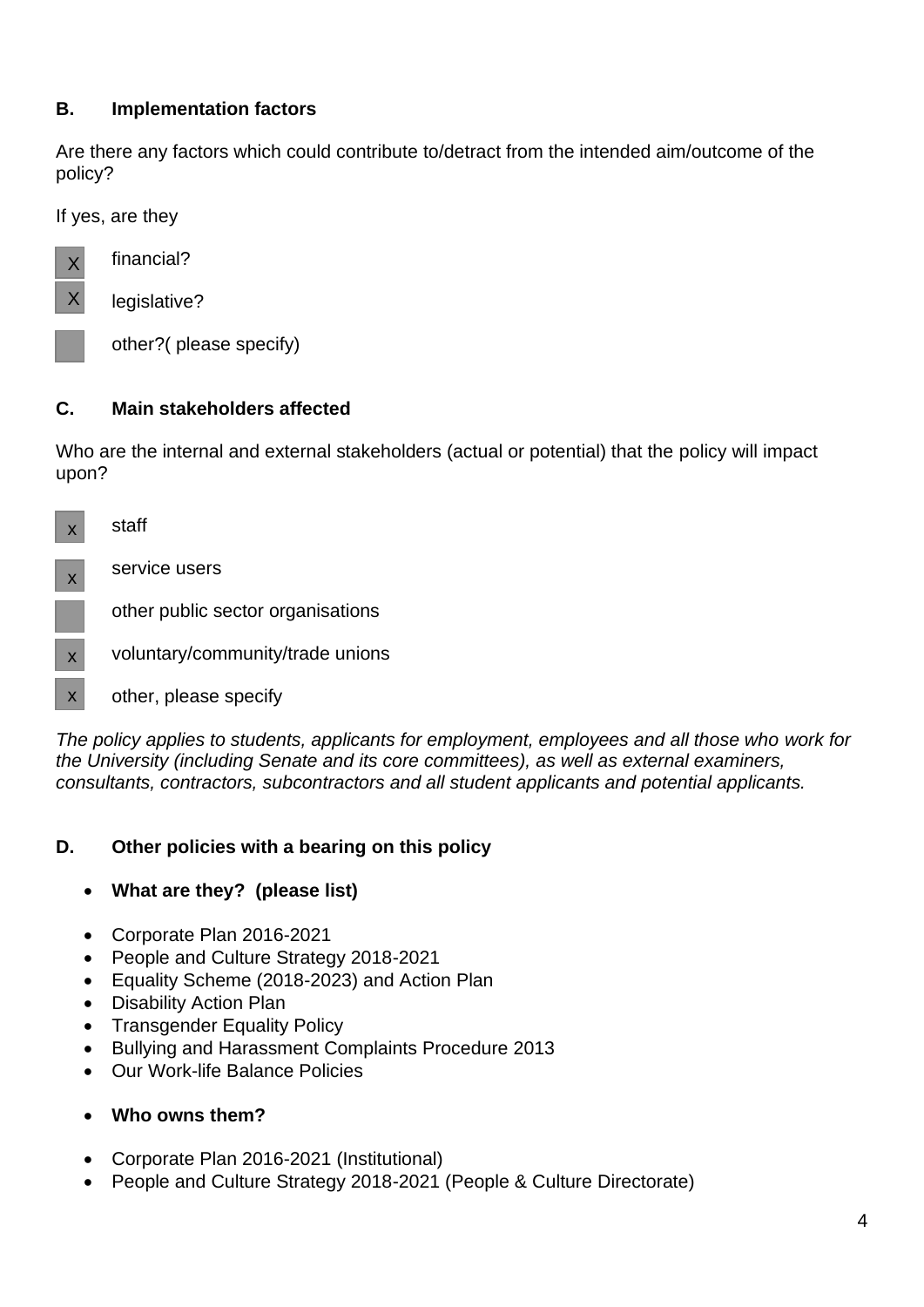- Equality Scheme (2018-2023) and Action Plan (Institutional)
- Disability Action Plan (Institutional)
- Trans Equality Policy (People and Culture Directorate)
- Bullying and Harassment Complaints Procedure 2013 (People and Culture Directorate)
- Our Work-life Balance policies (People and Culture Directorate)

### **E. Available evidence**

**What evidence/information (both qualitative and quantitative) have you gathered to inform this policy? Specify details for each of the Section 75 categories.**

**This means any data or information you currently hold in relation to the policy or have gathered during policy development. Evidence to inform the screening process may take many forms and should help you to decide who the policy might affect the most. It will also help ensure that your screening decision is informed by relevant data.** 

| <b>Section 75</b><br>category | <b>Details of evidence/information</b>                                                                                                                                                                                                                                                                                                                                                    |                        |            |
|-------------------------------|-------------------------------------------------------------------------------------------------------------------------------------------------------------------------------------------------------------------------------------------------------------------------------------------------------------------------------------------------------------------------------------------|------------------------|------------|
| <b>Religious</b><br>belief    | Our staff profile<br>Under Fair Employment legislation, the University has a statutory duty to monitor<br>the religious composition of the workforce and applicants.<br>A copy of our latest Fair Employment figures from February 2017 to February<br>2018 is available online.<br>These statistics reflect our Workforce Composition by NI Community Background<br>as at November 2018. |                        |            |
|                               | <b>Row Labels</b>                                                                                                                                                                                                                                                                                                                                                                         | <b>Count of Per No</b> | %          |
|                               | <b>Roman Catholic</b>                                                                                                                                                                                                                                                                                                                                                                     |                        | 1647 39.9% |
|                               | Protestant                                                                                                                                                                                                                                                                                                                                                                                |                        | 1465 35.5% |
|                               | Non Determined                                                                                                                                                                                                                                                                                                                                                                            |                        | 948 23.0%  |
|                               | Not Known                                                                                                                                                                                                                                                                                                                                                                                 | 66                     | 1.6%       |

Underlined sources of data are hyperlinked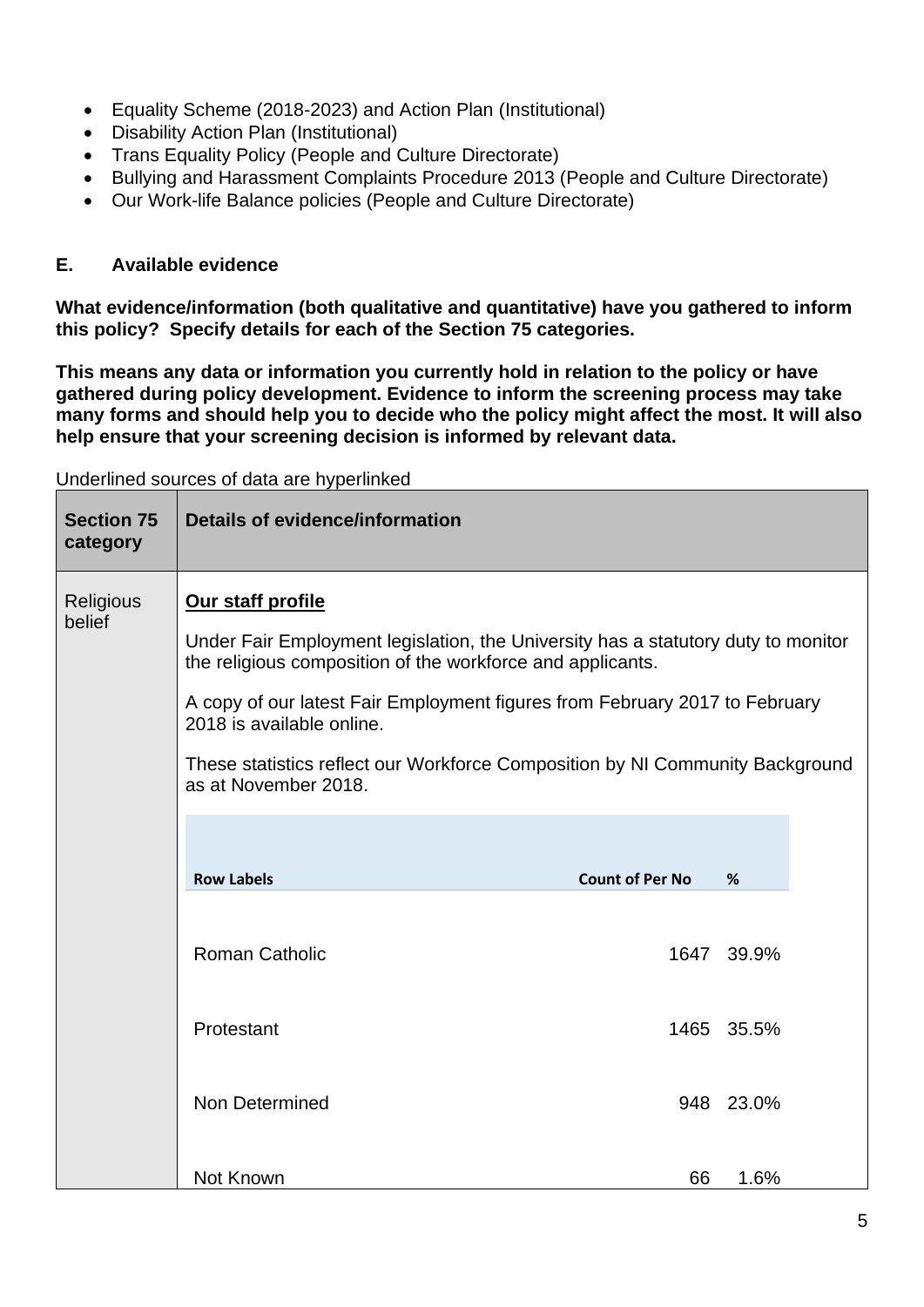|                    |      | 100.0 |
|--------------------|------|-------|
| <b>Grand Total</b> | 4126 | $\%$  |

We have reviewed our Employment Applicant Profile:

| <b>Row Labels</b>     | <b>Count of</b><br>Appcode |
|-----------------------|----------------------------|
| Non Determined        | 5383                       |
| <b>Roman Catholic</b> | 3489                       |
| Protestant            | 2540                       |
| <b>Grand Total</b>    | 11412                      |

# **Our student profile**

We reviewed our Student HESA data 2017-2018 which shows that

- 60% of NI, full time first degree entrants identified as Roman Catholic and
- 40% identified as Protestant or other Christian denominations.

Our Student HESA data 2017-2018 regarding the Community Background for all groups shows 11.6% who do not identify as either Protestant or Roman Catholic (below):

| Community Background by Level Of Study - All Groups      |            |  |                       |  |        |  |                |
|----------------------------------------------------------|------------|--|-----------------------|--|--------|--|----------------|
| Level of Study Protestant % Catholic % Other % Unknown % |            |  |                       |  |        |  | Total          |
| First degree                                             | 1,306 35.3 |  | 1,968 53.2            |  | 28 0.8 |  | 400 10.8 3,702 |
| Total                                                    |            |  | 1,306 35.3 1,968 53.2 |  | 28 0.8 |  | 400 10.8 3,702 |

# **External source data**

We reviewed [Census data from 2011](https://www.nisra.gov.uk/sites/nisra.gov.uk/files/publications/2011-census-results-key-statistics-statistics-bulletin-11-december-2012.pdf) (Northern Ireland Statistical Research Agency, NISRA) which showed that:

- 45% of the population in Northern Ireland were either Catholic or brought up as Catholic
- 48% belonged to or were brought up in the Protestant, other Christian or Christian related denominations.
- 0.9% belonged to or had been brought up in other Religions and Philosophies
- 5.6% neither belonged to, nor had been brought up in a religion (NISRA, 2011).

We reviewed the Equality Commission for NI's Key Inequalities in Employment [Statement](https://www.equalityni.org/ECNI/media/ECNI/Publications/Delivering%20Equality/Employment-KeyInequalitiesStatement.pdf) (May 2018) which highlighted that prejudicial attitudes both within and outside the workplace are experienced by those of different religious beliefs.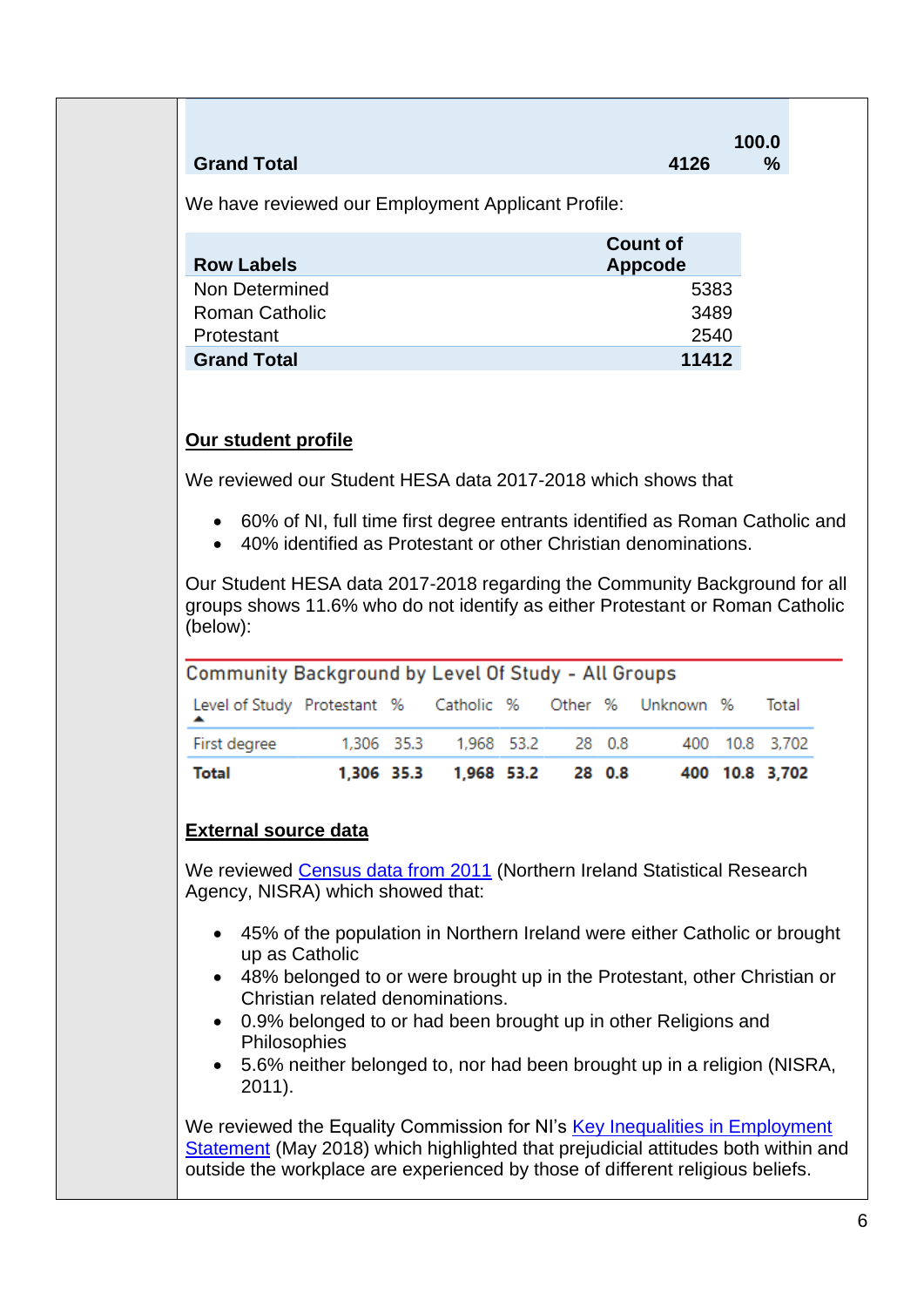|                  | We reviewed the Equality Commission for NI's Key Inequalities in Education<br>Statement (October 2017).                                                                                                                                                                                                                                                                                                                                                                                               |
|------------------|-------------------------------------------------------------------------------------------------------------------------------------------------------------------------------------------------------------------------------------------------------------------------------------------------------------------------------------------------------------------------------------------------------------------------------------------------------------------------------------------------------|
|                  | We reviewed the <b>Labour Force Survey 2017</b> which reported that for both<br>religions, the proportion of full-time students has remained relatively consistent for<br>Protestants, with more fluctuation amongst Catholics: in 1990, 5% of Protestants<br>and 7% of Catholics aged 16 and over were full-time students; in 2017, the<br>corresponding proportions were 5% and 9%, respectively.                                                                                                   |
|                  | We gathered and reviewed information relating directly to the wide range of<br>activities carried out on our campus to promote equality and good relations.                                                                                                                                                                                                                                                                                                                                           |
|                  | Under Article 55 of the Fair Employment and Treatment Order (NI) 1998, the<br>University is required to review its employment composition and practices and<br>determine whether or not it is affording fair participation in employment to<br>members of the Protestant and Roman Catholic communities.                                                                                                                                                                                              |
|                  | We revisited our Article 55 Review (2012-2016) which states that overall, our<br>workforce continues to be representative of the economically active population in<br>Northern Ireland in relation to community background. The review highlighted that<br>there are very slightly lower numbers of Protestant men in employment<br>categories, SOC1, SOC3, SOC4, and SOC6 - when compared to the relevant<br>census data so we are undertaking a number of initiatives to address this<br>including: |
|                  | Behind the Scenes at Queen's<br>• Social Charter activities.                                                                                                                                                                                                                                                                                                                                                                                                                                          |
|                  | We will continue to address under-representation by developing further activity for<br>2019 and will continue to monitor through our annual Fair Employment Returns<br>and Section 75 Annual Progress Report which is formally submitted to the<br>Equality Commission for Northern Ireland.                                                                                                                                                                                                          |
| <b>Political</b> | We do not collect data in relation to staff/students' political opinion(s).                                                                                                                                                                                                                                                                                                                                                                                                                           |
| opinion          | We do not make assumptions on staff/students' political opinion(s) based on<br>staff/student community background.                                                                                                                                                                                                                                                                                                                                                                                    |
|                  | We gathered and reviewed information relating directly to the wide range of<br>activities carried out on our campus to promote equality and good relations in<br>respect of peoples' political opinion(s).                                                                                                                                                                                                                                                                                            |
|                  | In the last 12 months, the University has either delivered or promoted 30 outreach<br>and engagement events, lectures and/or visits with a political theme – some of<br>which are reported in our Section 75 Annual Progress Report.                                                                                                                                                                                                                                                                  |
| Racial<br>group  | We reviewed Workforce Composition Data relating directly to the race, ethnicity<br>and nationalities of our staff.                                                                                                                                                                                                                                                                                                                                                                                    |
|                  | That data is presented below with key findings being:                                                                                                                                                                                                                                                                                                                                                                                                                                                 |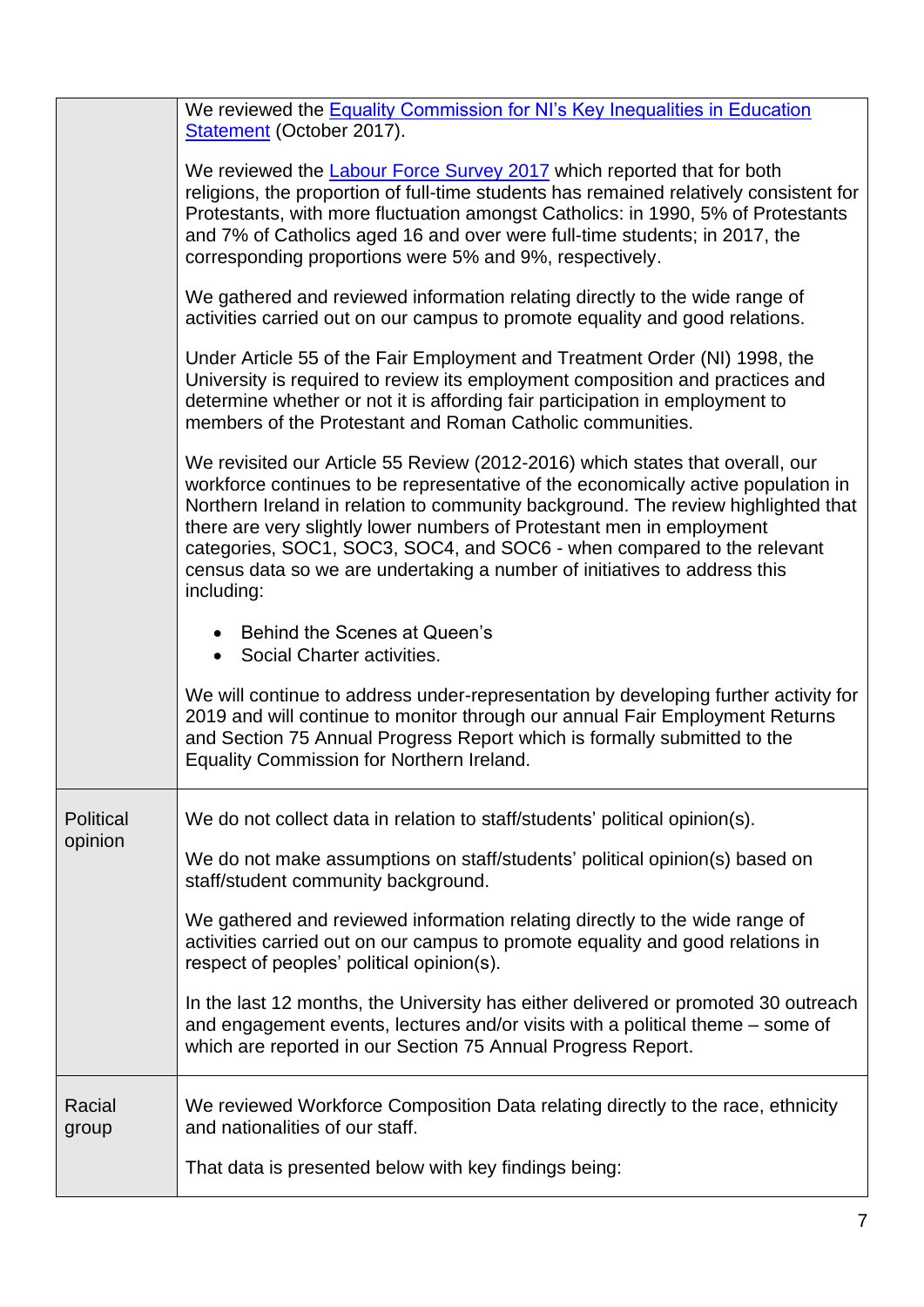| 47.9% of our staff identify as White-British;<br>٠<br>30.9% identify as White=Irish; and<br>$\bullet$<br>6.9% identify as White-European.<br>$\bullet$<br>69.2% of our staff identify as UK nationality;<br>$\bullet$<br>13.9% as Republic of Ireland nationality;<br>٠<br>8.2% as EU Nationals;<br>$\bullet$<br>7.6% as international.<br>$\bullet$<br>35.8% of our staff identify as British (not Channel Islands or IOM);<br>$\bullet$<br>30.3% identify as Northern Irish;<br>٠<br>13.9% identify as Irish.<br>$\bullet$ |                                  |                |
|------------------------------------------------------------------------------------------------------------------------------------------------------------------------------------------------------------------------------------------------------------------------------------------------------------------------------------------------------------------------------------------------------------------------------------------------------------------------------------------------------------------------------|----------------------------------|----------------|
| <b>Ethnic Origin</b>                                                                                                                                                                                                                                                                                                                                                                                                                                                                                                         |                                  |                |
| <b>Row Labels</b>                                                                                                                                                                                                                                                                                                                                                                                                                                                                                                            | <b>Count of Per</b><br><b>No</b> | %              |
|                                                                                                                                                                                                                                                                                                                                                                                                                                                                                                                              |                                  | 100.0          |
| <b>Grand Total</b>                                                                                                                                                                                                                                                                                                                                                                                                                                                                                                           | 4126                             | %              |
| White - British<br>White - Irish                                                                                                                                                                                                                                                                                                                                                                                                                                                                                             | 1978<br>1252                     | 47.9%<br>30.3% |
| White - Other European                                                                                                                                                                                                                                                                                                                                                                                                                                                                                                       | 284                              | 6.9%           |
| <b>Other White Background</b>                                                                                                                                                                                                                                                                                                                                                                                                                                                                                                | 160                              | 3.9%           |
| (blank)<br>Chinese                                                                                                                                                                                                                                                                                                                                                                                                                                                                                                           | 91                               | 2.2%<br>2.0%   |
| Asian or Asian British - Indian                                                                                                                                                                                                                                                                                                                                                                                                                                                                                              | 81<br>57                         | 1.4%           |
| Other Asian background                                                                                                                                                                                                                                                                                                                                                                                                                                                                                                       | 53                               | 1.3%           |
| Prefer not to say                                                                                                                                                                                                                                                                                                                                                                                                                                                                                                            | 32                               | 0.8%           |
| Not Known                                                                                                                                                                                                                                                                                                                                                                                                                                                                                                                    | 29<br>29                         | 0.7%<br>0.7%   |
| Other Mixed background<br>Information refused                                                                                                                                                                                                                                                                                                                                                                                                                                                                                | 27                               | 0.7%           |
| Black or Black British - African                                                                                                                                                                                                                                                                                                                                                                                                                                                                                             | 16                               | 0.4%           |
| Asian or Asian British - Pakistani                                                                                                                                                                                                                                                                                                                                                                                                                                                                                           | 12                               | 0.3%           |
| Other Ethnic background<br>Other Black background                                                                                                                                                                                                                                                                                                                                                                                                                                                                            | 11<br>6                          | 0.3%<br>0.1%   |
| Asian or Asian British - Bangladeshi                                                                                                                                                                                                                                                                                                                                                                                                                                                                                         | $\overline{2}$                   | 0.0%           |
| <b>Black or Black British - Caribbean</b>                                                                                                                                                                                                                                                                                                                                                                                                                                                                                    | $\overline{2}$                   | 0.0%           |
| Bangladeshi                                                                                                                                                                                                                                                                                                                                                                                                                                                                                                                  | 1                                | 0.0%           |
| <b>Irish Traveller</b><br>White and Asian                                                                                                                                                                                                                                                                                                                                                                                                                                                                                    | 1<br>1                           | 0.0%<br>0.0%   |
| White and Black Caribbean                                                                                                                                                                                                                                                                                                                                                                                                                                                                                                    | 1                                | 0.0%           |
| <b>Broad Nationality</b>                                                                                                                                                                                                                                                                                                                                                                                                                                                                                                     |                                  |                |
| <b>Row Labels</b>                                                                                                                                                                                                                                                                                                                                                                                                                                                                                                            | <b>Count of Per</b><br><b>No</b> | %              |
| <b>Grand Total</b>                                                                                                                                                                                                                                                                                                                                                                                                                                                                                                           | 4126                             | 100.0<br>℅     |
| UK                                                                                                                                                                                                                                                                                                                                                                                                                                                                                                                           | 2857                             | 69.2%          |
| <b>ROI</b>                                                                                                                                                                                                                                                                                                                                                                                                                                                                                                                   | 574                              | 13.9%          |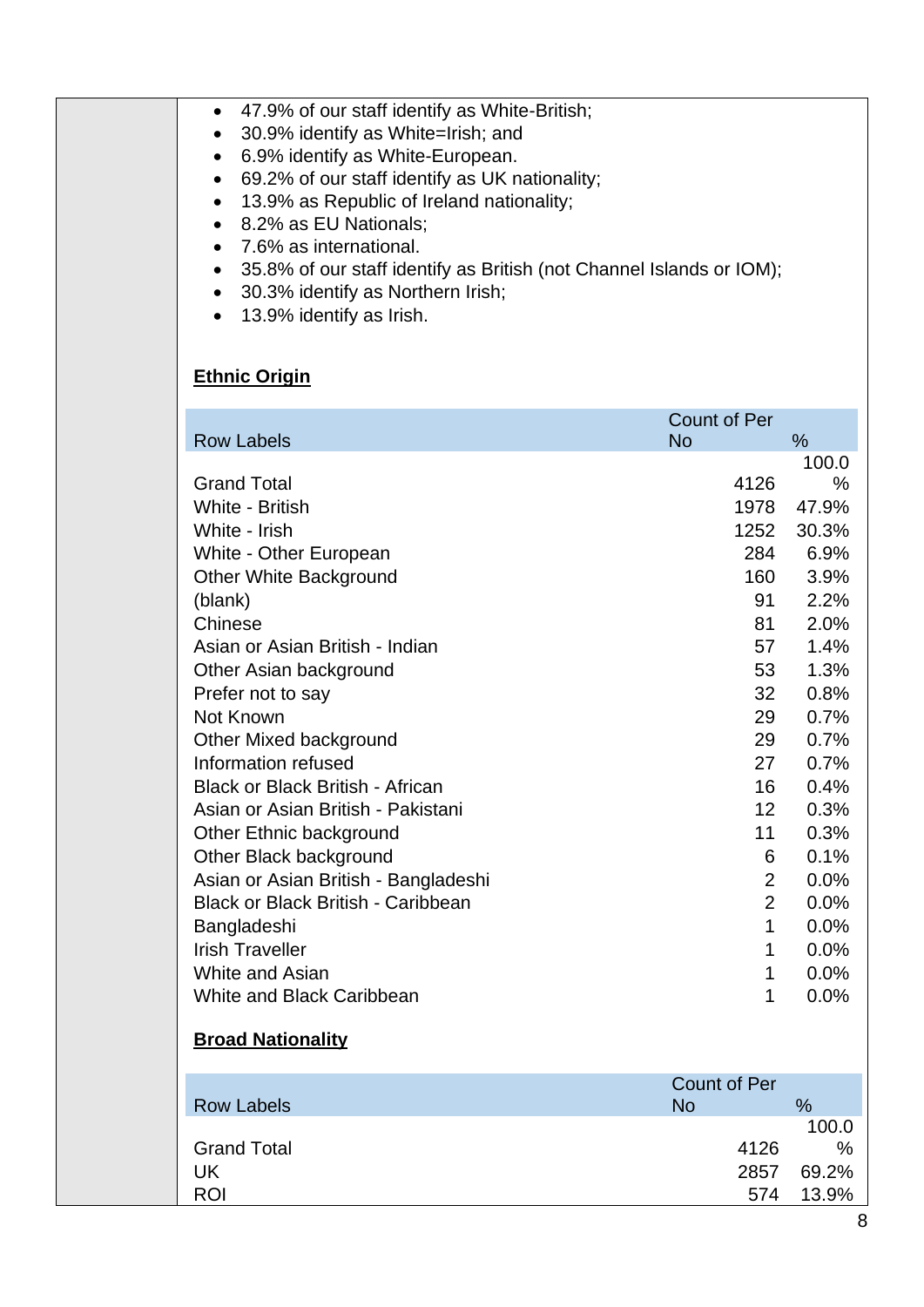| EU            | 340 | 8.2%    |
|---------------|-----|---------|
| International | 314 | 7.6%    |
| Not Known     | 41  | $1.0\%$ |
|               |     |         |

# **Nationality**

|                                      | <b>Count of Per</b> |            |
|--------------------------------------|---------------------|------------|
| <b>Row Labels</b>                    | <b>No</b>           | %<br>100.0 |
| <b>Grand Total</b>                   | 4126                | ℅          |
| British (not Channel Islands or IOM) | 1478                | 35.8%      |
| Northern Ireland                     | 1251                | 30.3%      |
| Irish Republic                       | 574                 | 13.9%      |
| England                              | 84                  | 2.0%       |
| Chinese/Tibetan                      | 59                  | 1.4%       |
| Italian                              | 55                  | 1.3%       |
| Spanish                              | 50                  | 1.2%       |
| Indian                               | 47                  | 1.1%       |
| American                             | 45                  | 1.1%       |
| German                               | 42                  | 1.0%       |
| Scotland                             | 39                  | 0.9%       |
| Polish                               | 34                  | 0.8%       |
| Greek                                | 33                  | 0.8%       |
| French                               | 32                  | 0.8%       |
| Not Known                            | 29                  | 0.7%       |
| Portuguese                           | 23                  | 0.6%       |
| Canadian                             | 15                  | 0.4%       |
| Dutch                                | 14                  | 0.3%       |
| Pakistani                            | 14                  | 0.3%       |
| (blank)                              | 12                  | 0.3%       |
| Russian                              | 11                  | 0.3%       |
| Hungarian                            | 10                  | 0.2%       |
| Iranian                              | 10                  | 0.2%       |
| Vietnamese                           | 10                  | 0.2%       |
| Australian                           | 9                   | 0.2%       |
| Nigeria                              | 9                   | 0.2%       |
| Austrian                             | 7                   | 0.2%       |
| <b>Brazil</b>                        | 7                   | 0.2%       |
| Swedish                              | $\overline{7}$      | 0.2%       |
| Romanian                             | 6                   | 0.1%       |
| Mexican                              | 5                   | 0.1%       |
| South Korean                         | 5                   | 0.1%       |
| Wales                                | 5                   | 0.1%       |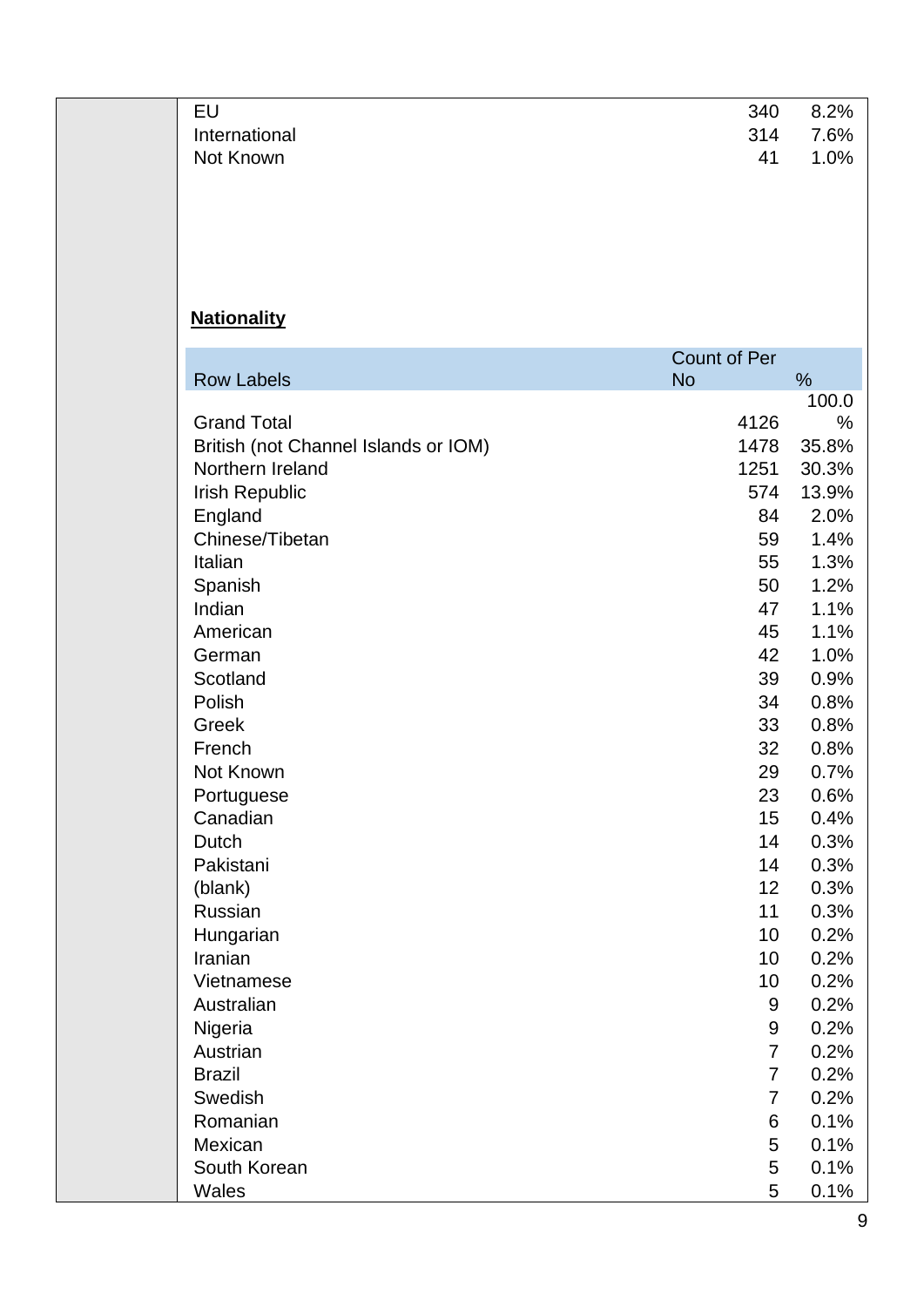| <b>Belgium</b>              | 4              | 0.1% |
|-----------------------------|----------------|------|
| Cyprus (European Union)     | 4              | 0.1% |
| Czech                       | 4              | 0.1% |
| Egyptian                    | 4              | 0.1% |
| Indonesian                  | 4              | 0.1% |
| Malaysian                   | 4              | 0.1% |
| Serbia                      | 4              | 0.1% |
| <b>Bulgarian</b>            | 3              | 0.1% |
| Jordanian                   | 3              | 0.1% |
| Lithuanian                  | 3              | 0.1% |
| Slovakian                   | 3              | 0.1% |
| Syrian                      | 3              | 0.1% |
| <b>Turkish</b>              | 3              | 0.1% |
| Chile                       | $\overline{2}$ | 0.0% |
| Croatian                    | $\overline{2}$ | 0.0% |
| Cuba                        | $\overline{2}$ | 0.0% |
| Japanese                    | $\overline{2}$ | 0.0% |
| Kenyan                      | $\overline{2}$ | 0.0% |
| Kyrgyzstani                 | $\overline{2}$ | 0.0% |
| Niger                       | $\overline{2}$ | 0.0% |
| Sri Lankan                  | $\overline{2}$ | 0.0% |
| <b>Swiss</b>                | $\overline{2}$ | 0.0% |
| <b>Taiwanese</b>            | $\overline{2}$ | 0.0% |
| Argentinian                 | 1              | 0.0% |
| Armenian                    | 1              | 0.0% |
| Bangladeshi                 | 1              | 0.0% |
| <b>Bosnia</b>               | 1              | 0.0% |
| <b>Burma</b>                | 1              | 0.0% |
| Cameroon                    | 1              | 0.0% |
| Congo                       | 1              | 0.0% |
| Danish                      | 1              | 0.0% |
| Estonian                    | 1              | 0.0% |
| Gibraltarian                | 1              | 0.0% |
| Guatemalan                  | 1              | 0.0% |
| Hong Kong                   | 1              | 0.0% |
| Icelandic                   | 1              | 0.0% |
| Iraqi                       | 1              | 0.0% |
| Isle of Man                 | 1              | 0.0% |
| Latvian                     | 1              | 0.0% |
| Libyan                      | 1              | 0.0% |
| Luxembourg                  | 1              | 0.0% |
| Macedonian                  | 1              | 0.0% |
| Nepalese                    | 1              | 0.0% |
| <b>Netherlands Antilles</b> | 1              | 0.0% |
| New Zealander               | 1              | 0.0% |
| Norwegian                   | 1              | 0.0% |
| Peruvian                    | 1              | 0.0% |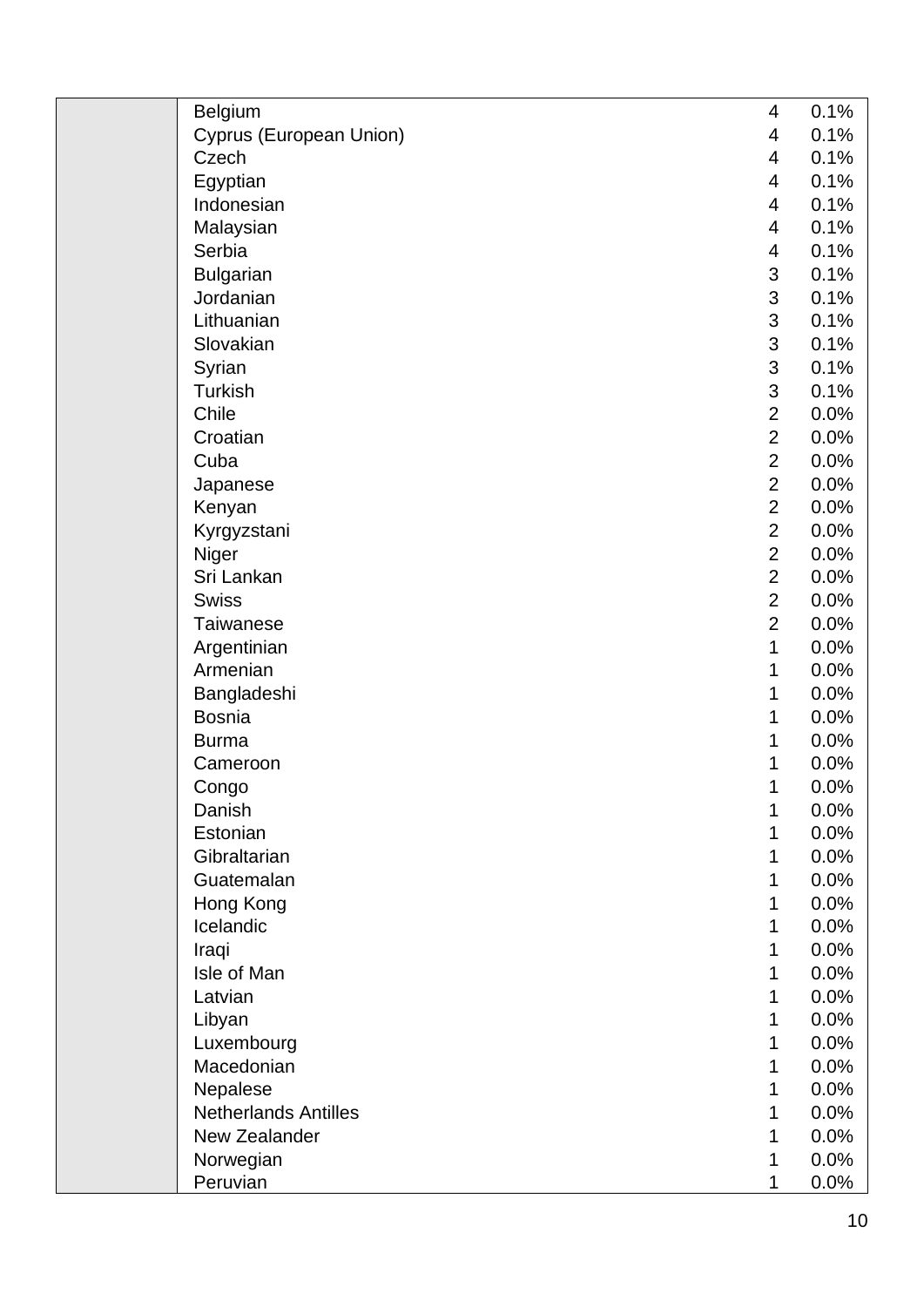| Singapore                                                                                                                                                                                                                                                                                                                                                                                                                                                                                                                                                                                                                                                                                                                                           | 1 | 0.0% |
|-----------------------------------------------------------------------------------------------------------------------------------------------------------------------------------------------------------------------------------------------------------------------------------------------------------------------------------------------------------------------------------------------------------------------------------------------------------------------------------------------------------------------------------------------------------------------------------------------------------------------------------------------------------------------------------------------------------------------------------------------------|---|------|
| South African                                                                                                                                                                                                                                                                                                                                                                                                                                                                                                                                                                                                                                                                                                                                       | 1 | 0.0% |
| Thai                                                                                                                                                                                                                                                                                                                                                                                                                                                                                                                                                                                                                                                                                                                                                | 1 | 0.0% |
| Ukrainian                                                                                                                                                                                                                                                                                                                                                                                                                                                                                                                                                                                                                                                                                                                                           | 1 | 0.0% |
| <b>West Bank</b>                                                                                                                                                                                                                                                                                                                                                                                                                                                                                                                                                                                                                                                                                                                                    | 1 | 0.0% |
|                                                                                                                                                                                                                                                                                                                                                                                                                                                                                                                                                                                                                                                                                                                                                     |   |      |
|                                                                                                                                                                                                                                                                                                                                                                                                                                                                                                                                                                                                                                                                                                                                                     |   |      |
|                                                                                                                                                                                                                                                                                                                                                                                                                                                                                                                                                                                                                                                                                                                                                     |   |      |
| Our student profile                                                                                                                                                                                                                                                                                                                                                                                                                                                                                                                                                                                                                                                                                                                                 |   |      |
| We reviewed our Student HESA data 2017-2018 which showed that:                                                                                                                                                                                                                                                                                                                                                                                                                                                                                                                                                                                                                                                                                      |   |      |
| 95.88 % of our UK domiciled students identified as white; and<br>4.12% identified as Black Minority Ethnic (BME).                                                                                                                                                                                                                                                                                                                                                                                                                                                                                                                                                                                                                                   |   |      |
| We gathered and reviewed information relating directly to the wide range of<br>activities carried out on our campus to promote equality and good relations in<br>respect of peoples' race, ethnicity and nationalities.                                                                                                                                                                                                                                                                                                                                                                                                                                                                                                                             |   |      |
| In the last 12 months, the University has a significant amount of activity, outreach<br>and engagement events to promote good relations and greater awareness of<br>racial, cultural and linguistic diversity on campus - many of which are reported in<br>our Section 75 Annual Progress Report.                                                                                                                                                                                                                                                                                                                                                                                                                                                   |   |      |
| Examples include but are not limited to:                                                                                                                                                                                                                                                                                                                                                                                                                                                                                                                                                                                                                                                                                                            |   |      |
| The use of multi-lingual "welcome" signs on campus in student<br>accommodation (BT1 and BT2) which state the word "welcome" in a range<br>of languages including Irish and Ulster Scots.<br>Delivering and promoting attendance at Chinese New Year Celebrations<br>on campus for all students and staff;<br>Delivering "QultureShock" (a celebration of student diversity at an annual<br>gala event on campus each year);<br>Celebrating Diwali and encouraging attendance at Belfast Mela;<br>St Patrick's day Parade;<br>Scholarships for asylum seekers;<br>Delivery of the annual Summer School Programme hosted by the Institute<br>of Irish Studies;<br>Irish Speakers Circle (Ciorcal Comhrá) which takes place on a monthly<br>basis etc. |   |      |
| The University's Language Centre also provides language classes in over 20<br>languages including Irish and Ulster Scots. As part of the screening exercise, we<br>reviewed the uptake data for those languages classes (set out below).                                                                                                                                                                                                                                                                                                                                                                                                                                                                                                            |   |      |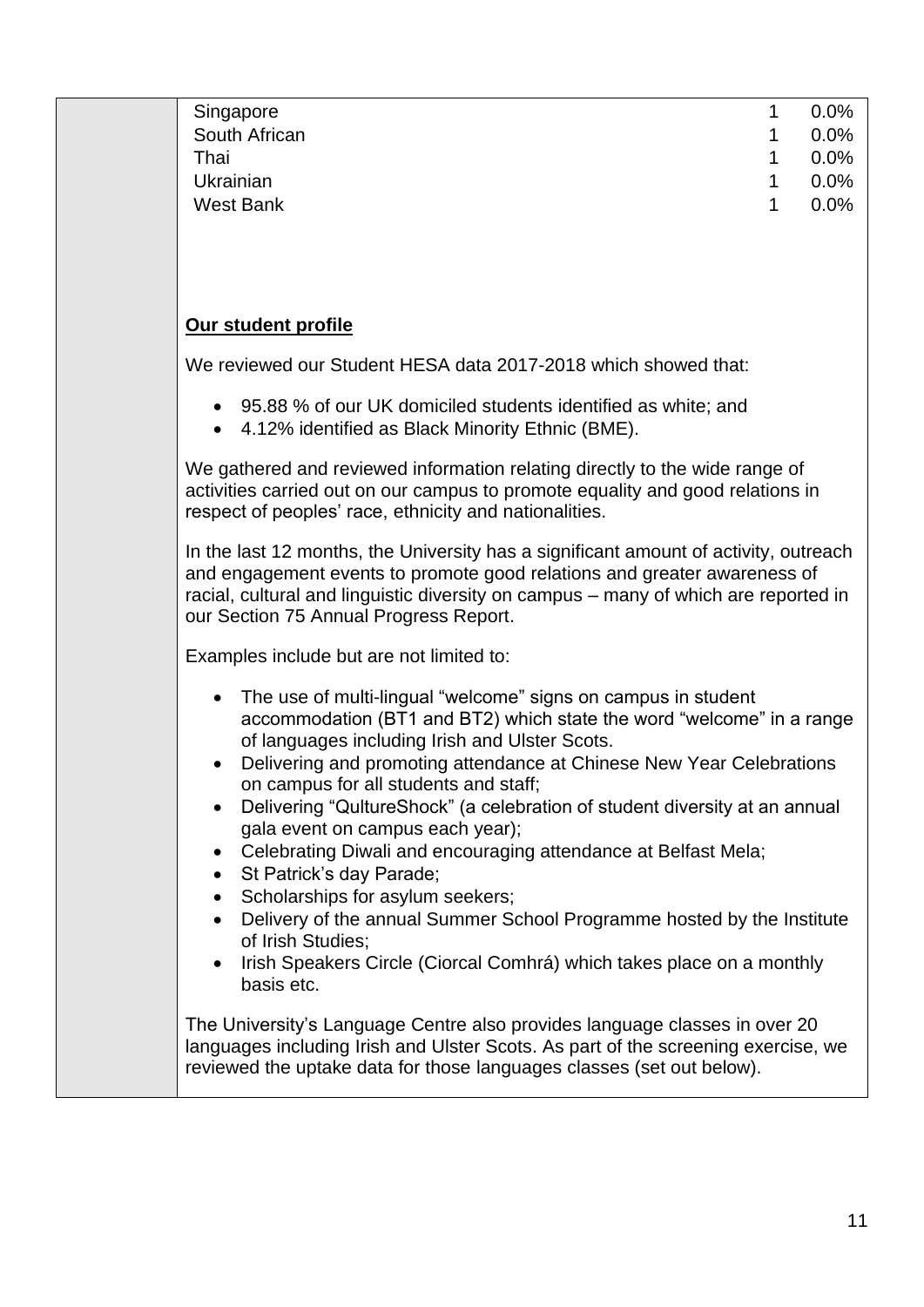

We are also cogniscant of the fact that Senate approved amendments to the Students' Union Constitutional Rules to create a new Part Time Irish Language Officer, a decision ratified by SU Council following a student wide referendum.

And that the Students Union has developed a number of welcoming, orientation and integration activities for international students including: "QultureShock"; Black Asian and Minority Ethnic (BAME) Ambassador Programme; International Buddy Scheme and Black History Month.

These are in addition to many events and activities organised by the various internationally focused student societies supported by the Students' Union. Societies include: African and Caribbean Society; Malay Club; Chinese Students Society; Malaysian Students Society NI; An Cuman Gaelach (Irish Language and Culture Society); Orange Society; Hong Kong Internationalisation; Indonesian Society; Japanese Society; Korean Society; Saudi Society; Singaporeans Society; South Asian Students; Taiwanese Society; Spanish and Portuguese Society etc.

We have also established a new Black Asian and Minority Ethnic/International Staff Network ("iRise") at the University.

As part of our screening exercise, we reviewed external source data including the Equality Commission for NI's Key Inequalities in Employment Statement (May 2018) and in respect of education, the Equality Commission for NI's Key Inequalities in Education Statement (October 2017).

We also reviewed NI Census data 2011 which shows that:

• 1.8% of the usually resident population of Northern Ireland belonged to an ethnic minority group in 2011, more than double the proportion in 2001  $(0.8\%)$ :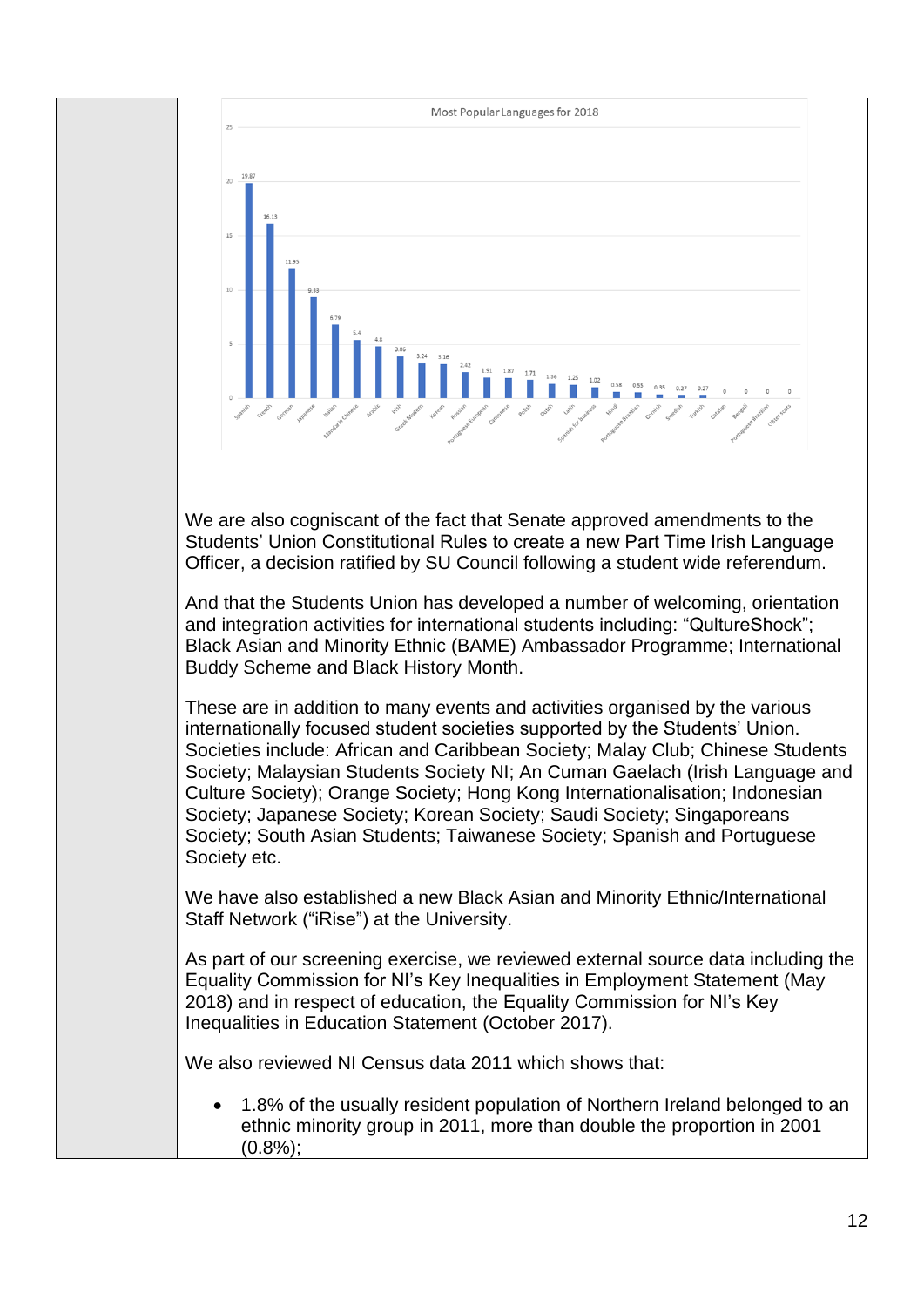| • the main minority groups were Chinese (6,300 people), Indian (6,200<br>people), Mixed (6,000), Other Asian (5,000), each accounting for around<br>0.3% of the usually resident population; and<br>a further 0.1% of people (1,300 people) were Irish Travellers (NISRA,<br>2011).                                                                                                                                                                                                                                                         |
|---------------------------------------------------------------------------------------------------------------------------------------------------------------------------------------------------------------------------------------------------------------------------------------------------------------------------------------------------------------------------------------------------------------------------------------------------------------------------------------------------------------------------------------------|
| According to the 2011 Census, the most prevalent language in Northern Ireland<br>other than English was Polish (17,700 people, 1.0%) while rates for other<br>languages included:                                                                                                                                                                                                                                                                                                                                                           |
| • Lithuanian $(6,300$ people, $0.4\%$ );<br>Irish (4,200 people; 0.2%);<br>$\bullet$<br>• Portuguese $(2,300)$<br>Slovak (2,300)<br>$\bullet$<br>• Chinese $(2,200)$<br>• Tagalog/Filipino (1,900)<br>$\bullet$ Latvian $(1,300)$<br>• Russian $(1,200)$<br>Malayalam (1,200)<br>$\bullet$<br>Hungarian (1,000) - all 0.1%. (NISRA, 2011)<br>$\bullet$                                                                                                                                                                                      |
| We looked at the 2011 Census data in respect of those who were asked to<br>indicate their ability to speak, write or understand Irish and Ulster Scots.                                                                                                                                                                                                                                                                                                                                                                                     |
| Among usual residents aged 3 years and over, 10.65 % had some ability in Irish<br>and 8.08% had some ability in Ulster Scots.                                                                                                                                                                                                                                                                                                                                                                                                               |
| The proportion of people in NI aged over 3 years who could speak, read and write<br>and understand Irish (3.74%) was higher than that for Ulster Scots (0.94%).<br>4.06% said they could understand but not speak, read or write Irish. 5.30% said<br>they could understand but not speak, read or write Ulster Scots.                                                                                                                                                                                                                      |
| We sought advice from academic colleagues regarding both the spoken and<br>taught languages in the University.                                                                                                                                                                                                                                                                                                                                                                                                                              |
| We also reviewed the legal framework for promoting regional/minority languages<br>which are protected in international legislation by a range of Treaties,<br>Conventions and Guidelines such as the:                                                                                                                                                                                                                                                                                                                                       |
| 1. European Convention on Human Rights (ECHR), Articles 8 and 10;<br>2. International Covenant on Economic, Social and Cultural Rights (UN<br>Treaty - ICESCR, Article 15;<br>3. International Convention on Elimination of Racial Discrimination (CERD);<br>4. Framework Convention on the Protection of National Minorities (FCNM);<br>5. FCNM Committee on FCNM Fourth opinion on the UK;<br>6. European Charter for Regional or Minority Languages (ECRML);<br>7. OSCE Ljubljana Guidelines on Integration in Diverse Societies (2012). |
| We are also aware of the commitments on language in the Belfast/ Good Friday<br>Agreement 1998, the Northern Ireland (St Andrew's Agreement) Act 2006, and<br>the Stormont House Agreement 2014.                                                                                                                                                                                                                                                                                                                                            |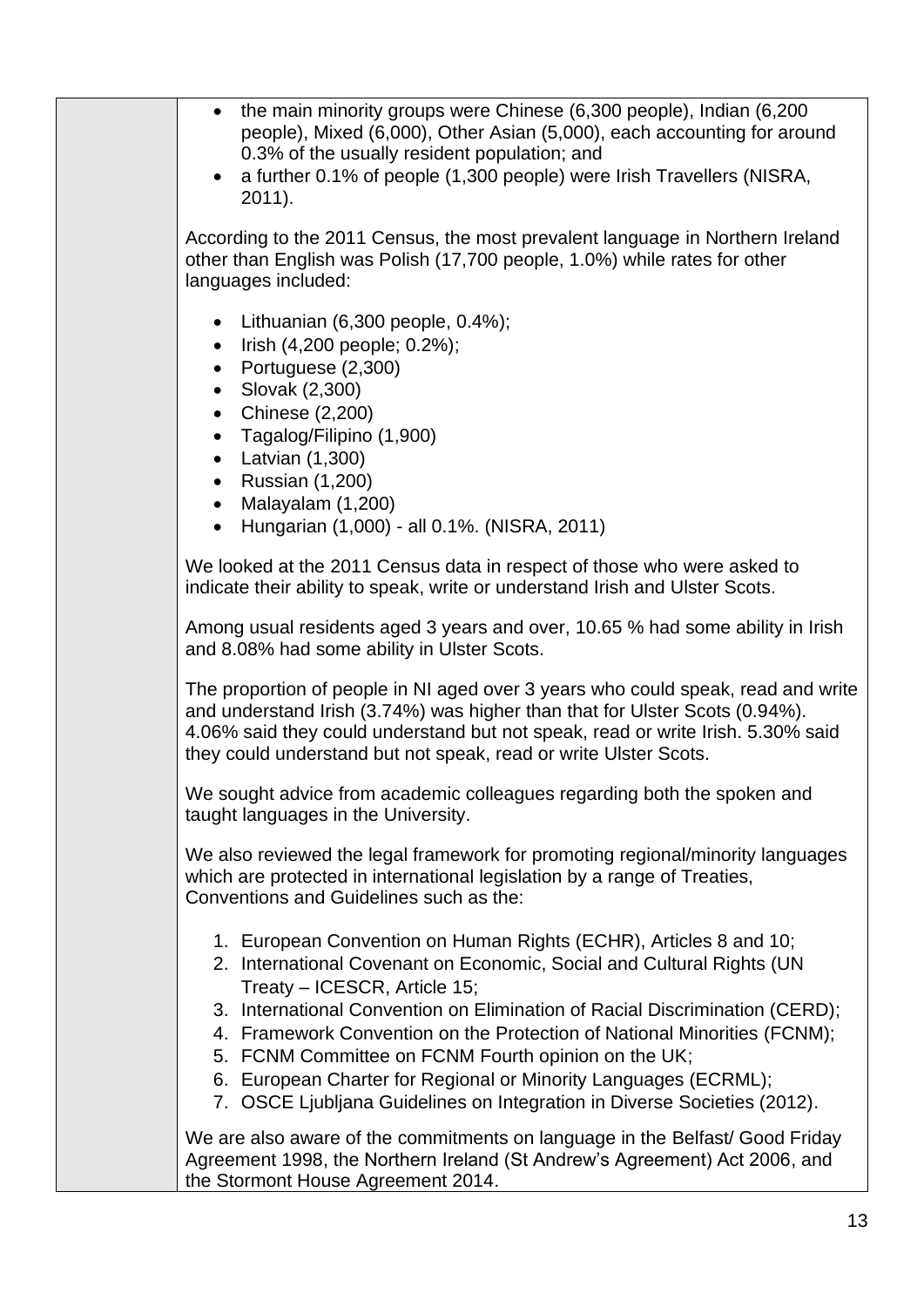The UK Government ratification of the Charter in 2001 recognised obligations, in the Northern Ireland context, to protect and promote both Ulster Scots (in respect of Part 2) and Irish (in respect of Part 2 and Part 3).

We reviewed guidance and publications produced by the Equality Commission for NI (2009) which stated that "The use of languages other than English, for example in corporate logos and communications, will not, in general, constitute an infringement of a good and harmonious working environment…However, the Commission also notes that decisions on this must rest with the employer and should be based on relevant policies and procedures that are proportionate, reasonable and appropriate to the context in which the organisation operates. They should be compliant with the requirement and principles of equality of opportunity."

We reviewed the Equality Commission's response to the Department of Culture, Arts and Leisure on Proposals for an Irish Language Bill (2015) and the reaffirmation of their position to the Committee of Experts on European Charter for Regional and Minority Language (COMEX) in 2013 and 2018 in which they stated: "It is clear that policies on the use of languages will and do engage the Section 75 duties. It is also clear they do not oblige public authorities either to develop or to refrain from developing policies which aim to promote the Irish or Ulster Scots languages…the Commission considers that the use of minority languages, particularly Irish or Ulster Scots languages in Northern Ireland for common or official purposes would normally and objectively be considered to be a neutral act that would not be discriminatory….the Commission notes the context of promoting minority languages in Northern Ireland and we welcome initiatives taken to promote the Irish and the Ulster Scots language to as wide an audience as possible" and reiterated their 2009 advice that "decisions on this must rest with the employer and should be based on relevant policies and procedures that are proportionate, reasonable and appropriate to the context in which the organisation operates."

We reviewed advice from the Northern Ireland Human Rights Commission (NIHRC) to the Secretary of State for a Bill of Rights for NI (2008 -2009) and reported cases (Clare Duffy, Application for Judicial Review, 2018 etc).

We also reviewed the positions taken by a number of government departments, councils and public authorities in Northern Ireland – including but not limited to the former Department of Culture, Arts and Leisure; the former Department for Infrastructure, Belfast City Council, Newry and Mourne District Council and the Northern Ireland Policing Board.

On Thursday 9 January 2020, the Northern Ireland Office published the text of a deal to restore devolved government in Northern Ireland, "New Decade, New Approach" (referred to here as "the document" and/or "the deal") and the Northern Ireland Assembly was subsequently restored, sitting on Saturday 11 January 2020.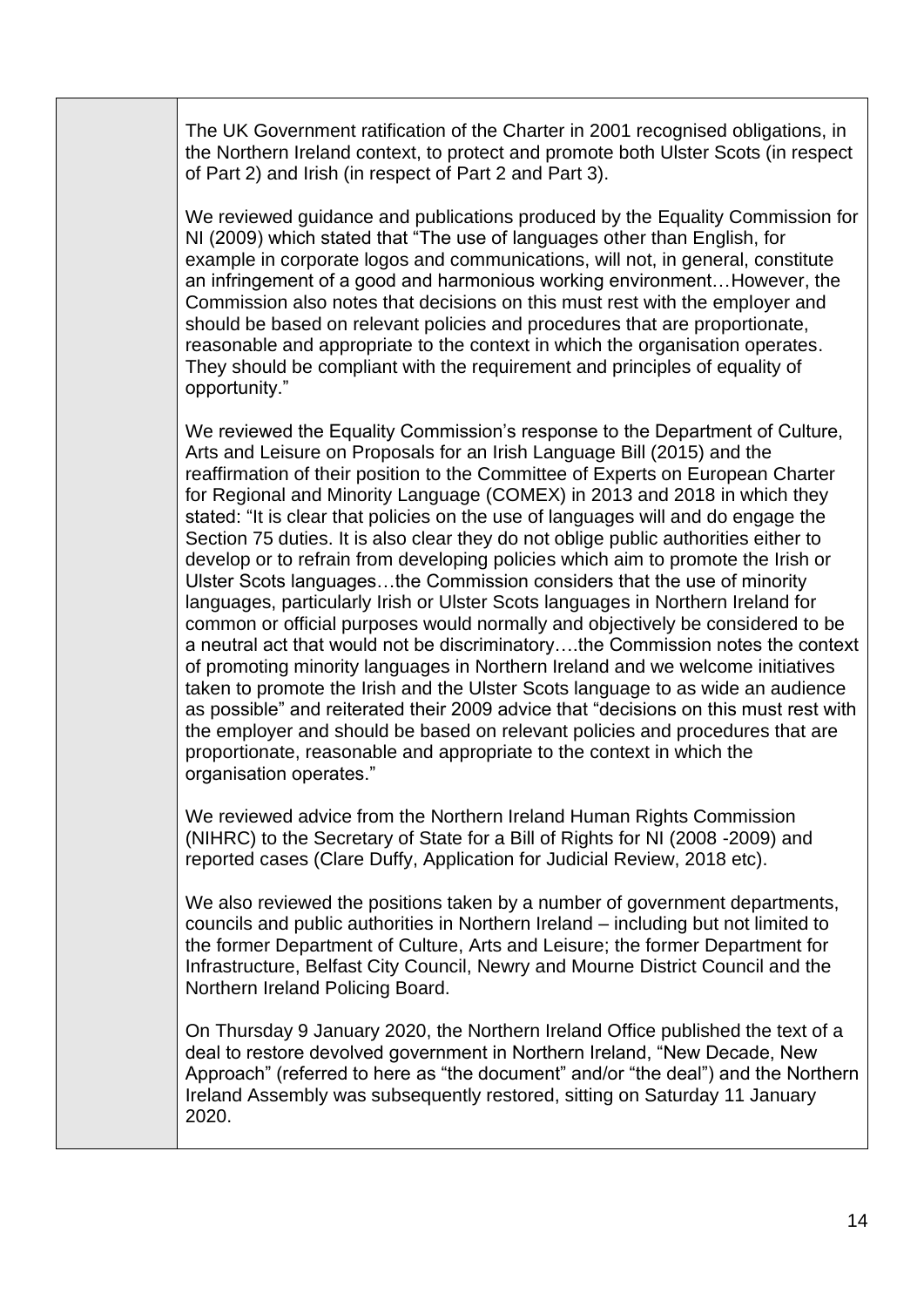| Е. | Of particular relevance to this work, is Part 2: Northern Ireland Executive<br>Formation Agreement; Rights, Language and Identity (paras 25 -29) and Annex                                                                                                                                                                                                                                                                |
|----|---------------------------------------------------------------------------------------------------------------------------------------------------------------------------------------------------------------------------------------------------------------------------------------------------------------------------------------------------------------------------------------------------------------------------|
|    | Summarised some key points and the implications for the University, which is a<br>public authority as defined by the Public Services Ombudsman Act (Northern<br>Ireland) 2016, Schedule E include but are not limited to:                                                                                                                                                                                                 |
|    | A new cultural framework will provide for legislation to establish<br>the establishment of a new Office for Identity and Cultural<br>Expression to promote cultural diversity and inclusion across all<br>identities and cultures; this will be alongside new Commissioners<br>to enhance and develop the Irish Language and Ulster Scots /<br>Ulster British tradition in Northern Ireland.                              |
|    | The legislation will also place a legal duty on the Department of<br>Education "to encourage and facilitate the use of Ulster Scots in<br>the education system." This will be made law through an<br>integrated package of legislation that will establish new parts of<br>the Northern Ireland Act (1998).                                                                                                               |
|    | All public authorities will have to pay "due regard" to the<br>principles set out in the new legislation.                                                                                                                                                                                                                                                                                                                 |
|    | The Office of Identity and Cultural Expression will act as the<br>central point for "giving effect to these principles and promoting<br>this framework.                                                                                                                                                                                                                                                                   |
|    | It is anticipated that the functions of this Office will be to provide<br>guidance to public authorities on (i) monitoring compliance with<br>the legislation (ii) reporting to the NI Assembly on compliance<br>(iii) promoting best practice (iv) regularly auditing public<br>authorities on how they have respected and accommodated the<br>cultural expression of minorities within their area of<br>responsibility. |
|    | New Commissioners will be appointed by OFMdFM (one for Irish<br>Language and one for Ulster Scots/British Tradition).                                                                                                                                                                                                                                                                                                     |
|    | Commissioners will work on the development and<br>implementation of "best practice standards" on the use of Irish<br>Language and Ulster Scots by public authorities. Such standards<br>are to be agreed by the First and Deputy First Ministers.                                                                                                                                                                         |
|    | There will be a consultation with public authorities on the<br>development of those standards - and categories of same. Each<br>public authority will be allocated to a category on the basis of<br>"set criteria" such as "level of interaction with the public",<br>"number of employees" and "established need". There will be a<br>"sliding scale" of standards for public authorities.                               |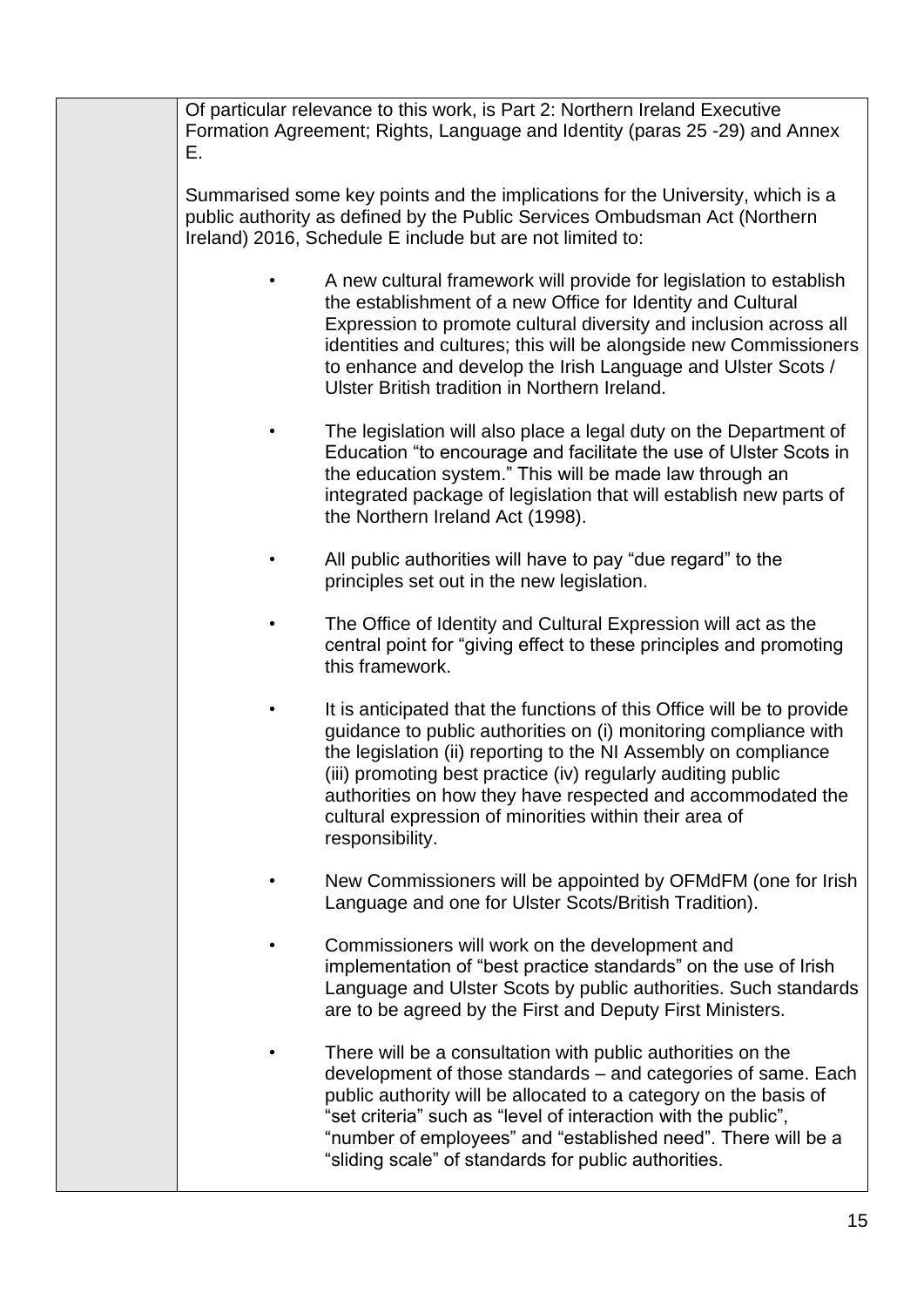|     | developing their own implementation plans.                                                                                                                                                                                                                                                                                            | Commissioners will engage with public authorities how they will<br>fulfil requirements under the best practice standards by |                |  |
|-----|---------------------------------------------------------------------------------------------------------------------------------------------------------------------------------------------------------------------------------------------------------------------------------------------------------------------------------------|-----------------------------------------------------------------------------------------------------------------------------|----------------|--|
|     | Given the new information regarding the deal and proposed legislation to promote<br>"rights, language and identity", the University has considered it appropriate to<br>further update this equality screening document and its new Equality, Diversity<br>and Inclusion Policy.                                                      |                                                                                                                             |                |  |
|     | It will be important that in a new political and legal landscape, the University<br>engages with the NI Assembly, Office of Identity and Cultural Expression, new<br>Commissioners and others on the consultation, development and implementation<br>of "best practice standards" regarding Irish and Ulster Scots at the University. |                                                                                                                             |                |  |
| Age | Our staff profile                                                                                                                                                                                                                                                                                                                     |                                                                                                                             |                |  |
|     | We reviewed our Workforce Composition Data relating directly to age of our staff<br>body (as at November 2018):                                                                                                                                                                                                                       |                                                                                                                             |                |  |
|     | <b>Row Labels</b>                                                                                                                                                                                                                                                                                                                     | <b>Count of Per No</b>                                                                                                      | %              |  |
|     | under 25                                                                                                                                                                                                                                                                                                                              | 65                                                                                                                          | 1.6%           |  |
|     | 25-29                                                                                                                                                                                                                                                                                                                                 | 343                                                                                                                         | 8.3%           |  |
|     | 30-34<br>35-39                                                                                                                                                                                                                                                                                                                        | 609<br>756                                                                                                                  | 14.8%<br>18.3% |  |
|     | 40-44                                                                                                                                                                                                                                                                                                                                 | 592                                                                                                                         | 14.3%          |  |
|     | 45-49                                                                                                                                                                                                                                                                                                                                 | 589                                                                                                                         | 14.3%          |  |
|     | 50-54                                                                                                                                                                                                                                                                                                                                 | 521                                                                                                                         | 12.6%          |  |
|     | 55-59                                                                                                                                                                                                                                                                                                                                 | 389                                                                                                                         | 9.4%           |  |
|     | 60-64                                                                                                                                                                                                                                                                                                                                 | 206                                                                                                                         | 5.0%           |  |
|     | $65+$                                                                                                                                                                                                                                                                                                                                 | 56                                                                                                                          | 1.4%<br>100.0% |  |
|     | <b>Grand Total</b>                                                                                                                                                                                                                                                                                                                    | 4126                                                                                                                        |                |  |
|     | The data shows that 59.0% of our workforce is aged over 40 years old.                                                                                                                                                                                                                                                                 |                                                                                                                             |                |  |
|     | Our student profile                                                                                                                                                                                                                                                                                                                   |                                                                                                                             |                |  |
|     | We reviewed our Student HESA data 2017-2018 which showed:                                                                                                                                                                                                                                                                             |                                                                                                                             |                |  |
|     | • 81.83% of UK full time, first degree entrants were under 21 years of age;<br>and<br>18.17% were over the age of 21.                                                                                                                                                                                                                 |                                                                                                                             |                |  |
|     | <b>External source data</b>                                                                                                                                                                                                                                                                                                           |                                                                                                                             |                |  |
|     | We reviewed Northern Ireland Census data 2011 which showed that Northern<br>Ireland's average (median) age increased from 34 years to 37 years between the<br>2001 and 2011 Censuses.                                                                                                                                                 |                                                                                                                             |                |  |
|     | Over the same period, the share of the population represented by children aged<br>under 16 years fell from 24 per cent to 21 per cent, while the proportion of people<br>aged 65 years and over rose from 13 per cent to 15 per cent (NISRA, 2011).                                                                                   |                                                                                                                             |                |  |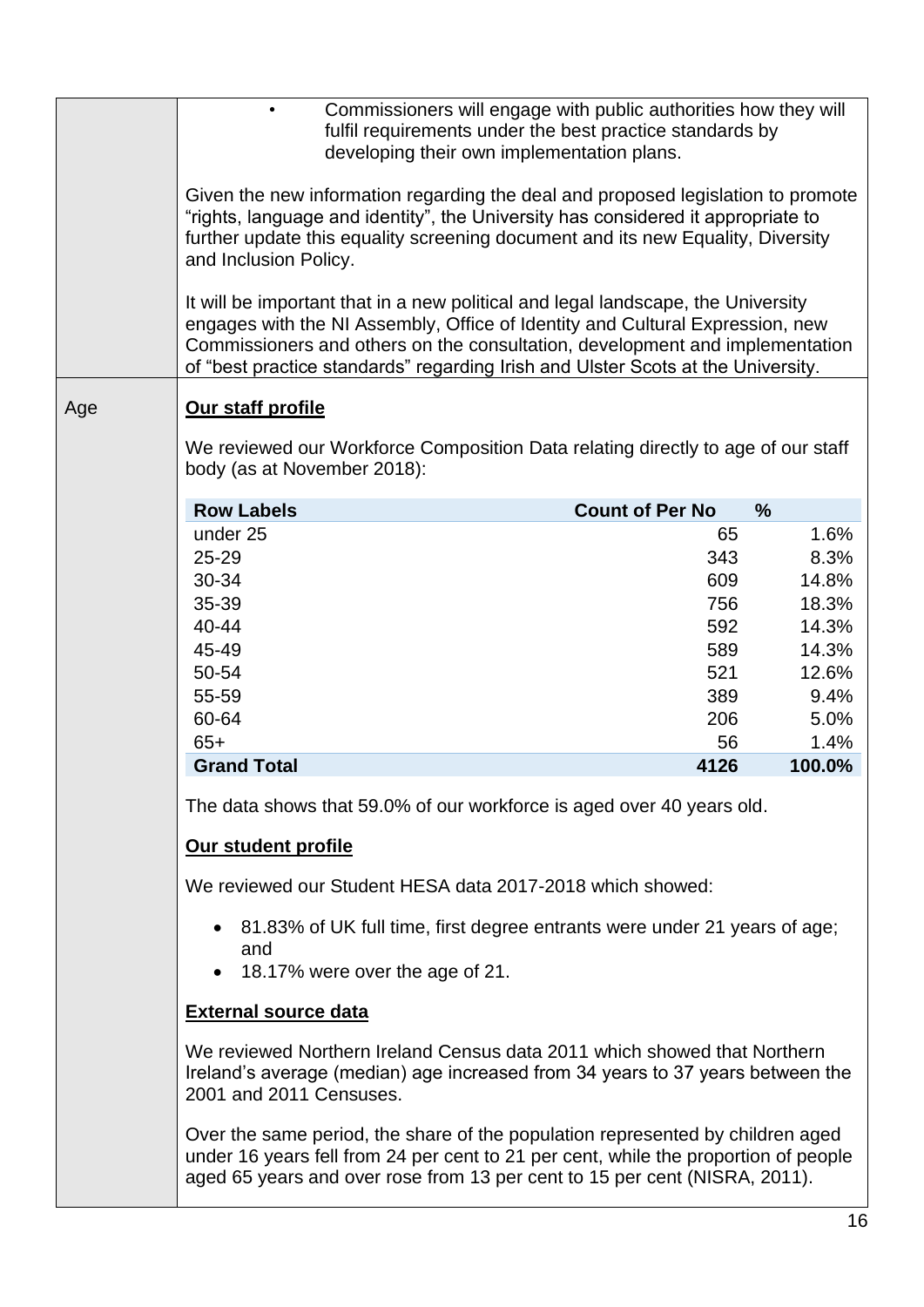|                | We reviewed the Equality Commission for NI's Key Inequalities Statement in                                                                                                                                                                      |                     |              |  |
|----------------|-------------------------------------------------------------------------------------------------------------------------------------------------------------------------------------------------------------------------------------------------|---------------------|--------------|--|
|                | Employment (May 2018) which highlighted a number of key inequalities and                                                                                                                                                                        |                     |              |  |
|                | differences on age:                                                                                                                                                                                                                             |                     |              |  |
|                | Those aged 18-24 years old have higher unemployment rates than those<br>aged 25 and over.                                                                                                                                                       |                     |              |  |
|                | Those aged 50-64 years old are less likely to be in employment and are                                                                                                                                                                          |                     |              |  |
|                | more likely to be economically inactive than those aged 25-49 years old;<br>Men aged 18-24 years old are more likely to work part time than men aged<br>25 years or older.<br><b>Promoting equality and good relations (activity on campus)</b> |                     |              |  |
|                |                                                                                                                                                                                                                                                 |                     |              |  |
|                |                                                                                                                                                                                                                                                 |                     |              |  |
|                | We gathered and reviewed information relating directly to the range of activities<br>carried out on our campus to promote equality and good relations in respect of<br>peoples' age.                                                            |                     |              |  |
|                | In the last 12 months, the University delivered 6 outreach and engagement<br>events related to age, a summary of which can be accessed here in our Section                                                                                      |                     |              |  |
|                | 75 Annual Progress Report.                                                                                                                                                                                                                      |                     |              |  |
| <b>Marital</b> | Our staff profile                                                                                                                                                                                                                               |                     |              |  |
| status         | We reviewed our Workforce Composition Data by Marital Status (as at November                                                                                                                                                                    |                     |              |  |
|                | $2018$ :                                                                                                                                                                                                                                        |                     |              |  |
|                |                                                                                                                                                                                                                                                 | <b>Count of Per</b> |              |  |
|                | <b>Row Labels</b>                                                                                                                                                                                                                               | <b>No</b>           | %<br>100.0   |  |
|                | <b>Grand Total</b>                                                                                                                                                                                                                              | 3985                | %            |  |
|                | <b>Married</b>                                                                                                                                                                                                                                  | 2181                | 54.7%        |  |
|                | Single                                                                                                                                                                                                                                          | 1361                | 34.2%        |  |
|                | Other<br><b>Divorced</b>                                                                                                                                                                                                                        | 124<br>106          | 3.1%<br>2.7% |  |
|                | Prefer not to say                                                                                                                                                                                                                               | 92                  | 2.3%         |  |
|                | Separated                                                                                                                                                                                                                                       | 62                  | 1.6%         |  |
|                | <b>Civil Partnership</b>                                                                                                                                                                                                                        | 40                  | 1.0%         |  |
|                | Widowed                                                                                                                                                                                                                                         | 19                  | 0.5%         |  |
|                | Our student profile                                                                                                                                                                                                                             |                     |              |  |
|                | We reviewed our Student HESA data of 2017-2018 NI entrants which showed<br>that:                                                                                                                                                                |                     |              |  |
|                | 86.85% of were single;<br>٠<br>9.4% were married or in a civil partnership;<br>$\bullet$                                                                                                                                                        |                     |              |  |
|                | 1.5% were cohabiting;<br>$\bullet$                                                                                                                                                                                                              |                     |              |  |
|                | 0.6% were divorced or civil partnership dissolved;                                                                                                                                                                                              |                     |              |  |
|                | 0.34% were separated (but still legally married); and<br>٠<br>0.03% were widowed.<br>$\bullet$                                                                                                                                                  |                     |              |  |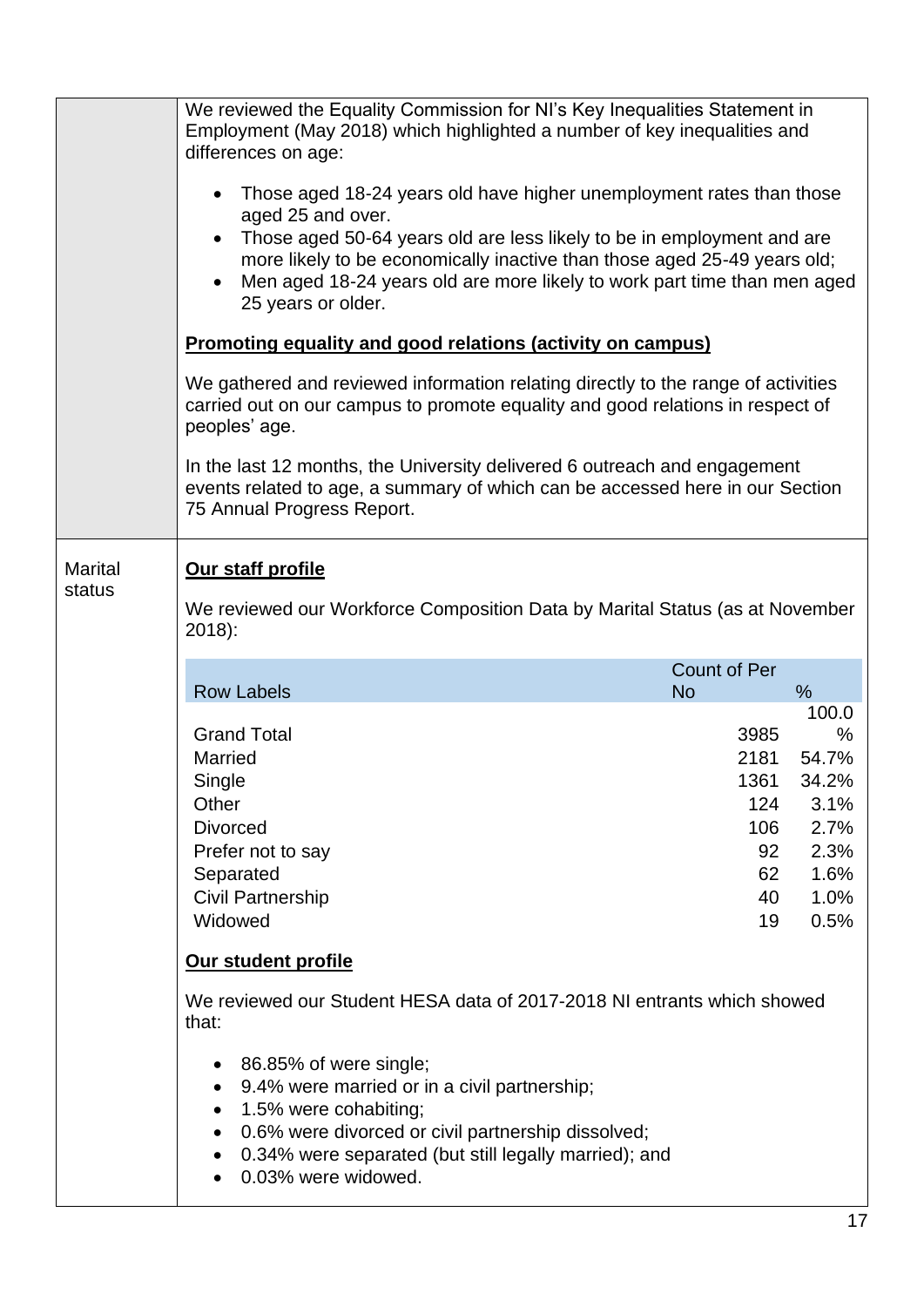|                       | <b>External source data</b>                                                                                                                                                                                                                                                                                                                                                       |                        |                |
|-----------------------|-----------------------------------------------------------------------------------------------------------------------------------------------------------------------------------------------------------------------------------------------------------------------------------------------------------------------------------------------------------------------------------|------------------------|----------------|
|                       | We reviewed external NI Census data from 2011 which showed that in Northern<br>Ireland:                                                                                                                                                                                                                                                                                           |                        |                |
|                       | Almost half (48%) of people aged over 16 were married;<br>$\bullet$<br>Over a third (36%) were single.<br>$\bullet$<br>1,200 (0.1%) were in registered same sex civil partnerships (March 2011);<br>9.4% of usual residents were either separated, divorced or formerly in a<br>same-sex civil partnership; and<br>6.8% were either widowed or a surviving partner (NISRA, 2011). |                        |                |
|                       | We also reviewed the Equality Commission for NI's Key Inequalities in<br>Employment Statement (May 2018).                                                                                                                                                                                                                                                                         |                        |                |
|                       | On the 24 October 2019, legislation (Northern Ireland (Executive Formation etc)<br>Act 2019)) came into force that legalized same-sex marriage in Northern Ireland.<br>According to the legislation, same-sex weddings will be able to take place starting<br>February 2020.                                                                                                      |                        |                |
|                       | <b>Promoting equality and good relations (activity on campus)</b>                                                                                                                                                                                                                                                                                                                 |                        |                |
|                       | In the last 12 months, the University has delivered 3 outreach and engagement<br>events related to marriage equality, a summary of which can be accessed here in<br>our Section 75 Annual Progress Report.                                                                                                                                                                        |                        |                |
| Sexual<br>orientation | Our staff profile<br>We reviewed our Workforce Composition Data by sexual orientation (November<br>2018) which is summarized below:                                                                                                                                                                                                                                               |                        |                |
|                       | <b>Row Labels</b>                                                                                                                                                                                                                                                                                                                                                                 | <b>Count of Per No</b> | %              |
|                       | Of a different sex                                                                                                                                                                                                                                                                                                                                                                | 2812                   | 81.0%          |
|                       | I do not wish to answer                                                                                                                                                                                                                                                                                                                                                           | 507                    | 14.6%          |
|                       | Of the same sex                                                                                                                                                                                                                                                                                                                                                                   | 122                    | 3.5%           |
|                       | Of either sex<br><b>Grand Total</b>                                                                                                                                                                                                                                                                                                                                               | 29<br>3470             | 0.8%<br>100.0% |
|                       |                                                                                                                                                                                                                                                                                                                                                                                   |                        |                |
|                       | Our student profile                                                                                                                                                                                                                                                                                                                                                               |                        |                |
|                       | The University does not collect data relating to the sexual orientation of its<br>students.                                                                                                                                                                                                                                                                                       |                        |                |
|                       | <b>External source data</b>                                                                                                                                                                                                                                                                                                                                                       |                        |                |
|                       | We also reviewed the Equality Commission for NI's Key Inequalities in<br>Employment Statement (May 2018) which highlighted that prejudicial attitudes<br>both within and outside the workplace are experienced by lesbian, gay and<br>bisexual people in NI.                                                                                                                      |                        |                |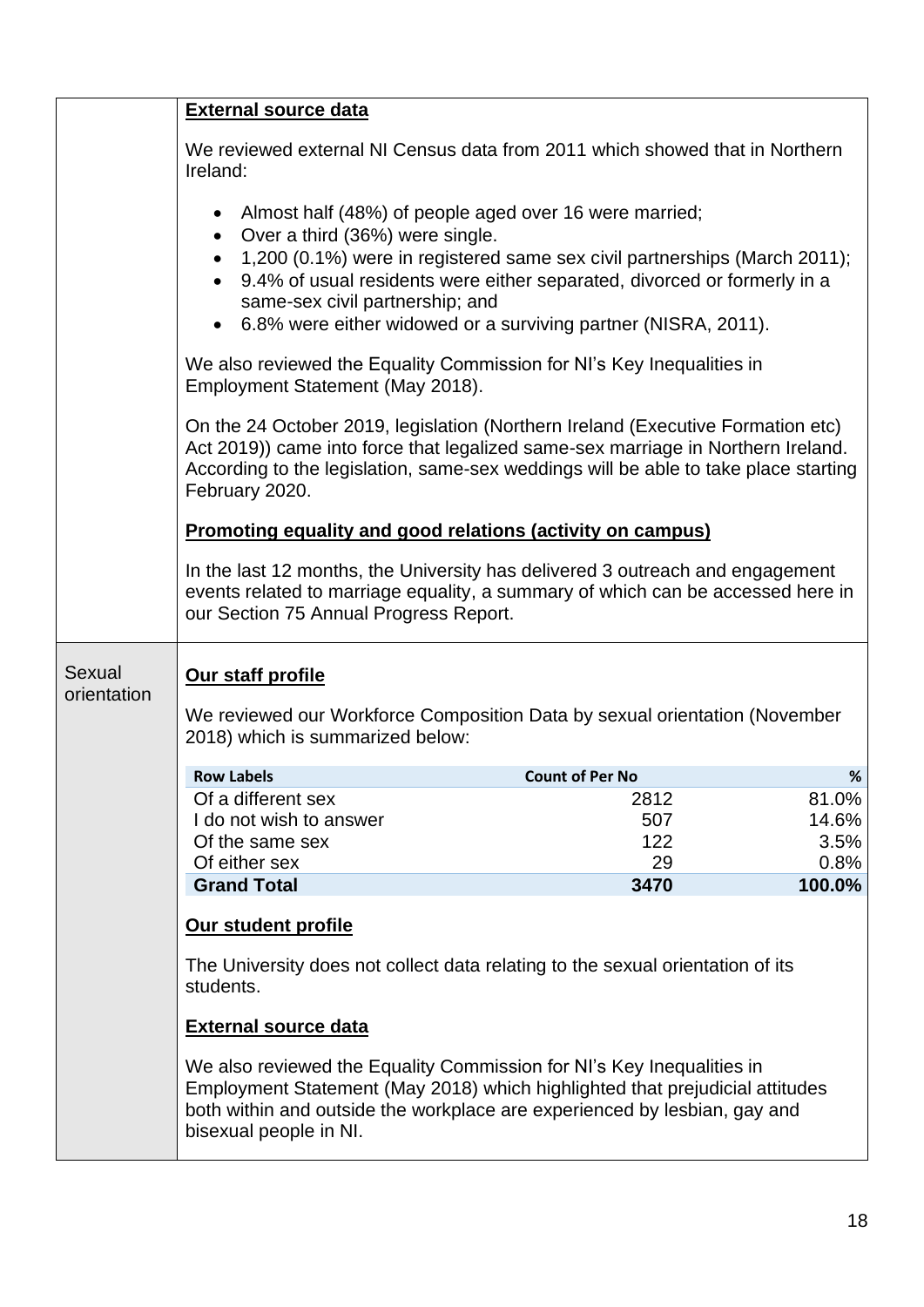|                    | In respect of education, we reviewed the Equality Commission for NI's Key<br>Inequalities in Education Statement (October 2017) which highlighted a number<br>of key inequalities and differences including:                                                                                                                          |
|--------------------|---------------------------------------------------------------------------------------------------------------------------------------------------------------------------------------------------------------------------------------------------------------------------------------------------------------------------------------|
|                    | • Young people with same-sex attraction are more likely to be bullied in<br>school than their peers with opposite sex attraction;<br>• Young people who are gay, lesbian or bisexual often self-exclude from<br>school.                                                                                                               |
|                    | On the 24 October 2019, legislation (Northern Ireland (Executive Formation etc)<br>Act 2019)) came into force that legalized same-sex marriage in Northern Ireland.<br>According to the legislation, same-sex weddings will be able to take place starting<br>February 2020.                                                          |
|                    | <b>Promoting equality and good relations (activity on campus)</b>                                                                                                                                                                                                                                                                     |
|                    | We gathered and information relating directly to the range of activities carried out<br>on our campus to promote equality and good relations in respect of peoples'<br>sexual orientation.                                                                                                                                            |
|                    | In the last 12 months, the University has delivered 23 events on LGBT<br>awareness, rights and responsibilities - a summary of which can be accessed<br>here in our Section 75 Annual Progress Report.                                                                                                                                |
|                    | Examples include but are not limited to:                                                                                                                                                                                                                                                                                              |
|                    | • Establishing a staff LGBT Network PRISM with support from senior leaders<br>in the University;<br>Joining the Stonewall Diversity Champions Programme; and<br>Recruiting via Stonewall's 'Starting Out' Guide and on the Proud<br>Employers website, the only jobsite which caters exclusively for LGBT<br>people and their allies. |
| Men and            | Our staff profile                                                                                                                                                                                                                                                                                                                     |
| women<br>generally | We reviewed our Workforce Composition Data by gender (November 2018) which<br>is summarised below:                                                                                                                                                                                                                                    |
|                    | <b>Row Labels</b><br><b>Count of Per No</b><br>$\frac{0}{0}$                                                                                                                                                                                                                                                                          |
|                    | F<br>2237<br>54.2%<br>M<br>1889<br>45.8%                                                                                                                                                                                                                                                                                              |
|                    | <b>Grand Total</b><br>4126<br>100.0%                                                                                                                                                                                                                                                                                                  |
|                    | Our student profile                                                                                                                                                                                                                                                                                                                   |
|                    | We reviewed our Student HESA data (2017-2018) shows that of our total student<br>population 56% identified as female and 44% as male.                                                                                                                                                                                                 |
|                    |                                                                                                                                                                                                                                                                                                                                       |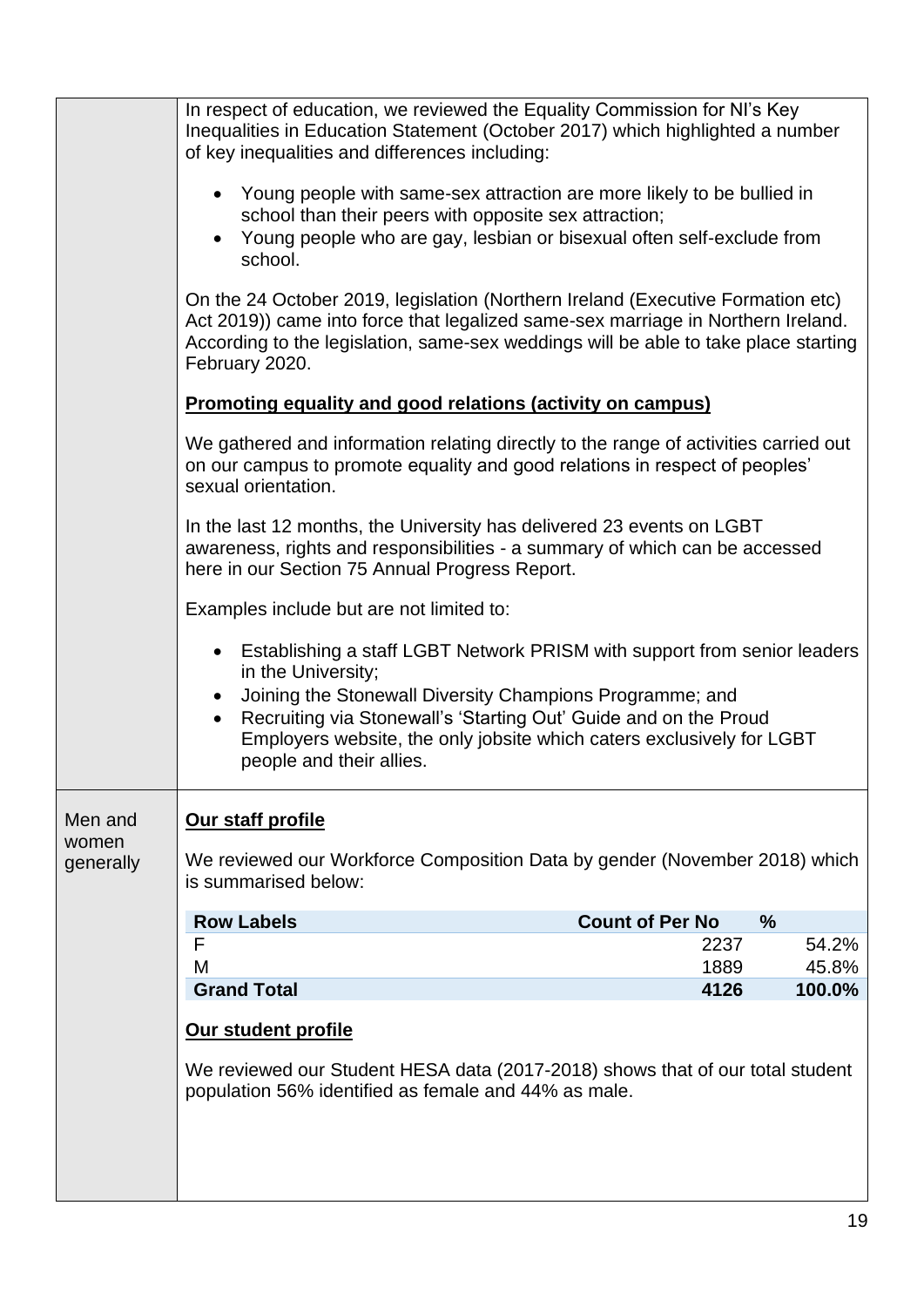| <b>External source data</b>                                                                                                                                                                                                                                                                                                                                                                                           |
|-----------------------------------------------------------------------------------------------------------------------------------------------------------------------------------------------------------------------------------------------------------------------------------------------------------------------------------------------------------------------------------------------------------------------|
| We reviewed NI Census Data which showed that 51% of the population were<br>female, 49% were male (NISRA, 2011).                                                                                                                                                                                                                                                                                                       |
| We reviewed the Equality Commission for NI's Key Inequalities in Employment<br>Statement (May 2018) highlighted a number of key inequalities and differences in<br>between men and women in employment in NI.                                                                                                                                                                                                         |
| We reviewed the Equality Commission for NI's Key Inequalities in Education<br>Statement (October 2017) which highlighted a number of key inequalities and<br>differences on gender lines.                                                                                                                                                                                                                             |
| <b>Promoting equality and good relations (activity on campus)</b>                                                                                                                                                                                                                                                                                                                                                     |
| We gathered and reviewed information relaying directly to the range of activities<br>carried out on our campus to promote equality and good relations in respect of<br>peoples' gender and gender identity status.                                                                                                                                                                                                    |
| In the last 12 months, the University has delivered a range of events on gender /<br>gender identity awareness, rights and responsibilities - a summary of which can<br>be accessed here in our Section 75 Annual Progress Report.                                                                                                                                                                                    |
| Examples include but are not limited to:                                                                                                                                                                                                                                                                                                                                                                              |
| The university has a reputation as a leader in gender equality, holding 2<br>Gold, 8 Silver, 6 Bronze Athena Swan departmental awards and<br>Institutional Silver. More information is available on our website;<br>The University was also awarded the Bronze Gender Diversity Charter<br>Mark by Women in Business NI (WIBNI) in 2018;<br>We delivered the "Women in Leadership in a Changing World"<br>Conference; |
| We developed a mentoring scheme for Professional Services staff;<br>We hosted a keynote speech by Josh Levs on issues facing fathers in the<br>workplace;<br>We hosted the Women in Law and Leadership Open Seminar series.                                                                                                                                                                                           |
| In respect of Transgender Equality, the Institutional Trans Equality Policy (2016)<br>focuses on the support and advice the University can offer to Trans staff and<br>students.                                                                                                                                                                                                                                      |
| The University has All Gender facilities across various locations on campus. For<br>further details, visit our website.                                                                                                                                                                                                                                                                                               |
| The University has in the last 24 months, delivered 6 Trans Equality Awareness<br>training sessions which were available to all staff.                                                                                                                                                                                                                                                                                |
| In addition, Queen's also hosted free training for health professionals and<br>students on including transgender and non-binary people in sexual health.                                                                                                                                                                                                                                                              |
|                                                                                                                                                                                                                                                                                                                                                                                                                       |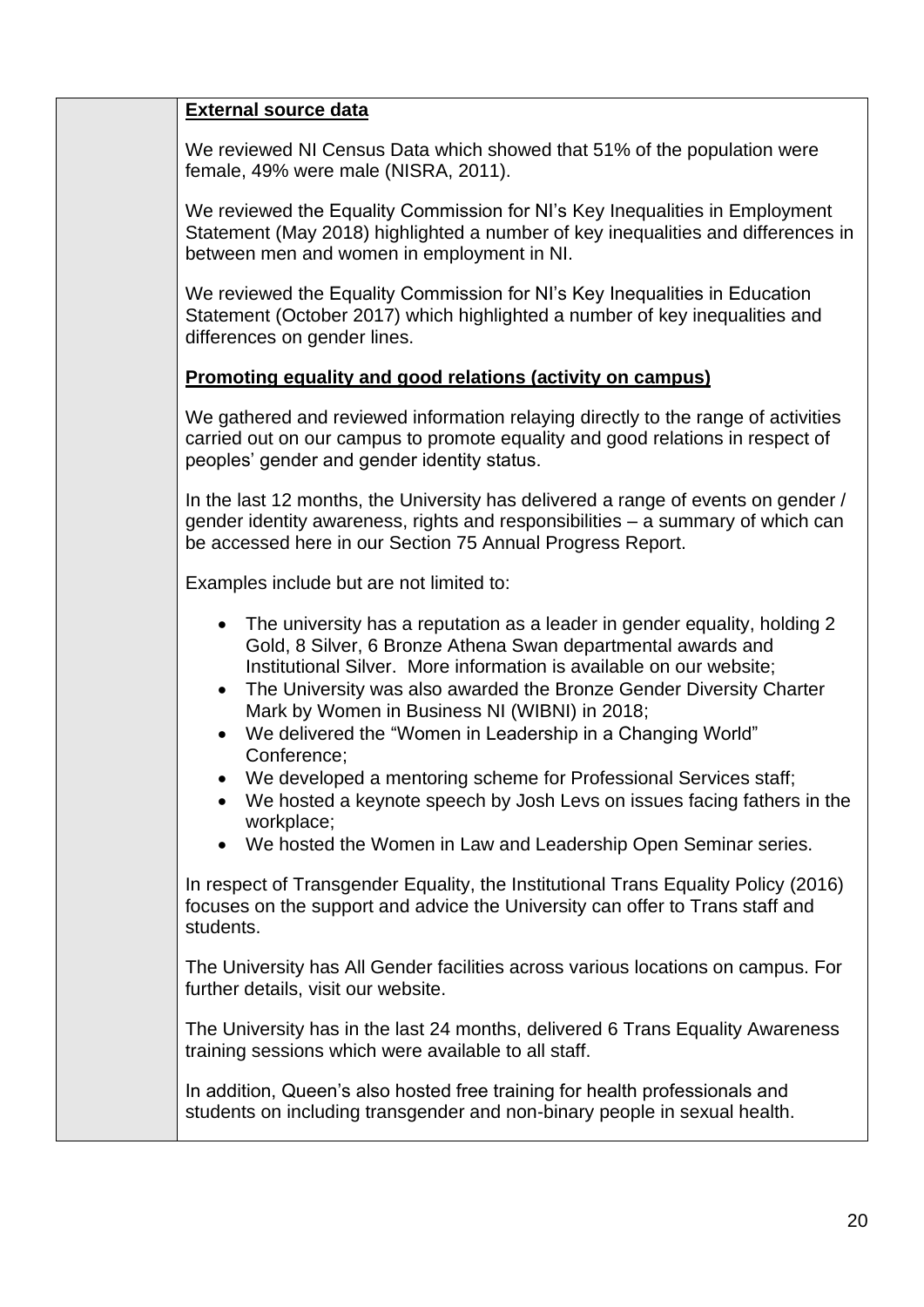|                                                                                                                                                                                                                                   | All of these were designed to educate, dispel misconceptions and stereotypes<br>and to show case the positive contribution to campus life by trans staff and<br>students.<br>In December 2018, the Senate approved amendments to the Students' Union<br>Constitutional Rules to create a new part-time Trans Students Officer, a decision<br>that has been ratified by SU Council following a student wide referendum. |                                                                                                                                                                                                                            |                        |
|-----------------------------------------------------------------------------------------------------------------------------------------------------------------------------------------------------------------------------------|------------------------------------------------------------------------------------------------------------------------------------------------------------------------------------------------------------------------------------------------------------------------------------------------------------------------------------------------------------------------------------------------------------------------|----------------------------------------------------------------------------------------------------------------------------------------------------------------------------------------------------------------------------|------------------------|
| <b>Disability</b>                                                                                                                                                                                                                 | We reviewed our Workforce Composition Data by disability (November 2018):<br><b>Row Labels</b><br><b>No</b><br>Not Known                                                                                                                                                                                                                                                                                               | Count of Per No<br>2905<br>947                                                                                                                                                                                             | $\%$<br>70.4%<br>23.0% |
|                                                                                                                                                                                                                                   | Yes                                                                                                                                                                                                                                                                                                                                                                                                                    | 274                                                                                                                                                                                                                        | 6.6%                   |
|                                                                                                                                                                                                                                   | <b>Grand Total</b>                                                                                                                                                                                                                                                                                                                                                                                                     | 4126                                                                                                                                                                                                                       | 100.0%                 |
|                                                                                                                                                                                                                                   | We reviewed our Student HESA data 2017-2018 which showed that 88.63% of<br>UK, first time degree entrants had no known disability whilst 11.37% reported<br>having a disability.                                                                                                                                                                                                                                       |                                                                                                                                                                                                                            |                        |
|                                                                                                                                                                                                                                   | <b>External Source Data</b>                                                                                                                                                                                                                                                                                                                                                                                            |                                                                                                                                                                                                                            |                        |
| We reviewed NI Census data from 2011 which showed that just over one in five<br>of the usually resident population (21%) had a long-term health problem or<br>disability which limited their day to day activities (NISRA, 2011). |                                                                                                                                                                                                                                                                                                                                                                                                                        |                                                                                                                                                                                                                            |                        |
|                                                                                                                                                                                                                                   | We reviewed the Equality Commission for NI's Key Inequalities in Employment<br>Statement (May 2018) which highlighted a number of key inequalities and<br>differences including:                                                                                                                                                                                                                                       |                                                                                                                                                                                                                            |                        |
|                                                                                                                                                                                                                                   | disabilities;                                                                                                                                                                                                                                                                                                                                                                                                          | There is a persistent employment gap between people with and without                                                                                                                                                       |                        |
|                                                                                                                                                                                                                                   | those without a disability;                                                                                                                                                                                                                                                                                                                                                                                            | People with a disability are more likely to be economically inactive than                                                                                                                                                  |                        |
|                                                                                                                                                                                                                                   | employment than those without disabilities;                                                                                                                                                                                                                                                                                                                                                                            | People with disabilities are more likely to experience prejudice in                                                                                                                                                        |                        |
|                                                                                                                                                                                                                                   | those without disabilities.                                                                                                                                                                                                                                                                                                                                                                                            | People with disabilities are more likely to be in part-time employment than                                                                                                                                                |                        |
|                                                                                                                                                                                                                                   | We reviewed the Equality Commission for NI's Key Inequalities in Education<br>Statement (October 2017) which highlighted a number of key inequalities and<br>differences, including:                                                                                                                                                                                                                                   |                                                                                                                                                                                                                            |                        |
|                                                                                                                                                                                                                                   | $\bullet$<br>vulnerable to bullying;<br>$\bullet$<br>education.                                                                                                                                                                                                                                                                                                                                                        | Students with Special Education Needs (SEN) or a disability are more<br>Students with SEN or a disability have lower attainment levels than<br>students without SEN or a disability and are less likely to go on to higher |                        |
|                                                                                                                                                                                                                                   |                                                                                                                                                                                                                                                                                                                                                                                                                        |                                                                                                                                                                                                                            |                        |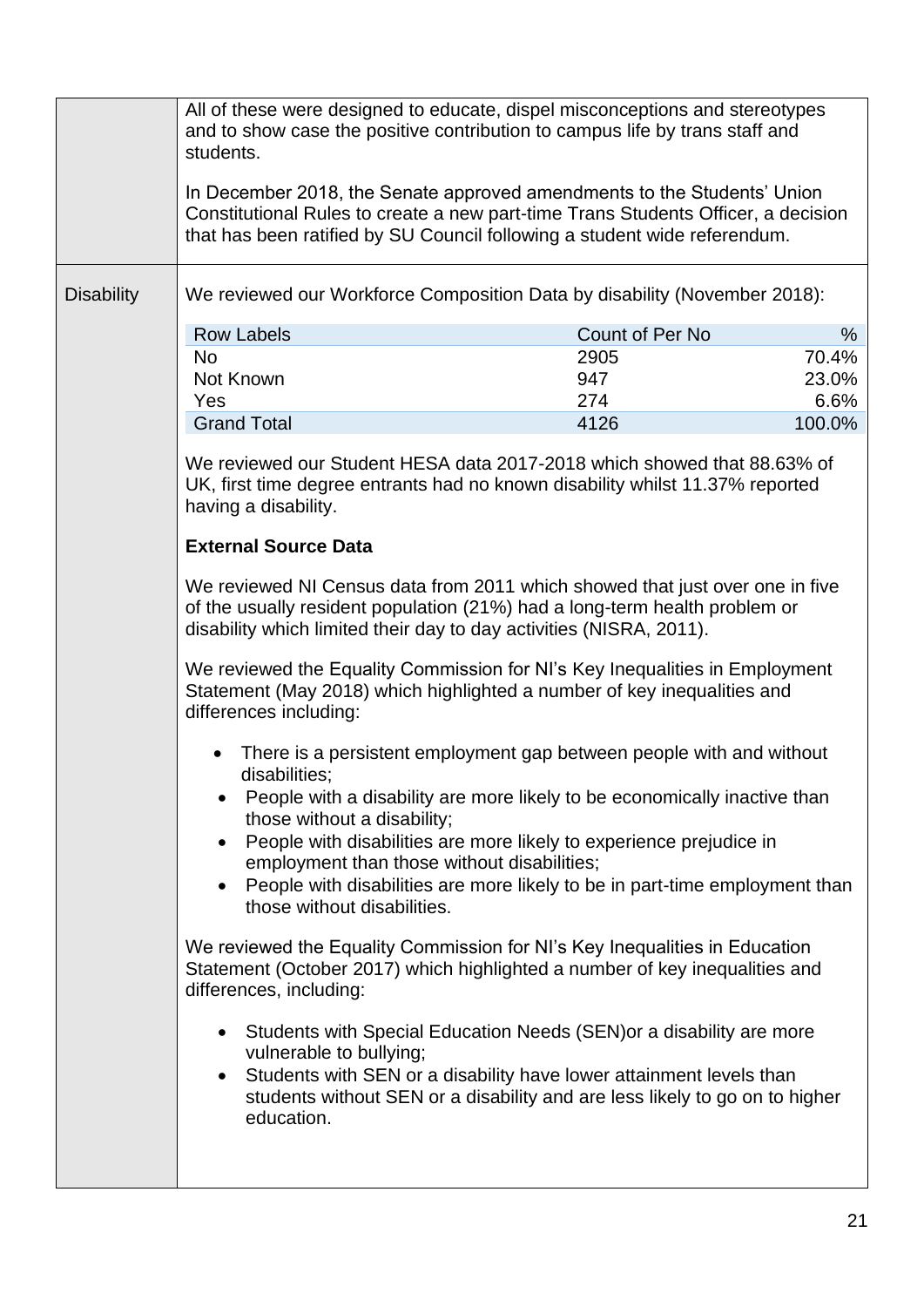|            | Promoting equality and good relations (activity on campus)                                                                                                                                                                           |                        |               |
|------------|--------------------------------------------------------------------------------------------------------------------------------------------------------------------------------------------------------------------------------------|------------------------|---------------|
|            | The University is committed to ensuring equality of opportunity for staff and<br>students with long term disabilities and/or long term conditions.                                                                                   |                        |               |
|            | Disability Services provides prospective and current students and staff of the<br>University with appropriate information relating to disability issues, and to outline<br>the relevant resources and services available at Queen's. |                        |               |
|            | For further detail on support available, visit our website.                                                                                                                                                                          |                        |               |
|            | The University has a Disability Action plan containing 45 action measures, 42<br>which were fully achieved in 2017/18.                                                                                                               |                        |               |
|            | The University has also hosted 32 outreach and engagement events relating to<br>disability, long term conditions and mental health in the last 12 months.                                                                            |                        |               |
|            | Examples include events held during Mental Health Awareness Week, Belfast<br>Health and Social Care Trust six -week stress management programme and an<br>event for International Day for Persons with Disabilities.                 |                        |               |
|            | In addition, the University has hosted two Disability Awareness Sessions,<br>delivered by Employers for Disability NI, which were available to all staff.                                                                            |                        |               |
|            | In the last 24 months, the Students' Union delivered a number of events during<br>Disable the Label Campaign which aims to raise awareness about the breadth of<br>disability, challenge perceptions people have about disabilities. |                        |               |
|            | The Students' Union was awarded the Best Education Campaign 2018 for<br>Disable the Label Campaign at the USI Student Achievement Awards and the<br>NUS Disabled Students HE Union of the Year.                                      |                        |               |
|            | The QFT was awarded the "Dementia Friendly Organisation of the Year-Small<br>and Medium" at the Dementia Awards run by the Alzheimer's Society.                                                                                      |                        |               |
| Dependants | Our staff profile                                                                                                                                                                                                                    |                        |               |
|            | We reviewed our Workforce Composition Data in relation to staff with<br>dependant(s) as at November 2018.                                                                                                                            |                        |               |
|            | <b>Row Labels</b>                                                                                                                                                                                                                    | <b>Count of Per No</b> | %             |
|            | <b>No</b>                                                                                                                                                                                                                            | 1823                   | 44.2%         |
|            | Yes                                                                                                                                                                                                                                  | 1811                   | 43.9%         |
|            | (blank)                                                                                                                                                                                                                              | 492                    | 11.9%         |
|            | <b>Grand Total</b>                                                                                                                                                                                                                   | 4126                   | 100.0%        |
|            | We also reviewed our Workforce Composition Data by type of dependant(s)                                                                                                                                                              |                        |               |
|            |                                                                                                                                                                                                                                      | <b>Count of</b>        |               |
|            | <b>Row Labels</b>                                                                                                                                                                                                                    | <b>Per No</b>          | %             |
|            | Care of a child/children<br>Care of a dependant older person(s)                                                                                                                                                                      | 1492<br>91             | 82.4%<br>5.0% |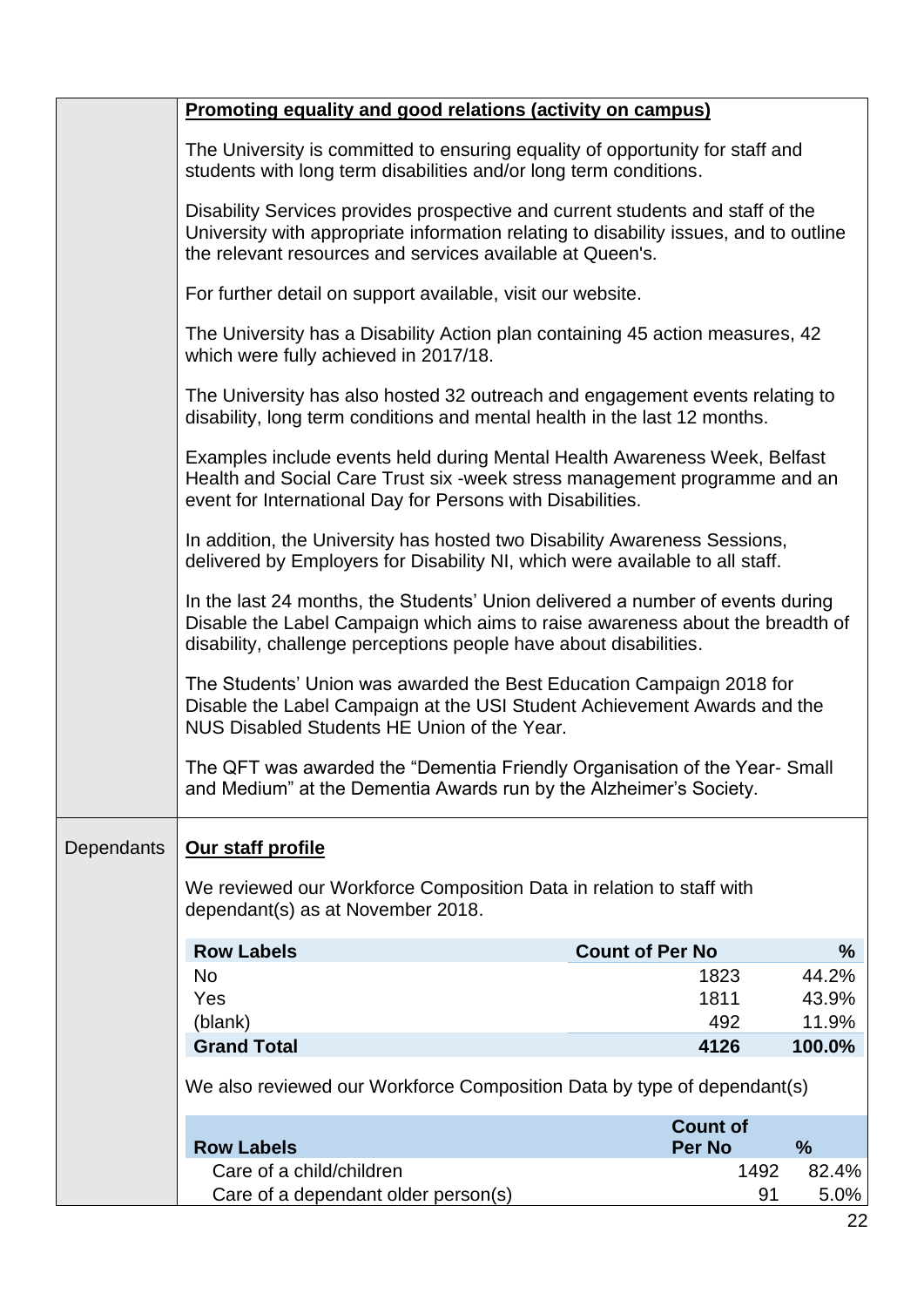| <b>Grand Total</b>                                      | 1811 | 100.0% |
|---------------------------------------------------------|------|--------|
| Care of all three dependant groups                      | 14   | 0.8%   |
| person(s)                                               | 15   | 0.8%   |
| Care of both a dependant older person and disabled      |      |        |
| (blank)                                                 | 34   | 1.9%   |
| Care of both children and disabled person(s)            | 37   | 2.0%   |
| Care of a person/persons with a disability/disabilities | 41   | 2.3%   |
| Care of both children and a dependant older person      | 87   | 4.8%   |
|                                                         |      |        |

# **Our student profile**

Our Student HESA data 2017-2018 showed that:

- 87.2% of NI entrants had no dependants;
- 9.6% had care of young people or children;
- 1.14% had caring responsibilities for both young people/children and other relatives and friends; and
- 1.03% had caring responsibilities for other relatives or friends.

# **External source data**

We reviewed Census data from 2011 which showed that in Northern Ireland:

- One third (34%) of households contained dependent children (down from 36% in 2001).
- Two fifths of households (40%) contained at least one person with a long term health condition or disability; made up of those households with dependent children (9.2%) and those with no dependent children (31%) (NISRA, 2011).

The Census data also showed that 12% of the population in NI provided unpaid help or support to family members, friends, neighbours or others because of long term physical or mental ill health/disabilities or problems related to old age (NISRA, 2011).

We reviewed the Equality Commission for NI's Key Inequalities in Employment Statement (May 2018) highlighted that carers experience barriers to participating in employment.

### **Promoting equality and good relations (activity on campus)**

We gathered and reviewed information relating directly to the range of activities carried out on our campus to promote equality and good relations in respect of dependants status – a summary of which can be accessed in our Section 75 Annual Progress Report.

Examples include but are not limited to:

- Carers Coffee events:
- A workshop by Parenting NI on "Being an Effective Parent";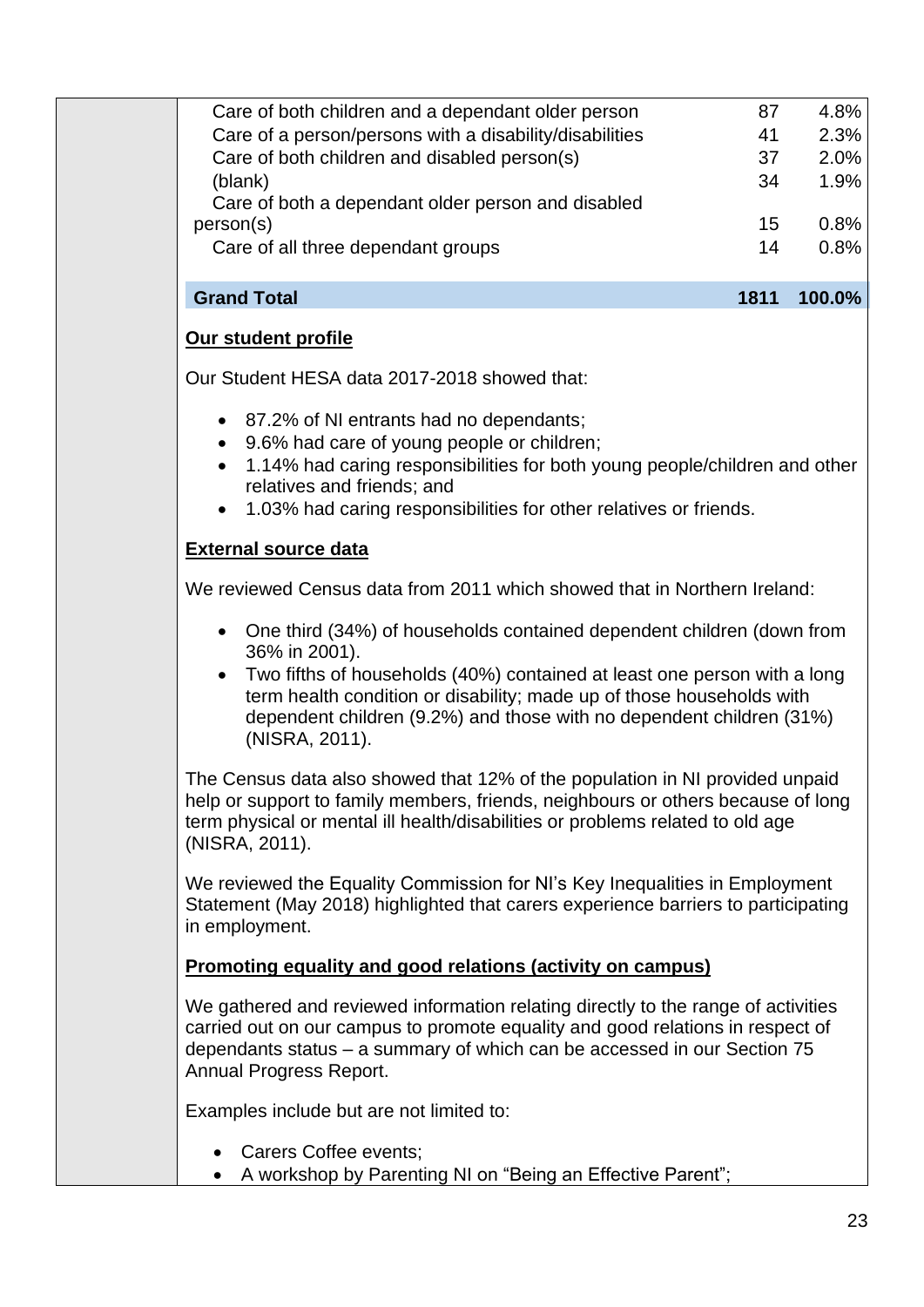| on site for nursing mothers, after school and out of hours services and<br>summer clubs;<br>• Queen's Sport offers a summer scheme programme for children aged<br>between 6 and 14 years old. |  | Students' Union launched the Parents and Carers Network as well as<br>delivering the Homework Clubs programme which gives Queen's<br>University volunteers the chance to provide homework support to children<br>and young people who live in areas of educational underachievement;<br>• Childcare at Queen's offers onsite facilities for up to 123 children, a facility |
|-----------------------------------------------------------------------------------------------------------------------------------------------------------------------------------------------|--|----------------------------------------------------------------------------------------------------------------------------------------------------------------------------------------------------------------------------------------------------------------------------------------------------------------------------------------------------------------------------|
|-----------------------------------------------------------------------------------------------------------------------------------------------------------------------------------------------|--|----------------------------------------------------------------------------------------------------------------------------------------------------------------------------------------------------------------------------------------------------------------------------------------------------------------------------------------------------------------------------|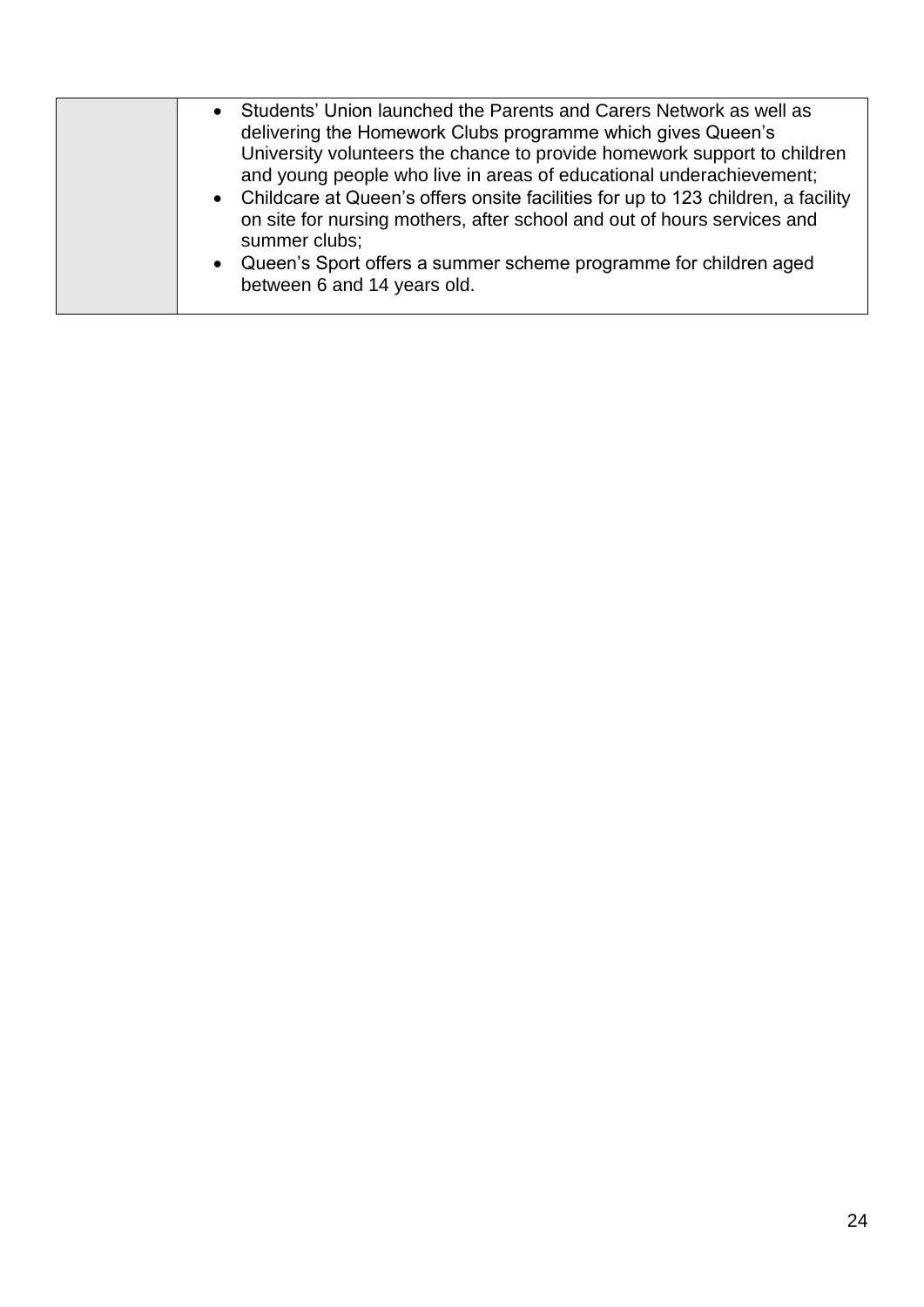### **F. Needs, experiences and priorities**

**Having looked at the data/information you have collected in the question above, what does this tell you are the needs, experiences and priorities for the people who fall into the groups below, in relation to your policy<sup>2</sup>?** 

**And what is the actual or likely impact on equality of opportunity for those affected by the policy.** 

**(See appendix 1 for information on levels of impact).** 

| <b>Section 75</b><br>category | Details of needs/experiences/priorities and details of<br>policy impact                                                                                                                                                                                                                                                                                         | <b>Level of Impact</b> |
|-------------------------------|-----------------------------------------------------------------------------------------------------------------------------------------------------------------------------------------------------------------------------------------------------------------------------------------------------------------------------------------------------------------|------------------------|
| Religious belief              | The University will promote equality of opportunity and<br>create and sustain an environment that values and<br>celebrates the faith and religious beliefs (including those of<br>none) of its staff and student body.<br>The policy will continue to provide equality of opportunity<br>and treatment for all including on the grounds of religious<br>belief. | Minor and<br>positive  |
| Political opinion             | The University will promote equality of opportunity and<br>create and sustain an environment that values and<br>celebrates the diversity of its staff and student body.<br>The policy will continue to provide equality of opportunity for<br>all including on the grounds of political opinion.                                                                | Minor and<br>positive  |
| Racial group                  | The University will promote equality of opportunity and<br>create and sustain an environment that values and<br>celebrates the diversity cultural, ethnic and racial<br>background of its staff and student body.<br>The policy will continue to provide equality of opportunity for<br>all including on the grounds of race, ethnicity and<br>nationality.     | Minor and<br>positive  |
| Age                           | The University will promote equality of opportunity and<br>create and sustain an environment that values and<br>celebrates the diversity of age of its staff and student body.                                                                                                                                                                                  | Minor and<br>positive  |

<sup>&</sup>lt;sup>2</sup> If you do not have enough data to tell you about potential or actual impacts you may need to generate more data to distinguish what groups are potentially affected by your policy.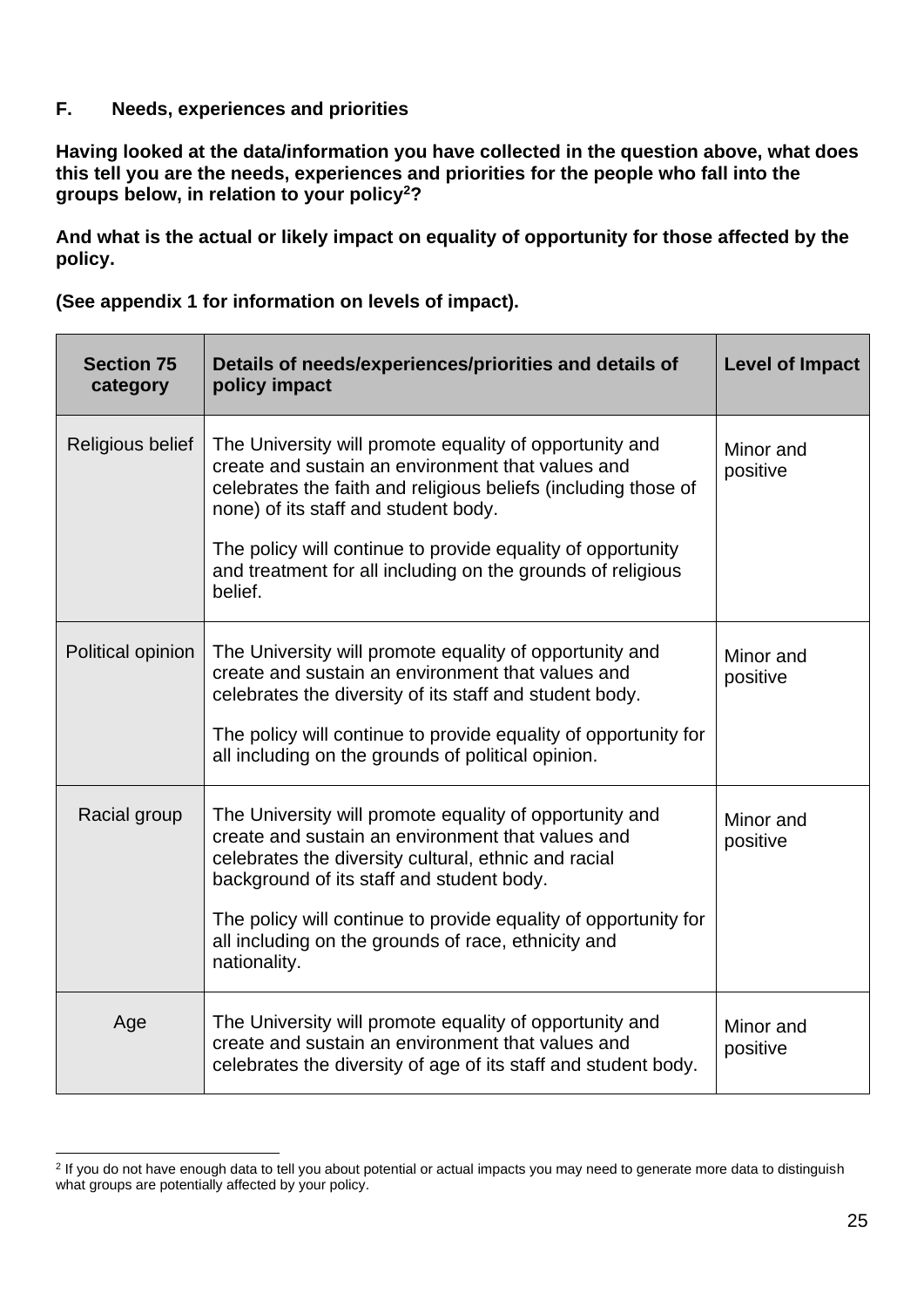|                               | The policy will continue to provide equality of opportunity for<br>all including on the grounds of age.                                                                                                                                                                                                                                                                      |                       |
|-------------------------------|------------------------------------------------------------------------------------------------------------------------------------------------------------------------------------------------------------------------------------------------------------------------------------------------------------------------------------------------------------------------------|-----------------------|
| <b>Marital status</b>         | The University will promote equality of opportunity and<br>create and sustain an environment that values and<br>celebrates the diversity of its staff and student body on the<br>grounds of marital/civil partnership status.<br>The policy will continue to provide equality of opportunity for<br>all including on the grounds of marital and civil partnership<br>status. | Minor and<br>positive |
| Sexual<br>orientation         | The University will promote equality of opportunity and<br>create and sustain an environment that values and<br>celebrates the diversity of its staff and student body.<br>The policy will continue to provide equality of opportunity for<br>all including on the grounds of sexual orientation.                                                                            | Minor and<br>positive |
| Men and<br>women<br>generally | The University will promote equality of opportunity and<br>create and sustain an environment that values and<br>celebrates the gender diversity of its staff and student body.<br>The policy will continue to provide equality of opportunity for<br>all including on the grounds of gender, including<br>Transgender and Non-Binary people.                                 | Minor and<br>positive |
| <b>Disability</b>             | The University will promote equality of opportunity and<br>create and sustain an environment that values and<br>celebrates the diversity of its staff and student body.<br>The policy will continue to provide equality of opportunity for<br>all including on the grounds of disabilities or long term<br>conditions.                                                       | Minor and<br>positive |
| Dependants                    | The University will promote equality of opportunity and<br>create and sustain an environment that values and<br>celebrates the diversity of its staff and student body.<br>The policy will continue to provide equality of opportunity for<br>all including on the grounds of dependants.                                                                                    | Minor and<br>positive |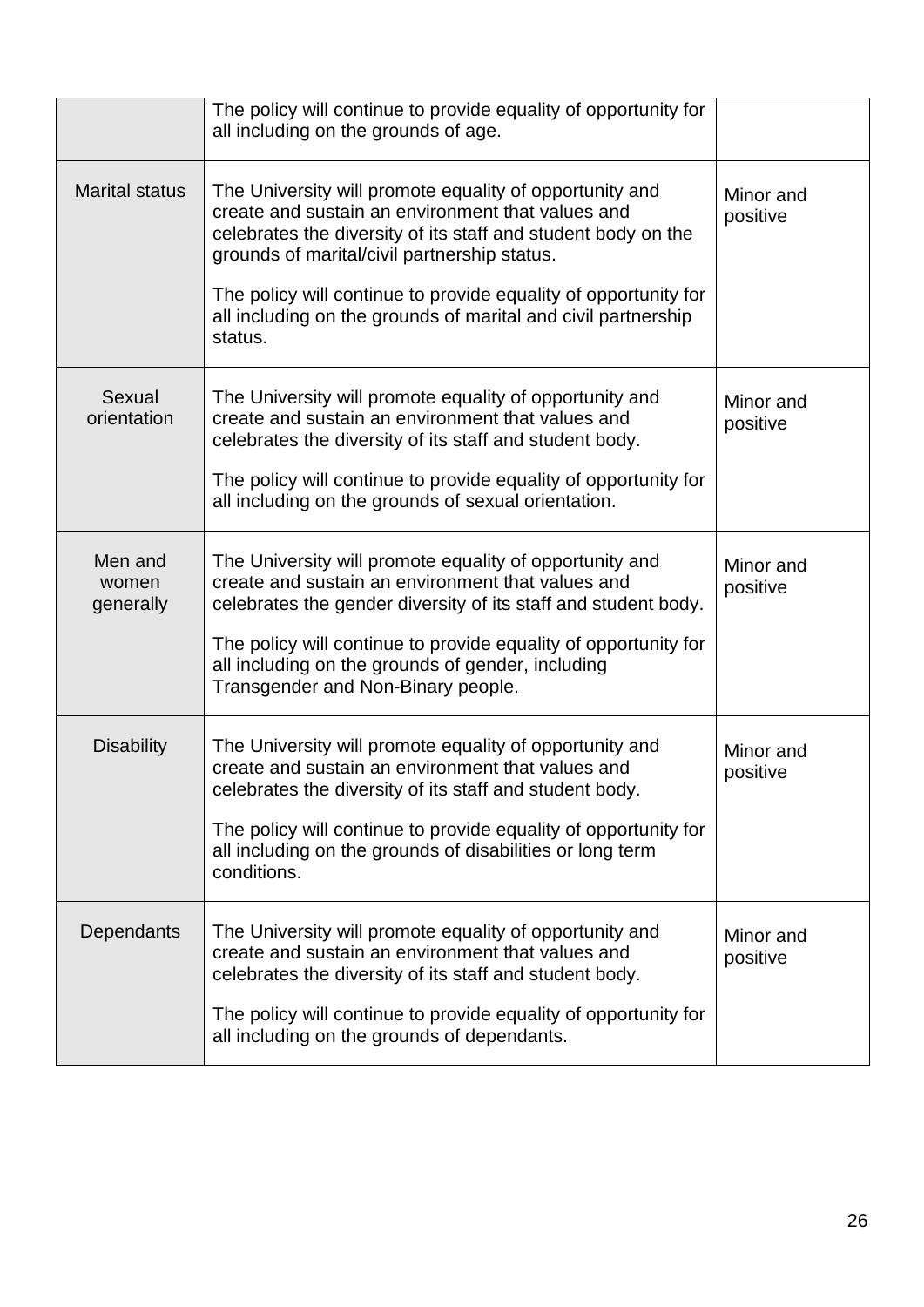# **Part 2 Screening questions**

| What is the likely impact on equality of opportunity for those affected by this policy, for<br>$\mathbf 1$<br>each of the Section 75 equality categories? |                                                                                      |                    |  |
|-----------------------------------------------------------------------------------------------------------------------------------------------------------|--------------------------------------------------------------------------------------|--------------------|--|
| Section 75<br>category                                                                                                                                    | <b>Issue</b>                                                                         | Minor/major/none?  |  |
| Religious belief                                                                                                                                          | The policy is likely to have a<br>positive impact regardless of<br>religious belief. | Minor and positive |  |
| Political opinion                                                                                                                                         | See above but with regards to<br>political opinion.                                  | Minor and positive |  |
| Racial group                                                                                                                                              | See above but with regards to<br>racial group.                                       | Minor and positive |  |
| Age                                                                                                                                                       | See above but with regards to<br>age.                                                | Minor and positive |  |
| Marital status                                                                                                                                            | See above but with regards to<br>marital status                                      | Minor and positive |  |
| Sexual<br>orientation                                                                                                                                     | See above but with regards to<br>sexual orientation                                  | Minor and positive |  |
| Men and women<br>generally                                                                                                                                | See above but with regards to<br>gender.                                             | Minor and positive |  |
| <b>Disability</b>                                                                                                                                         | See above but with regard to<br>disability                                           | Minor and positive |  |
| Dependants                                                                                                                                                | See above but with regards to<br>dependants.                                         | Minor and positive |  |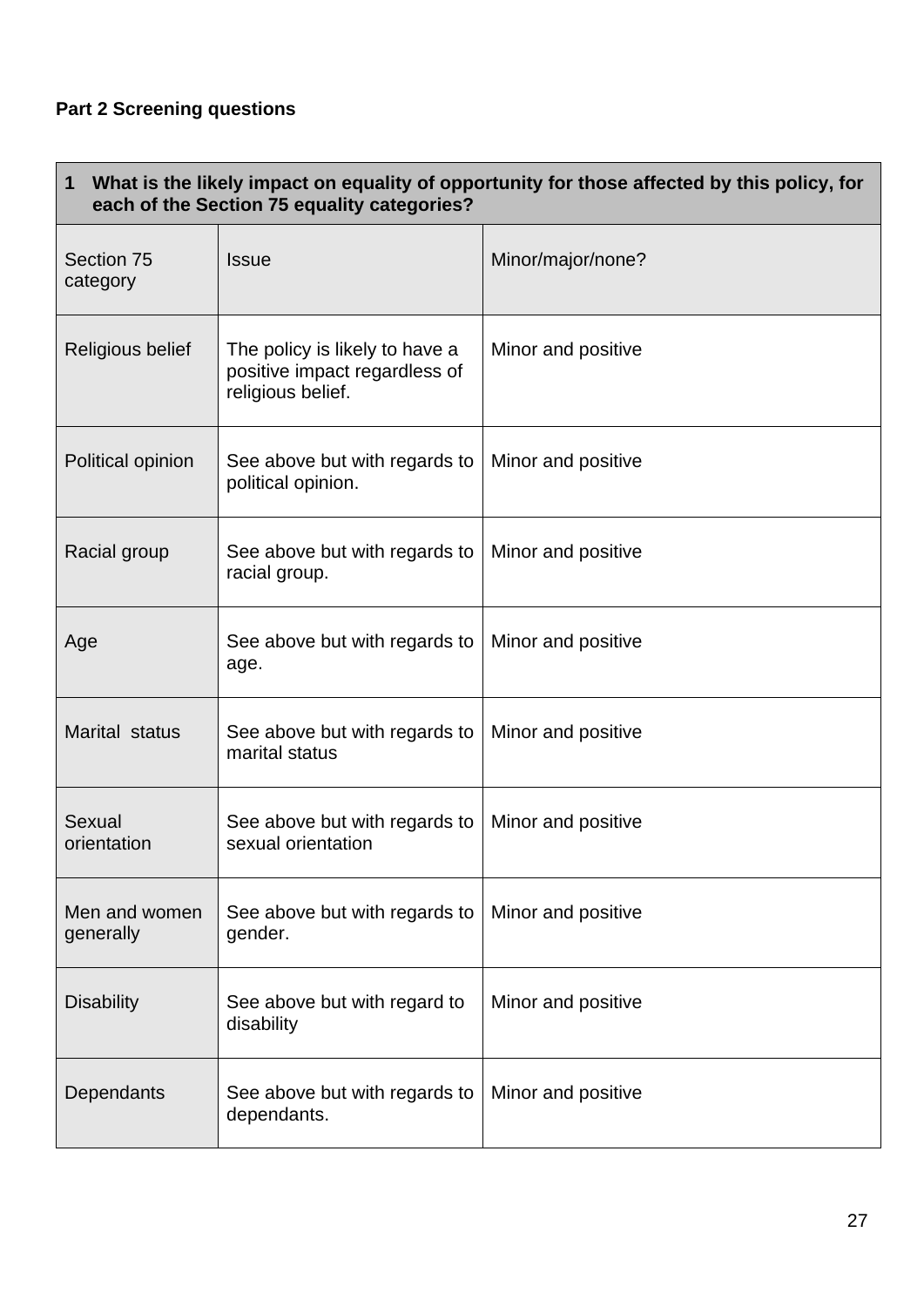### **2 Are there any actions which could be taken to reduce any adverse impact which has been identified or opportunities to better promote equality of opportunity?**

| Section 75<br>category | <b>Issue</b>                                                                                                                                                                                                                                                                                                                                                                       | <b>Mitigating Measure</b> |
|------------------------|------------------------------------------------------------------------------------------------------------------------------------------------------------------------------------------------------------------------------------------------------------------------------------------------------------------------------------------------------------------------------------|---------------------------|
| Religious belief       | The policy makes it explicitly clear<br>that there is a zero tolerance<br>approach to bullying and<br>harassment on any of the protected<br>characteristics including religious<br>belief.                                                                                                                                                                                         | Minor and positive        |
| Political opinion      | As above for political opinion.                                                                                                                                                                                                                                                                                                                                                    | As above                  |
| Racial group           | As above for race, ethnicity and<br>nationality.<br>The policy also includes a new<br>Section on Cultural and Linguistic<br>Diversity (section 6).                                                                                                                                                                                                                                 | As above                  |
| Age                    | As above for age.                                                                                                                                                                                                                                                                                                                                                                  | As above                  |
| Marital status         | As above for martial status.                                                                                                                                                                                                                                                                                                                                                       | As above                  |
| Sexual<br>orientation  | As above for sexual orientation.<br>The Stonewall Workplace Equality<br>Index Guidance recommends that<br>organisational policy should clearly<br>state that it will not tolerate<br>discrimination against employees on<br>the grounds of sexual orientation or<br>gender identity and/or trans identity.<br>Our policy now reflects a zero-<br>tolerance approach to homophobic, | Minor and positive        |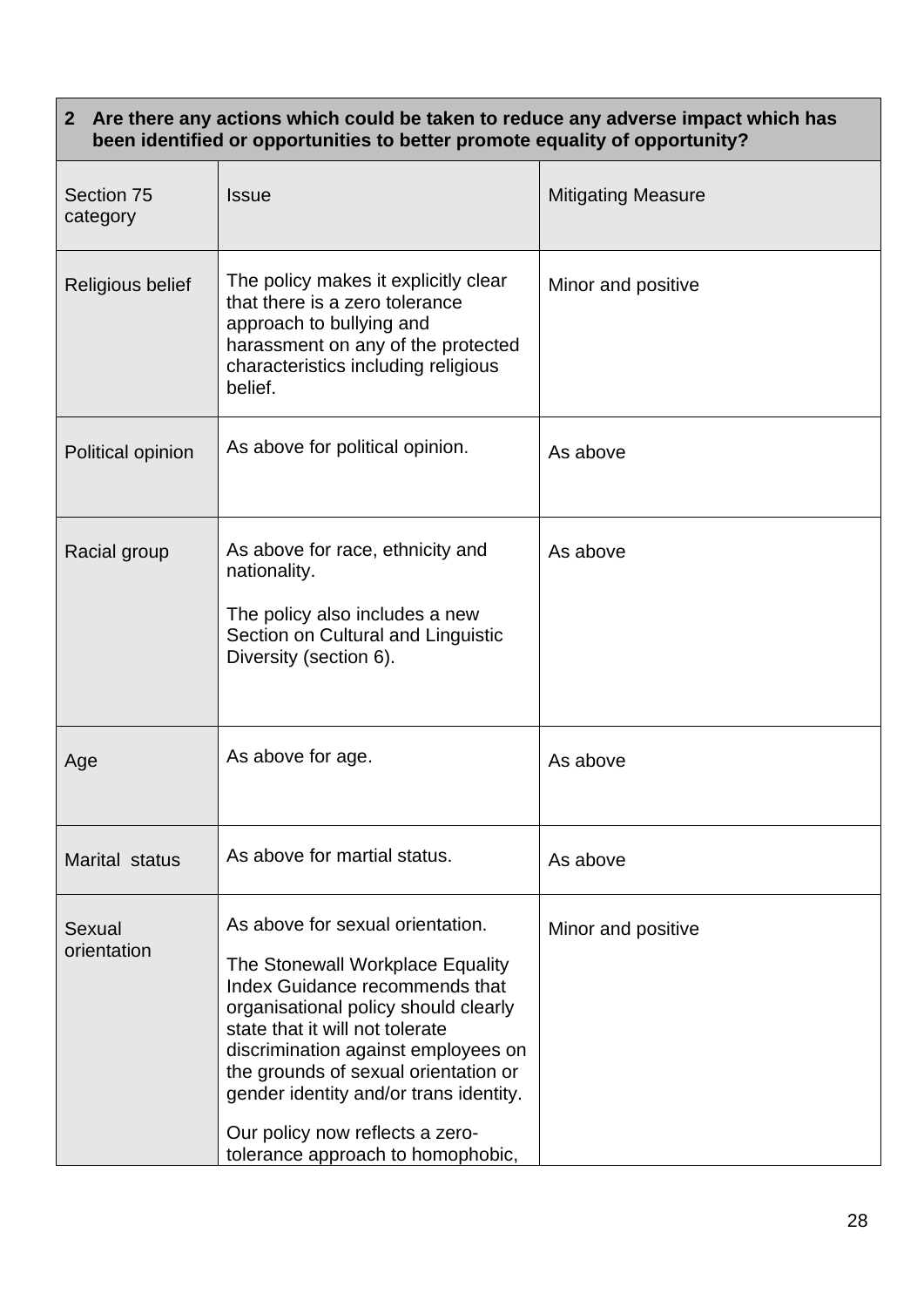|                            | biphobic and transphobic bullying<br>and harassment.                                                                                                                 |          |
|----------------------------|----------------------------------------------------------------------------------------------------------------------------------------------------------------------|----------|
| Men and women<br>generally | As above for men and women<br>generally.<br>Yes, paragraph 2.2 of the policy will<br>be amended to include Transgender<br>and non-binary people.                     | As above |
| <b>Disability</b>          | As above for disability.                                                                                                                                             | As above |
| Dependants                 | As above for dependants.<br>The wording of paragraph 2.2 of the<br>policy has been extended to make<br>explicit reference to people with<br>caring responsibilities. | As above |

| 3 To what extent is the policy likely to impact on good relations between people of different<br>religious belief, political opinion or racial group? |                                                                                                                                                                                                   |                                  |
|-------------------------------------------------------------------------------------------------------------------------------------------------------|---------------------------------------------------------------------------------------------------------------------------------------------------------------------------------------------------|----------------------------------|
| Good<br>relations<br>category                                                                                                                         | Details of policy impact                                                                                                                                                                          | Level of impact minor/major/none |
| <b>Religious</b><br>belief                                                                                                                            | The policy is likely to have a positive impact on<br>good relations between people of different<br>religious beliefs, including those of none.<br>The policy is likely to have a positive impact. | Minor and positive               |
| Political<br>opinion                                                                                                                                  | As above.<br>The policy is likely to have a positive impact.                                                                                                                                      | Minor and positive               |
| Racial group                                                                                                                                          | As above.<br>The policy is likely to have a positive impact.                                                                                                                                      | Minor and positive               |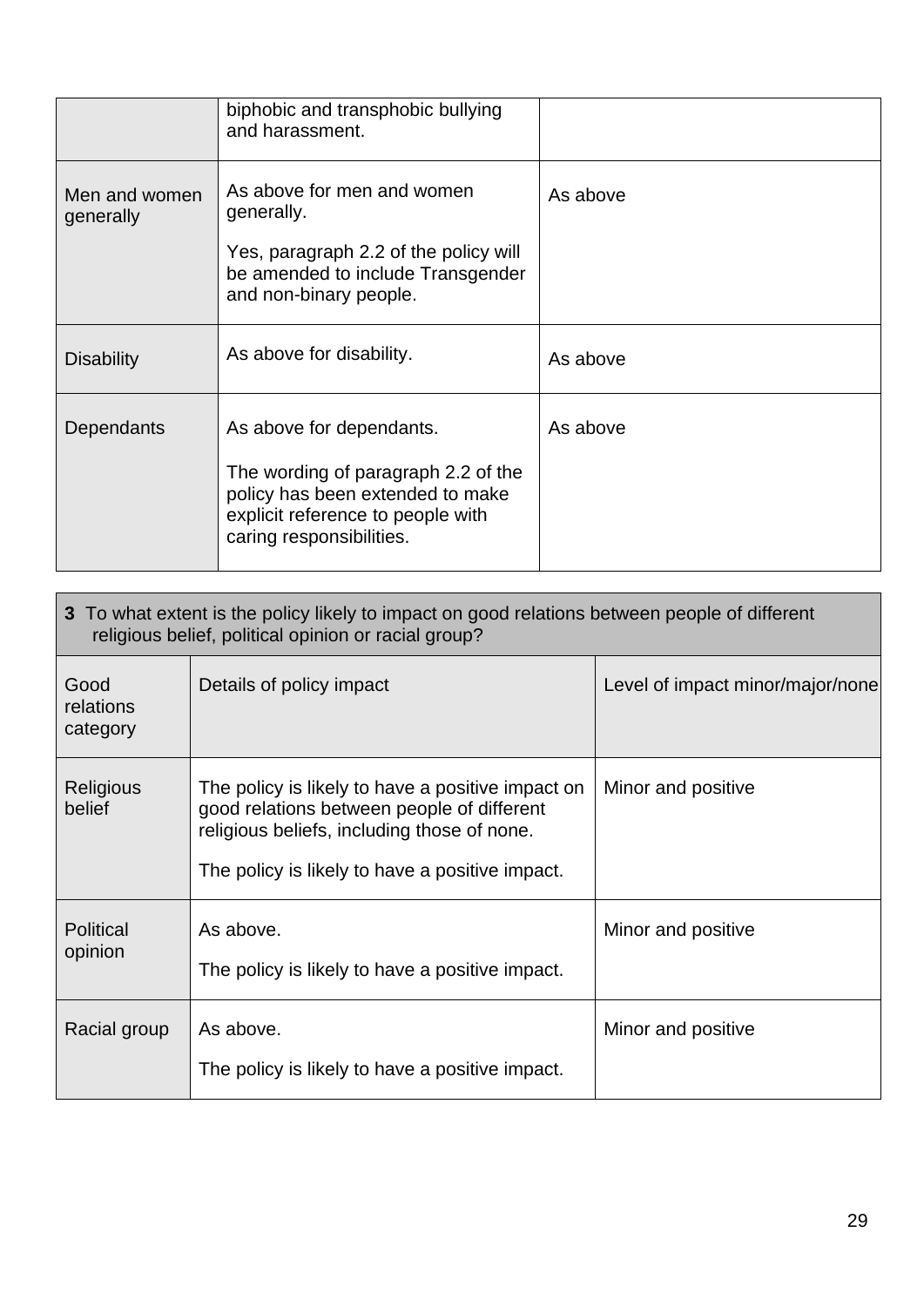| 4 Are there opportunities to better promote good relations between people of different religious<br>belief, political opinion or racial group? |                                                                                                                                                                                                                                                                                                                                                  |                        |
|------------------------------------------------------------------------------------------------------------------------------------------------|--------------------------------------------------------------------------------------------------------------------------------------------------------------------------------------------------------------------------------------------------------------------------------------------------------------------------------------------------|------------------------|
| Good<br>relations<br>category                                                                                                                  | If Yes, provide details                                                                                                                                                                                                                                                                                                                          | If No, provide reasons |
| Religious<br>belief                                                                                                                            | The Policy is likely to have a positive impact on<br>good relations between people of different<br>religious beliefs, including those of none.<br>The University will consider ways in which it can<br>demonstrate commitment to promoting good<br>relations on a range of Section 75 characteristics<br>including religious beliefs/faith/none. |                        |
| <b>Political</b><br>opinion                                                                                                                    | The Policy is likely to have a positive impact on<br>good relations between people of different<br>political opinions, including those of none.<br>The University will consider ways in which it can<br>demonstrate commitment to promoting good<br>relations on a range of Section 75 characteristics<br>including political opinion.           |                        |
| Racial group                                                                                                                                   | The Policy is likely to have a positive impact on<br>good relations between people of different racial<br>backgrounds.<br>The University will consider ways in which it can<br>demonstrate commitment to promoting good<br>relations on a range of Section 75 characteristics<br>including race.                                                 |                        |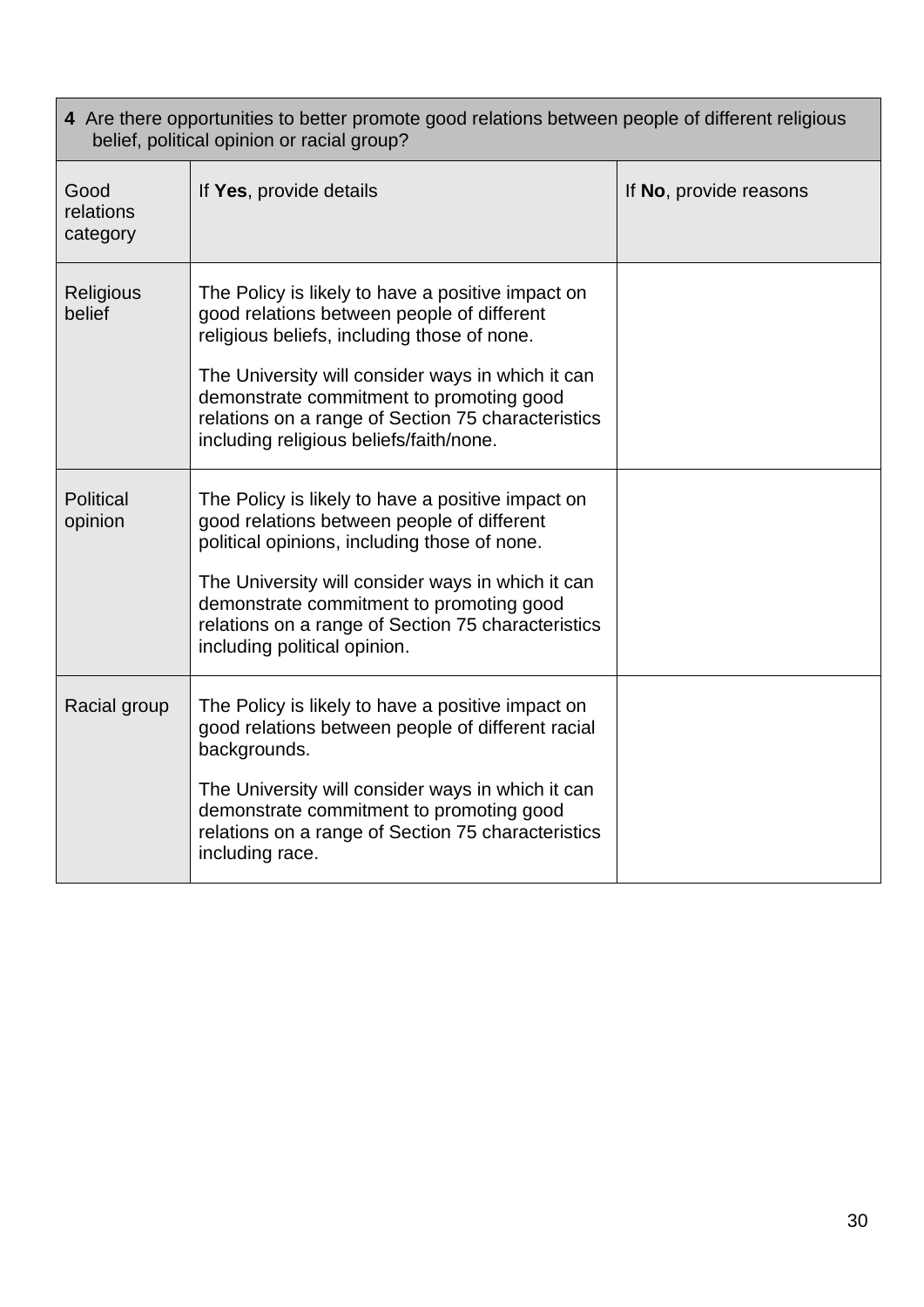### **E Multiple identity**

**Generally speaking, people can fall into more than one Section 75 category.** 

**Taking this into consideration, are there any potential impacts of the policy/decision on people with multiple identities? (***For example; disabled minority ethnic people; disabled women; young Protestant men; and young lesbians, gay and bisexual people).*

**Provide details of data on the impact of the policy on people with multiple identities. Specify relevant Section 75 categories concerned.**

We do not hold any data which would indicate the potential impact of the policy on people with multiple identities.

### **F Disability Duties**

#### **Disability Duties**

Consider whether the policy:

**a) Discourages disabled people from participating in public life and fails to promote positive attitudes towards disabled people.**

No.

The University's Equality and Diversity Policy specifically refers to disability as a protected characteristic.

In addition, the University's Equality Scheme and Action Plan as well as the Institutional Disability Action Plan contains a number of measures to encourage the participation of persons with disabilities in public life.

**b) Provides an opportunity to better positive attitudes towards disabled people or encourages their participation in public life.**

Yes, see above.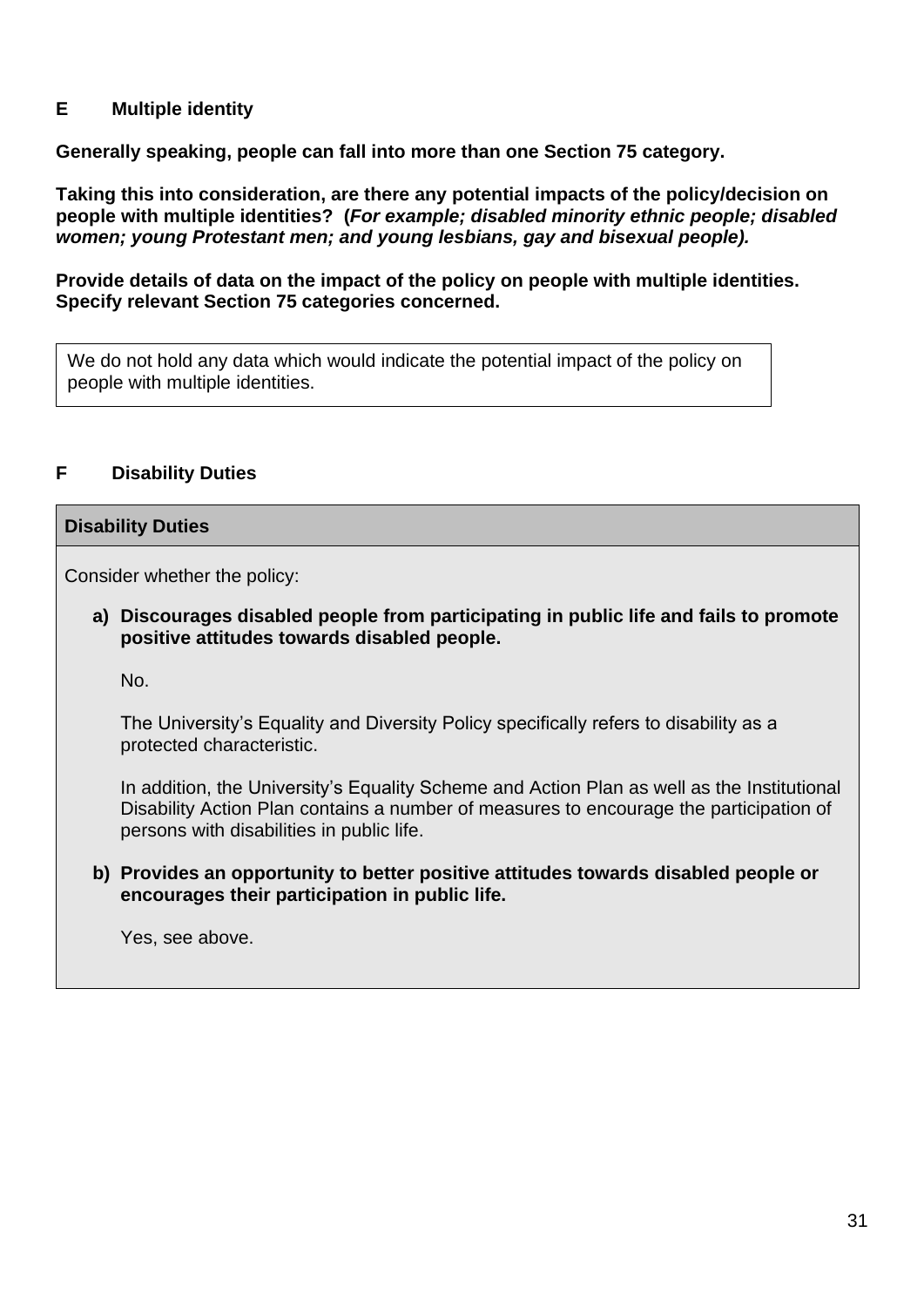# **Part 3. Screening decision**

**Through screening, an assessment is made of the likely impacts, either major, minor or none, of the policy on equality of opportunity and/or good relations for the relevant categories.** 

### **Completion of screening should lead to one of the following three outcomes; please mark an x in the appropriate box:**

☐ '**Screened out'** i.e. the likely impact is none and no further action is required

☒ '**Screened out' with mitigation** i.e. the likely impact is minor and measures will be taken to mitigate the impact or an alternative policy will be proposed

□ 'Screened in' for an equality impact assessment (EQIA) i.e. the likely impact is major and the policy will now be subject to an EQIA

If the decision is not to conduct an equality impact assessment, please provide details of the reasons.

We have rescreened the University's Equality and Diversity Policy (2008) and on the basis of all available data, we have screened out with mitigation by developing a new institutional Equality, Diversity and Inclusion Policy (2020).

Mitigating measures and new additions to the policy include:

- **Paragraphs 1.1- 1.3** added to emphasise that the University seeks to be a place where all staff and students can be fully accepted regardless of identity or background, and a place where diverse perspectives are respected.
- **Paragraph 2.2** amended to include gender identity/expression, including Transgender and Non-Binary people and those with caring responsibilities in light of consultation feedback.
- **Paragraph 2.3-** added to further strengthens the University's commitment to equality of opportunity.
- **Paragraph 3.1** clarifies that the policy includes both paid and voluntary staff, expanding paragraph 2.3, sub paragraph 1.
- **Paragraph 4.1** amended to explicitly reference the Student Charter.
- **Paragraph 4.2** added to strengthen the statement on the responsibilities of the University, Staff and Students. It contains some elements of para 5.3 of 2008 policy.
- **Paragraph 4.3 –** amended to stipulate the breaches of the EDI policy may be regarded as misconduct or *gross misconduct*.
- **Paragraph 4.5** amended to include "anyone who provides services" to the University within the scope of the policy.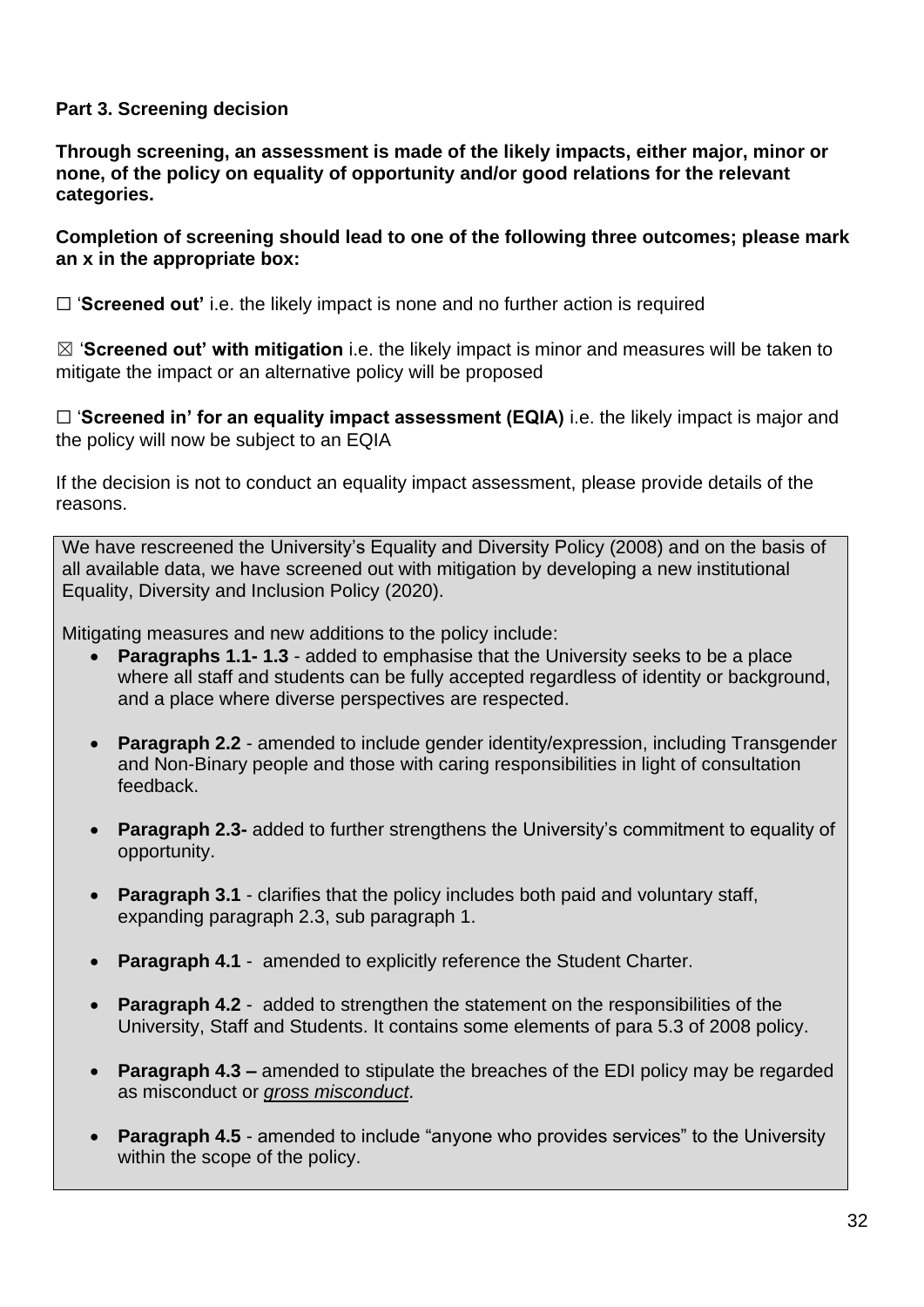- **Paragraph 5.1.1**  amended to include equality and human rights legislation.
- **Paragraph 5.1.2** cross references to the University Institutional Equality Scheme and associated action plans.
- **Paragraph 5.1.3**  added and allows the University to celebrate cultural diversity, UN International Days of Significance and national celebrations which align with the spirit and ethos of this policy.
- **Paragraph 5.1.4 -** new paragraph stating that the University is committed to promoting a "good and harmonious environment"-one which is free from any unlawful, discriminatory, hateful or intimidatory material or actions. This strengthens the University's commitment set out in paragraph 3.3, sub paragraph 2 of the 2008 version.
- **Paragraph 5.1.5 –** new paragraph reflecting the University's commitment to ensuring a zero tolerance approach to bullying and harassment and in particular homophobic, biphobic and/or transphobic behaviour. This is in line with guidance from Stonewall's Workplace Equality Index. The policy has also been amended to include specific reference to sexual harassment.
- **Paragraph 5.1.6**  new paragraph added and states that the University is committed to ensure that the University estate is, as far as reasonably practicable, accessible to all and, where required, reasonable adjustments are implemented to ensure staff and students with disabilities or long term conditions do not encounter barriers on campus or in the workplace.
- **Section 6 (paragraphs 6.1-6.6)** is a new section which has been added on Cultural and Linguistic Diversity.
	- o **Paragraph 6.1** sets out that the University recognises the existence of a wide variety of international, diverse, cultural and linguistic communities amongst its staff and student body.
	- o **Paragraph 6.2** states that the University recognises its responsibilities to promote awareness and respect for a wide range of cultural communities and regional and minority languages, including, but not limited to, Irish and Ulster Scots.
	- o **Paragraph 6.3** emphasises that the institutional position regarding the University's official use of language(s) other than English rests with Senate. It will be reasonable and appropriate to the context in which the University operates – with the guiding principle of seeking to ensure that the University is a welcoming, inclusive and harmonious environment for all students, staff and visitors.
	- o **Paragraph 6.4** provides that the University will seek to enhance good relations through the promotion of linguistic diversity and celebrate the significance of regional and minority languages through the implementation of its Equality Scheme Action Plan.
	- o **Paragraph 6.5** states that the University will proactively seek opportunities to work with staff, students, Student Union Sabbatical Officers, the Irish Language sector, the Ulster-Scots Language sector and others to promote the importance of linguistic diversity through outreach events, education, campus and off site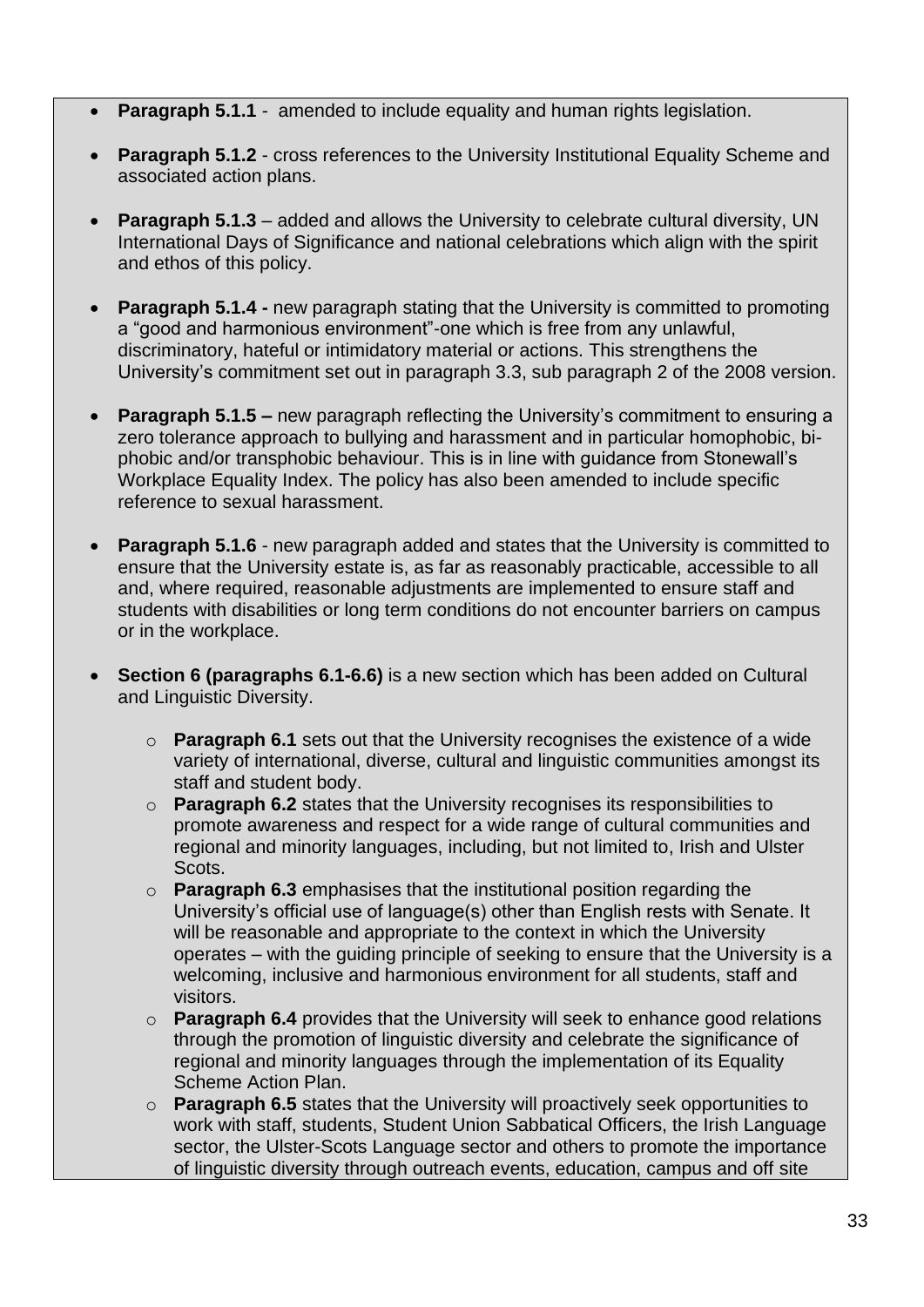activities, and through supporting staff and student access to language courses, networks, information and resources.

- o **Paragraph 6.6** states that the University will continue to promote the range of opportunities for staff and students to learn new languages which are currently available through its Language Centre, which includes, but is not limited to, Irish and Ulster Scots.
- **Paragraph 7.2** amended to reflect current structures and leadership responsibilities.
- **Paragraphs 7.3 and 7.4 –** amended to reflect appropriate procedures.
- **Paragraph 7.5 (i)** Expands previous version in para 5.2 of 2008 policy by including paid and voluntary staff, as well as service providers.
- **Paragraph 7.5 (iii)** a new paragraph has been added to reflect that, the University will provide on-line diversity training to students and seek to mainstream a wide range of curricula that reflects the diversity of the student body.
- **Paragraph 7.5 (iv)** expands para 5.4, sub para 3 of 2008 policy to include progression and promotion exercises.
- **Paragraph 7.5 (v)** Reflects para 3.1, sub paragraph 4 and para 5.4, sub para 8 of 2008 policy.
- **Paragraph 7.5 (vi)** expands para 5.4, sub para 9 of 2008 policy to reference human and financial resources.
- **Paragraph 8.1-** a new paragraph has been added to reflect the Universities current statutory obligations to monitor the diversity of its student body, workforce and applicants for employment in accordance with Section 75 of the NI Act 1998.
- **Paragraph 8.2** reflects para 6.1 of 2008 policy but includes a textual change to reference equality monitoring systems to assist compliance with reporting responsibilities, both statutory and non-statutory.
- **Paragraph 8.3** reflects para 6.2 of 2008 policy, but with reference to Diversity and Inclusion Unit (People and Culture Directorate).
- **Paragraph 8.4** reflects para 6.2 of 2008 policy.
- **Paragraph 8.5** reflects para 6.3 of 2008 policy and expands para to include "relevant legislation."
- **Paragraph 8.7** reflects para 6.4 of the 2008 policy and provides that the policy will be kept under review to reflect any changes in the statutory framework. Widens the scope of relevant legislation to include employment, equality legislation and human rights obligations under the Human Rights Act 1998.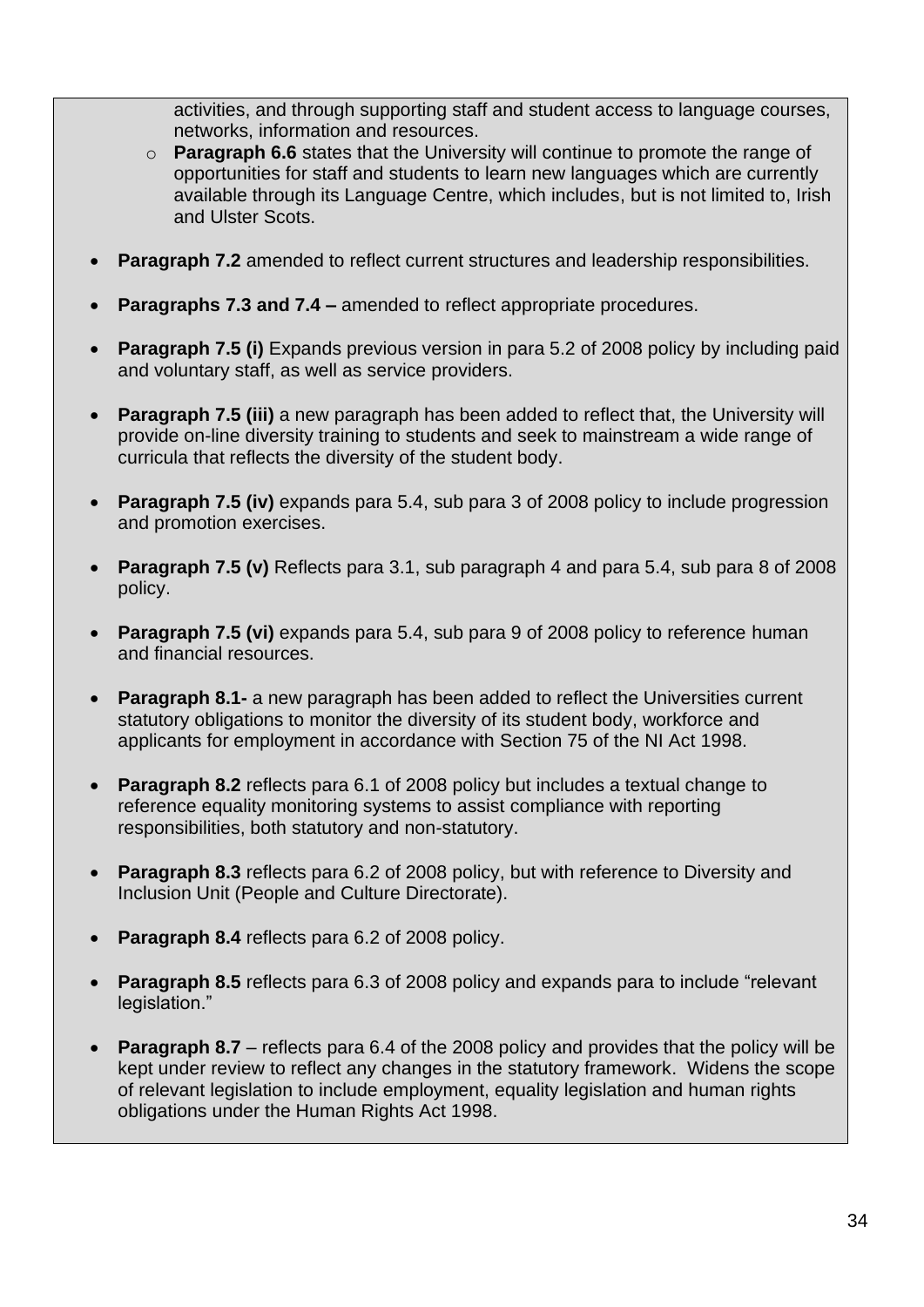- **Paragraph 9.2** reflects para 7.1 of 2008 policy. Amended to state that relevant procedures are available online, in hard copy or in alternative formats (upon request) from the People and Culture Directorate.
- **Paragraph 9.5** has been amended to state that every effort will be made to ensure that any person making a complaint will not be victimized.

We believe that the amendments to the 2008 policy, through mitigating measures will address any potential adverse impact identified through equality screening and consultation.

If the decision is not to conduct an equality impact assessment, but the policy has minor equality impacts, please provide details of the reasons for this decision and of any proposed mitigating measures or proposed alternative policy.

See above.

If the decision is to subject the policy to an equality impact assessment, please provide details of the reasons.

See above.

### **D Timetabling and prioritising**

If the policy has been **'screened in'** for equality impact assessment answer the following questions to determine its priority for timetabling the equality impact assessment.

On a scale of 1-3, with 1 being the lowest priority and 3 being the highest, assess the policy in terms of its priority for equality impact assessment.

| <b>Priority criterion</b>                            | <b>Rating</b><br>$(1-3)$ |
|------------------------------------------------------|--------------------------|
| Effect on equality of opportunity and good relations | <b>Click</b>             |
| Social need                                          | <b>Click</b>             |
| Effect on people's daily lives                       | <b>Click</b>             |
| Relevance to the University's functions              | Click                    |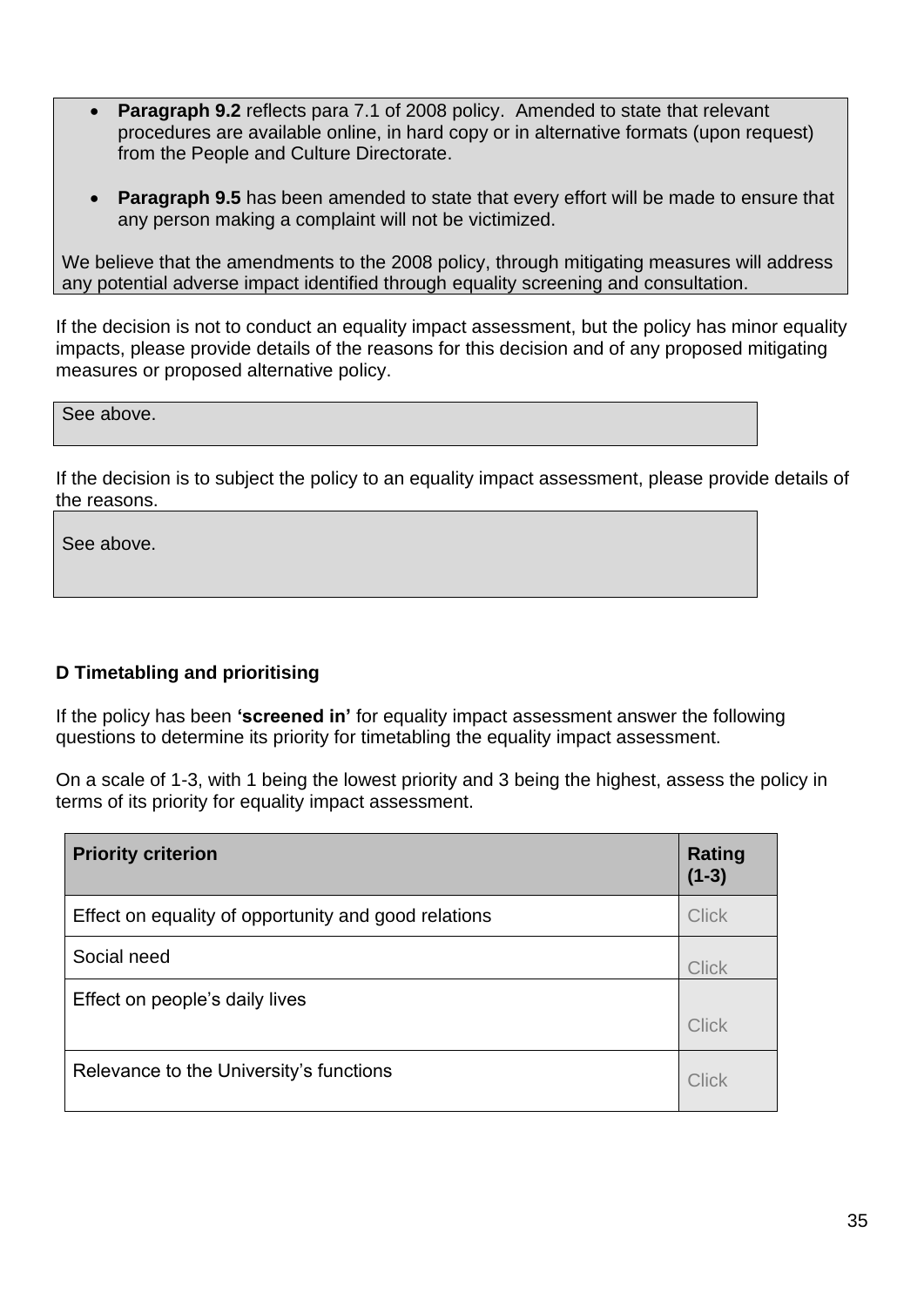**E** Is the policy affected by timetables established by other relevant public authorities?

If yes, please provide details

| Not applicable. |  |  |
|-----------------|--|--|
|                 |  |  |
|                 |  |  |
|                 |  |  |

# **Part 4. Monitoring**

Effective monitoring will help the University identify any future adverse impact arising from the policy which may lead the University to conduct an equality impact assessment, as well as help with future planning and policy development.

# **Please detail how you will monitor the effect of the policy?**

We will monitor the policy and objectives through our Equality Scheme and associated action plan as well as through our annual reporting to the Equality Commission for Northern Ireland.

### **What data is required in the future to ensure effective monitoring of the policy?**

See above.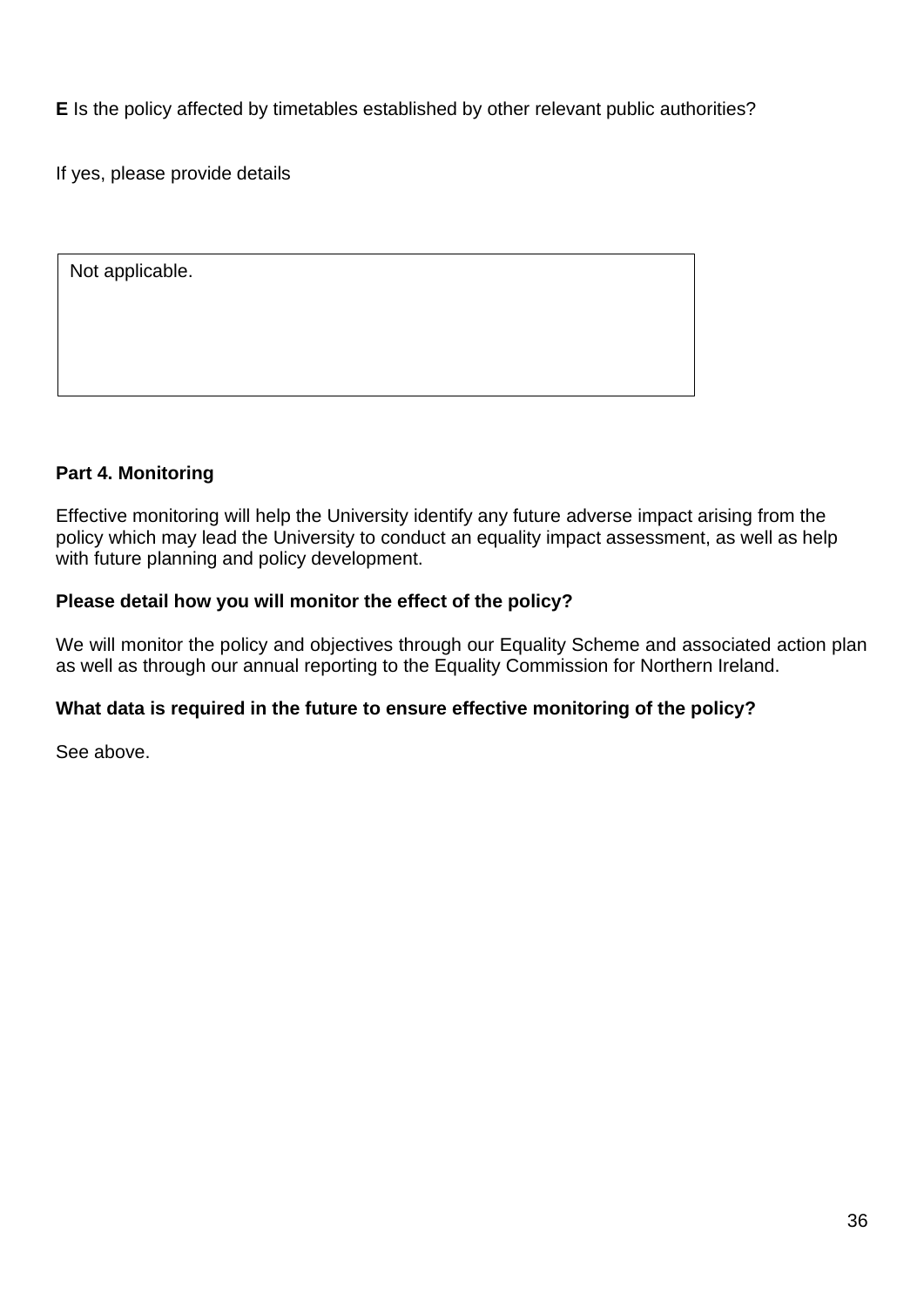# **Part 5 - Data Protection**

If applicable, has legal advice been given due consideration?

Yes  $\boxtimes$  No  $\Box$  N/A  $\Box$ 

Has due consideration been given to information security in relation to this policy?

Yes  $\boxtimes$  No  $\square$ 

# **Part 6 - Approval and authorisation**

| <b>Approved</b><br>by: | Epten Prenter                             |                                                                                |
|------------------------|-------------------------------------------|--------------------------------------------------------------------------------|
| Name:                  | Mr Stephen Prenter MBE, F.C.A.            | Professor Ian Greer MD FRCP(Glas) FRCPE<br>FRCP FRCPI FFSRH FCCP FRCOG FMedSci |
| <b>Position:</b>       | <b>Pro-Chancellor and Chair of Senate</b> | <b>President and Vice-Chancellor</b>                                           |
| Date:                  | <b>7 April 2020</b>                       | <b>7 April 2020</b>                                                            |

| <b>Screened by:</b> | H. Callede.                              |
|---------------------|------------------------------------------|
| Name:               | <b>Heather Callighan</b>                 |
| <b>Position:</b>    | Diversity and Inclusion Officer (Policy) |
| Date:               | 10 February 2020                         |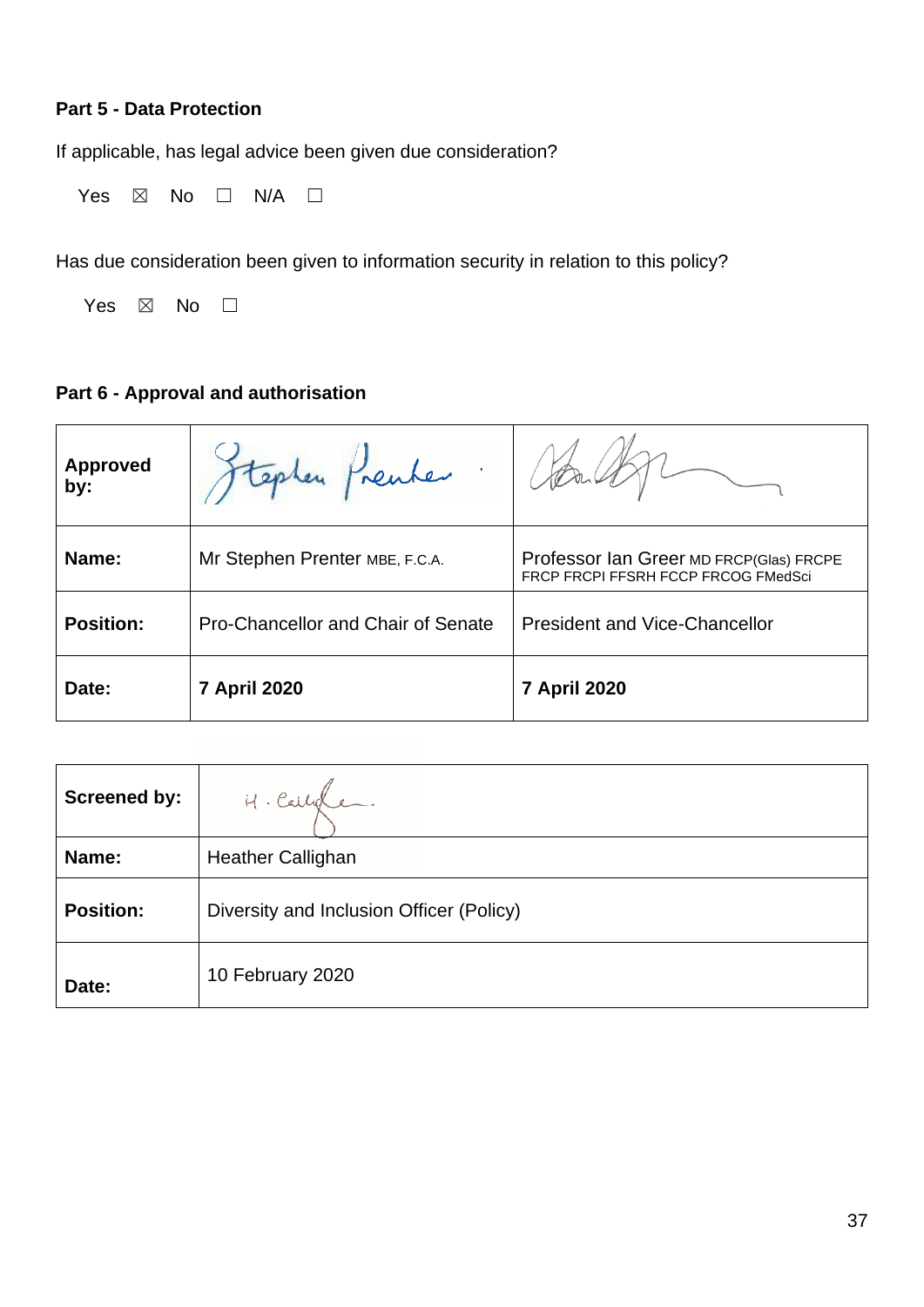A copy of the screening form, for each policy screened, should be 'signed off' and approved by the senior manager responsible for the policy

In instances where a screening decision concludes that an EQIA is required then the screening form should be countersigned by a Director.

There may at times be policy issues which fall within the scope of being novel, contentious or politically sensitive and could only be taken forward following consultation with the University's Operating Board and/or Standing Committee of the Senate. Where a policy screening highlights such issues the screening form must be signed off by the Director prior to proceeding to the University's Operating Board and/or the Standing Committee of the Senate.

Following ratification, a copy of the approved screening form, and associated policy must be forwarded to the Diversity and Inclusion Unit for publication on the University's website.

#### **ADDITIONAL INFORMATION TO INFORM THE ANNUAL EQUALITY PROGRESS REPORT TO THE EQUALITY COMMISSION**

1. Please provide details of any measures taken to enhance the level of engagement with individuals and representative groups as part of screening.

As set out on page 4 of this screening template, the draft EDI policy and screening documents were subject to an initial consultation exercise in April 2019 (2 April-17 April 2019). Respondents could submit comments in a number of ways: by attending a drop in clinic; by submitting responses via an online form; or by submitting comments in writing to the Diversity and Inclusion Unit.

The Diversity and Inclusion Unit held two drop in clinics. A student drop in clinic was held on 3 April 2019 and a staff drop in clinic, 12 April 2019.

The consultation was extended for a further 12 week period –from Friday 17 May to 4pm on Friday 9 August 2019.

Prior to the second consultation exercise (17 May-09 August), the University reviewed and updated its external consultee list, adding in details of additional consultees. To view the list, click [here.](https://www.qub.ac.uk/directorates/HumanResources/hr-filestore/Filetoupload,895848,en.pdf)

In total, 164 external consultees were contacted by the University. Each organisation was informed of the screening exercise and signposted to the QUB website, where associated documents were publicly accessible.

2. In developing this policy were any changes made as a result of equality issues raised during :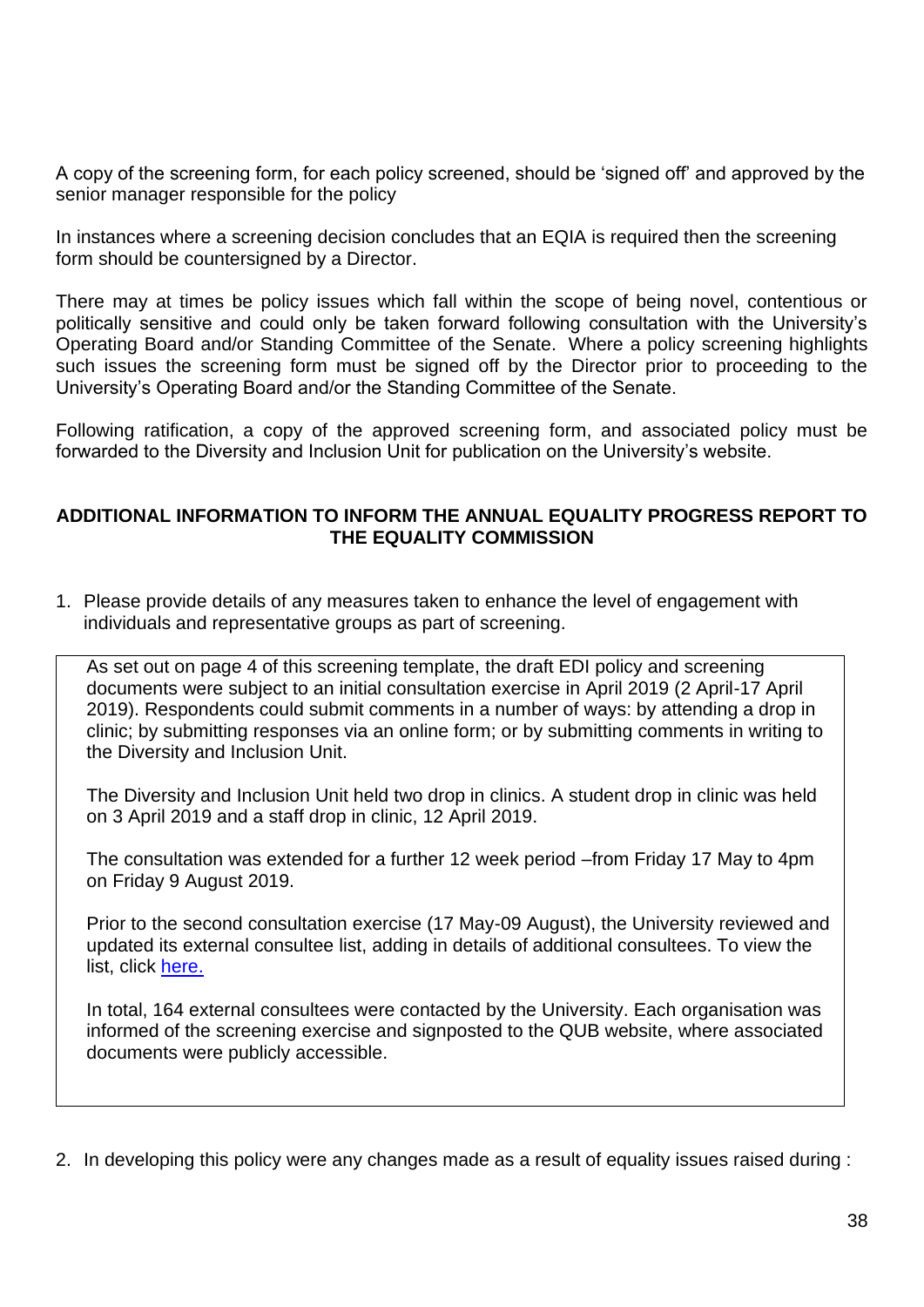- (a) pre-consultation / engagement; **Yes**
- (b) formal consultation; **Yes**
- (c) the screening process; and/or **Yes**
- (d) monitoring / research findings. **Yes**

If so, please provide a brief summary including how the issue was identified, what changes were made, and what will be the expected outcomes / impacts for those affected.

To see changes made, see pages 28-31 of this document.

3. Does this policy / decision include any measure(s) to improve access to services including the provision of information in accessible formats? If so please provide a short summary.

Section 9.2 of the draft EDI Policy states that relevant procedures are available online, in hard copy or in alternative formats (upon request) from People and Culture.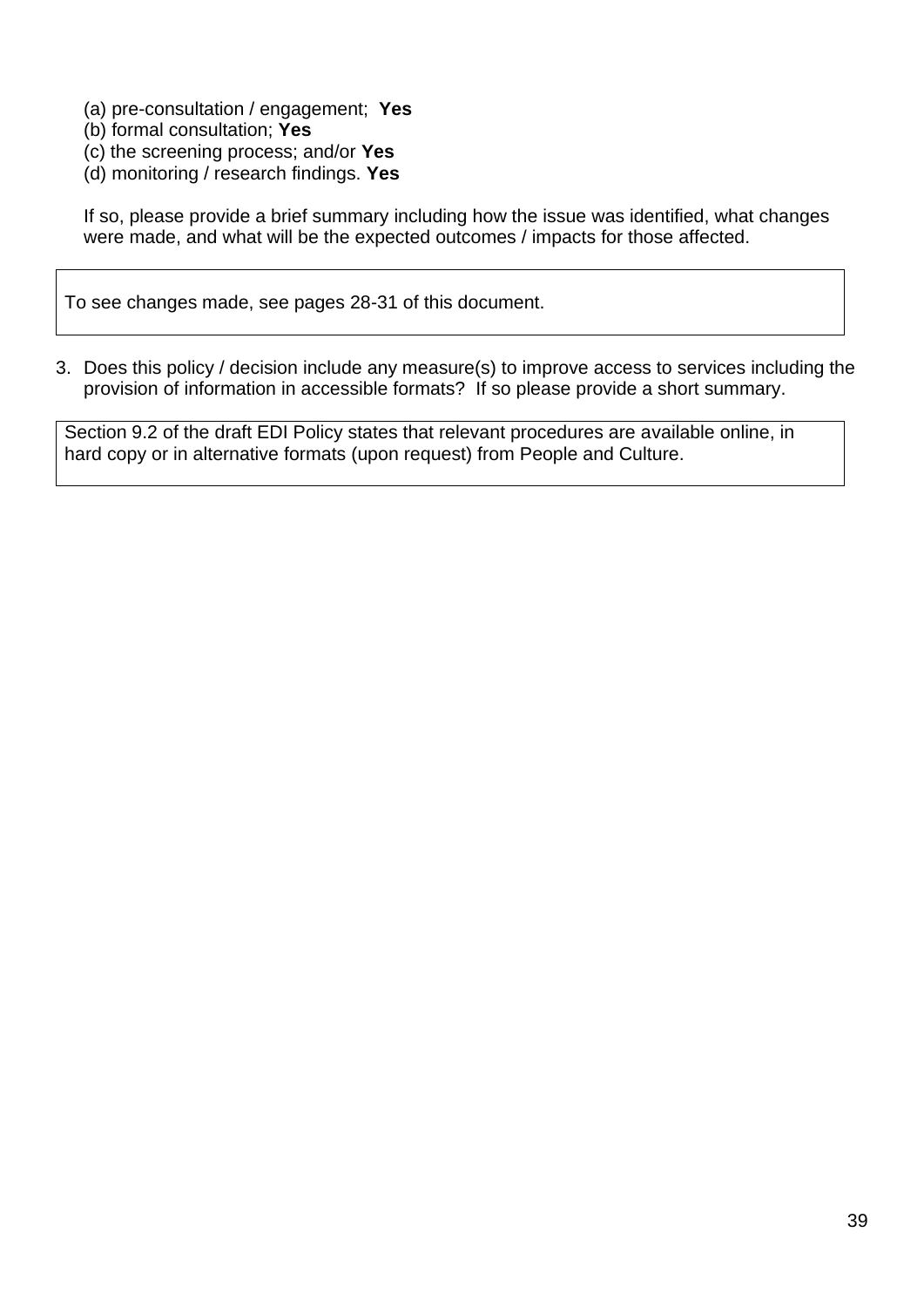# **Appendix 1**

### **Levels of Impact** (Questions 6-9)

### **Introduction**

In making a decision as to whether or not there is a need to carry out an equality impact assessment, you should consider the answers provided to the questions above.

In addition, the **screening questions** above further assist you in assessing your policy and must be completed. Some of these questions require you to assess the level of impact of the proposed policy on "equality of opportunity" and "good relations". The scale used when assessing this impact is either "None", "Minor" or "Major". The following paragraphs set out what each of these terms mean.

If your conclusion is **none** in respect of all of the Section 75 equality of opportunity and/or good relations categories, then you may decide to screen the policy out. If a policy is 'screened out' as having no relevance to equality of opportunity or good relations, you should give details of the reasons for the decision taken.

If your conclusion is **major** in respect of one or more of the Section 75 equality of opportunity and/or good relations categories, then consideration should be given to subjecting the policy to the equality impact assessment procedure.

If your conclusion is **minor** in respect of one or more of the Section 75 equality categories and/or good relations categories, then consideration should still be given to proceeding with an equality impact assessment, or to introduce:

- measures to mitigate the adverse impact; or
- an alternative policy to better promote equality of opportunity and/or good relations.

### **In favour of a 'major' impact**

- a) The policy is significant in terms of its strategic importance;
- b) Potential equality impacts are unknown, because, for example, there is insufficient data upon which to make an assessment or because they are complex, and it would be appropriate to conduct an equality impact assessment in order to better assess them;
- c) Potential equality and/or good relations impacts are likely to be adverse or are likely to be experienced disproportionately by groups of people including those who are marginalised or disadvantaged;
- d) Further assessment offers a valuable way to examine the evidence and develop recommendations in respect of a policy about which there are concerns amongst affected individuals and representative groups, for example in respect of multiple identities;
- e) The policy is likely to be challenged by way of judicial review;
- f) The policy is significant in terms of expenditure.